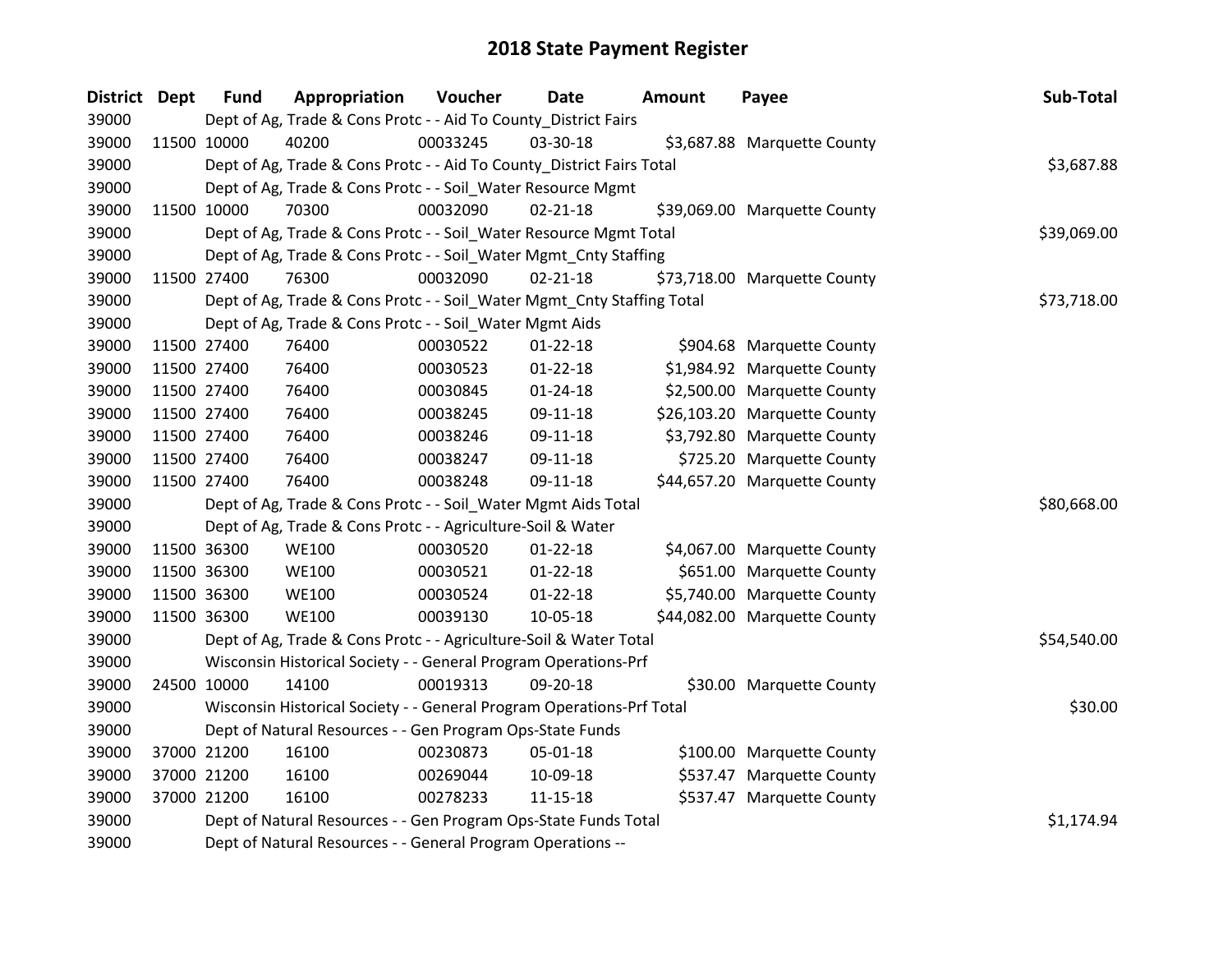| <b>District</b> | <b>Dept</b> | <b>Fund</b> | Appropriation                                                      | Voucher  | <b>Date</b>    | Amount | Payee                        | Sub-Total   |
|-----------------|-------------|-------------|--------------------------------------------------------------------|----------|----------------|--------|------------------------------|-------------|
| 39000           |             | 37000 21200 | 25400                                                              | 00218702 | 03-07-18       |        | \$180.00 Marquette County    |             |
| 39000           | 37000 21200 |             | 25400                                                              | 00224887 | 04-06-18       |        | \$3,500.00 Marquette County  |             |
| 39000           | 37000 21200 |             | 25400                                                              | 00224894 | 04-06-18       |        | \$2,580.00 Marquette County  |             |
| 39000           | 37000 21200 |             | 25400                                                              | 00252055 | $07 - 18 - 18$ |        | \$330.00 Marquette County    |             |
| 39000           | 37000 21200 |             | 25400                                                              | 00268113 | 10-18-18       |        | \$663.60 Marquette County    |             |
| 39000           |             | 37000 21200 | 25400                                                              | 00282615 | 11-30-18       |        | \$210.00 Marquette County    |             |
| 39000           |             | 37000 21200 | 25400                                                              | 00286110 | 12-19-18       |        | \$690.00 Marquette County    |             |
| 39000           |             |             | Dept of Natural Resources - - General Program Operations -- Total  |          |                |        |                              | \$8,153.60  |
| 39000           |             |             | Dept of Natural Resources - - Wildlife Damage Claims & Abat        |          |                |        |                              |             |
| 39000           | 37000 21200 |             | 55300                                                              | 00223062 | 04-18-18       |        | \$30,107.05 Marquette County |             |
| 39000           |             |             | Dept of Natural Resources - - Wildlife Damage Claims & Abat Total  |          |                |        |                              | \$30,107.05 |
| 39000           |             |             | Dept of Natural Resources - - Resaids - County Cons Aids           |          |                |        |                              |             |
| 39000           |             | 37000 21200 | 56300                                                              | 00238265 | 05-22-18       |        | \$1,804.06 Marquette County  |             |
| 39000           |             | 37000 21200 | 56300                                                              | 00268322 | 09-26-18       |        | \$1,500.00 Marquette County  |             |
| 39000           |             |             | Dept of Natural Resources - - Resaids - County Cons Aids Total     |          | \$3,304.06     |        |                              |             |
| 39000           |             |             | Dept of Natural Resources - - Ra- Snowmobile Trail Areas           |          |                |        |                              |             |
| 39000           |             | 37000 21200 | 57500                                                              | 00270861 | 10-04-18       |        | \$35,171.95 Marquette County |             |
| 39000           |             |             | Dept of Natural Resources - - Ra- Snowmobile Trail Areas Total     |          |                |        |                              | \$35,171.95 |
| 39000           |             |             | Dept of Natural Resources - - Gpo-Environmental Fund               |          |                |        |                              |             |
| 39000           |             | 37000 27400 | 46100                                                              | 00256373 | 08-01-18       |        | \$30.00 Marquette County     |             |
| 39000           |             |             | Dept of Natural Resources - - Gpo-Environmental Fund Total         |          |                |        |                              | \$30.00     |
| 39000           |             |             | Dept of Natural Resources - - Fin Asst For Responsible Units       |          |                |        |                              |             |
| 39000           |             | 37000 27400 | 67000                                                              | 00235780 | $05-11-18$     |        | \$75,294.69 Marquette County |             |
| 39000           |             |             | Dept of Natural Resources - - Fin Asst For Responsible Units Total |          |                |        |                              | \$75,294.69 |
| 39000           |             |             | Dept of Natural Resources - - Recycling Consolidation Grants       |          |                |        |                              |             |
| 39000           |             | 37000 27400 | 67300                                                              | 00235780 | $05 - 11 - 18$ |        | \$3,707.63 Marquette County  |             |
| 39000           |             |             | Dept of Natural Resources - - Recycling Consolidation Grants Total |          |                |        |                              | \$3,707.63  |
| 39000           |             |             | WI Dept of Transportation - - Chem Tst Trng Srv Sf                 |          |                |        |                              |             |
| 39000           |             | 39500 10000 | 52800                                                              | 00280671 | 07-30-18       |        | \$75.00 Marquette County     |             |
| 39000           |             |             | WI Dept of Transportation - - Chem Tst Trng Srv Sf Total           |          |                |        |                              | \$75.00     |
| 39000           |             |             | WI Dept of Transportation - - Eldly&Disa Co/Aid Sf                 |          |                |        |                              |             |
| 39000           |             | 39500 21100 | 16800                                                              | 00229643 | 03-14-18       |        | \$70,970.00 Marquette County |             |
| 39000           |             |             | WI Dept of Transportation - - Eldly&Disa Co/Aid Sf Total           |          |                |        |                              | \$70,970.00 |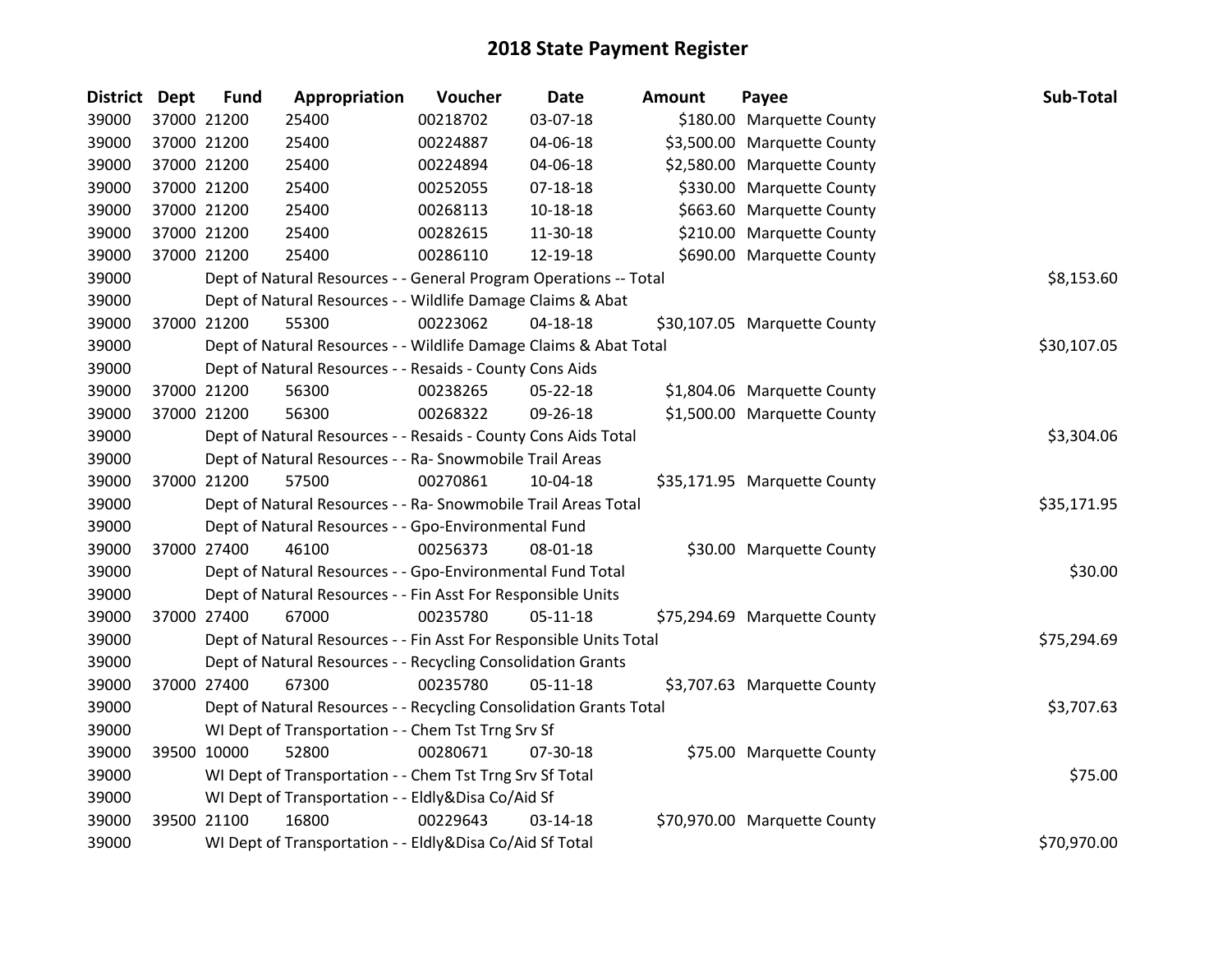| District Dept | <b>Fund</b> | Appropriation                                            | Voucher  | <b>Date</b>    | Amount | Payee                         | Sub-Total    |
|---------------|-------------|----------------------------------------------------------|----------|----------------|--------|-------------------------------|--------------|
| 39000         |             | WI Dept of Transportation - - Hwy Sfty Loc Aid Ffd       |          |                |        |                               |              |
| 39000         | 39500 21100 | 18500                                                    | 00232323 | 03-21-18       |        | \$54.99 Marquette County      |              |
| 39000         | 39500 21100 | 18500                                                    | 00251837 | 05-14-18       |        | \$64.49 Marquette County      |              |
| 39000         | 39500 21100 | 18500                                                    | 00299108 | 09-20-18       |        | \$59.99 Marquette County      |              |
| 39000         | 39500 21100 | 18500                                                    | 00300011 | 09-24-18       |        | \$525.88 Marquette County     |              |
| 39000         | 39500 21100 | 18500                                                    | 00326171 | 11-29-18       |        | \$2,522.36 Marquette County   |              |
| 39000         | 39500 21100 | 18500                                                    | 00332191 | 12-19-18       |        | \$2,445.52 Marquette County   |              |
| 39000         |             | WI Dept of Transportation - - Hwy Sfty Loc Aid Ffd Total |          |                |        |                               | \$5,673.23   |
| 39000         |             | WI Dept of Transportation - - Trans Aids To Co.-Sf       |          |                |        |                               |              |
| 39000         | 39500 21100 | 19000                                                    | 00203651 | $01 - 02 - 18$ |        | \$186,917.53 Marquette County |              |
| 39000         | 39500 21100 | 19000                                                    | 00267859 | 07-02-18       |        | \$373,835.06 Marquette County |              |
| 39000         | 39500 21100 | 19000                                                    | 00301911 | 10-01-18       |        | \$186,917.54 Marquette County |              |
| 39000         |             | WI Dept of Transportation - - Trans Aids To Co.-Sf Total |          |                |        |                               | \$747,670.13 |
| 39000         |             | WI Dept of Transportation - - Loc Rd Imp Prg St Fd       |          |                |        |                               |              |
| 39000         | 39500 21100 | 27800                                                    | 00278479 | $07 - 25 - 18$ |        | \$2,442.80 Marquette County   |              |
| 39000         |             | WI Dept of Transportation - - Loc Rd Imp Prg St Fd Total |          |                |        |                               | \$2,442.80   |
| 39000         |             | WI Dept of Transportation - - St Hwy Rehab, Sf           |          |                |        |                               |              |
| 39000         | 39500 21100 | 36300                                                    | 00222814 | $02 - 16 - 18$ |        | \$4,074.33 Marquette County   |              |
| 39000         | 39500 21100 | 36300                                                    | 00257574 | 05-25-18       |        | \$5,595.56 Marquette County   |              |
| 39000         | 39500 21100 | 36300                                                    | 00259648 | 06-04-18       |        | \$30.00 Marquette County      |              |
| 39000         | 39500 21100 | 36300                                                    | 00283421 | 08-06-18       |        | \$335.30 Marquette County     |              |
| 39000         |             | WI Dept of Transportation - - St Hwy Rehab, Sf Total     |          |                |        |                               | \$10,035.19  |
| 39000         |             | WI Dept of Transportation - - Hwy Mgmt & Opers Sf        |          |                |        |                               |              |
| 39000         | 39500 21100 | 36500                                                    | 00222811 | $02 - 16 - 18$ |        | \$135.00 Marquette County     |              |
| 39000         | 39500 21100 | 36500                                                    | 00223448 | 02-26-18       |        | \$263.87 Marquette County     |              |
| 39000         | 39500 21100 | 36500                                                    | 00233027 | 03-23-18       |        | \$8,220.34 Marquette County   |              |
| 39000         | 39500 21100 | 36500                                                    | 00238230 | 04-04-18       |        | \$558.27 Marquette County     |              |
| 39000         | 39500 21100 | 36500                                                    | 00241973 | $04 - 13 - 18$ |        | \$1,095.18 Marquette County   |              |
| 39000         | 39500 21100 | 36500                                                    | 00250064 | 05-03-18       |        | \$966.60 Marquette County     |              |
| 39000         | 39500 21100 | 36500                                                    | 00257574 | 05-25-18       |        | \$1,065.32 Marquette County   |              |
| 39000         | 39500 21100 | 36500                                                    | 00283421 | 08-06-18       |        | \$428.73 Marquette County     |              |
| 39000         | 39500 21100 | 36500                                                    | 00294422 | 09-10-18       |        | \$41,084.22 Marquette County  |              |
| 39000         | 39500 21100 | 36500                                                    | 00307340 | 10-05-18       |        | \$48,348.81 Marquette County  |              |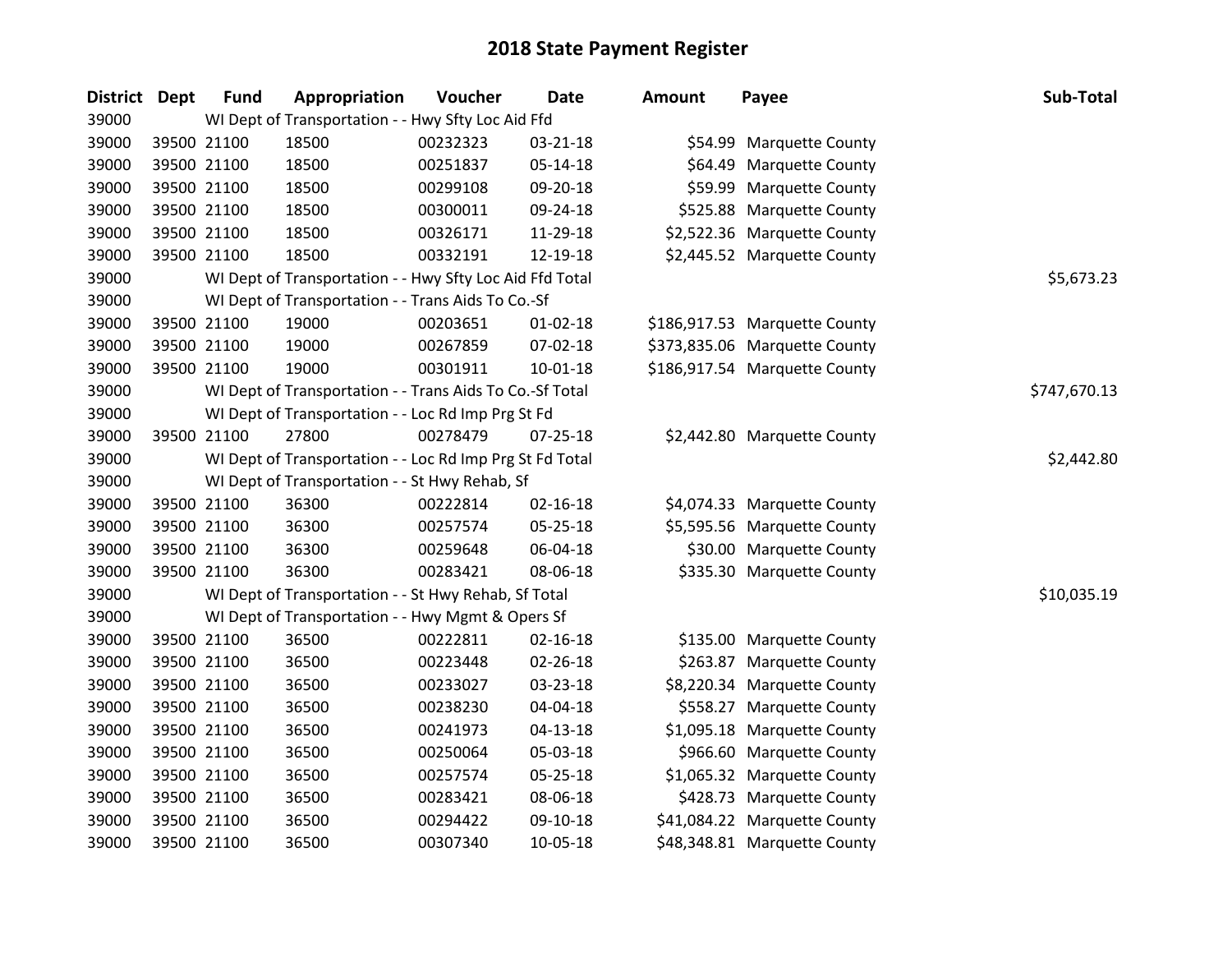| District Dept | <b>Fund</b> | Appropriation                                           | Voucher  | <b>Date</b>    | <b>Amount</b> | Payee                         | Sub-Total      |
|---------------|-------------|---------------------------------------------------------|----------|----------------|---------------|-------------------------------|----------------|
| 39000         | 39500 21100 | 36500                                                   | 00311269 | $10-17-18$     |               | \$50,850.40 Marquette County  |                |
| 39000         | 39500 21100 | 36500                                                   | 00319446 | 11-02-18       |               | \$100.00 Marquette County     |                |
| 39000         | 39500 21100 | 36500                                                   | 00324256 | 11-20-18       |               | \$25,326.56 Marquette County  |                |
| 39000         | 39500 21100 | 36500                                                   | 00329982 | 12-07-18       |               | \$32,080.99 Marquette County  |                |
| 39000         |             | WI Dept of Transportation - - Hwy Mgmt & Opers Sf Total |          |                |               |                               | \$210,524.29   |
| 39000         |             | WI Dept of Transportation - - Routine Maint Sf          |          |                |               |                               |                |
| 39000         | 39500 21100 | 36800                                                   | 00222811 | $02 - 16 - 18$ |               | \$87,543.84 Marquette County  |                |
| 39000         | 39500 21100 | 36800                                                   | 00223448 | 02-26-18       |               | \$166,237.06 Marquette County |                |
| 39000         | 39500 21100 | 36800                                                   | 00233027 | 03-23-18       |               | \$2,316.33 Marquette County   |                |
| 39000         | 39500 21100 | 36800                                                   | 00238230 | 04-04-18       |               | \$102,061.61 Marquette County |                |
| 39000         | 39500 21100 | 36800                                                   | 00241973 | 04-13-18       |               | \$86,890.26 Marquette County  |                |
| 39000         | 39500 21100 | 36800                                                   | 00250064 | 05-03-18       |               | \$58,623.43 Marquette County  |                |
| 39000         | 39500 21100 | 36800                                                   | 00257574 | 05-25-18       |               | \$155,901.37 Marquette County |                |
| 39000         | 39500 21100 | 36800                                                   | 00267021 | 06-27-18       |               | \$73,871.86 Marquette County  |                |
| 39000         | 39500 21100 | 36800                                                   | 00283421 | 08-06-18       |               | \$43,063.77 Marquette County  |                |
| 39000         | 39500 21100 | 36800                                                   | 00294422 | 09-10-18       |               | \$19,452.20 Marquette County  |                |
| 39000         | 39500 21100 | 36800                                                   | 00305538 | 10-02-18       |               | \$90,214.16 Marquette County  |                |
| 39000         | 39500 21100 | 36800                                                   | 00307340 | 10-05-18       |               | \$51,442.32 Marquette County  |                |
| 39000         | 39500 21100 | 36800                                                   | 00307378 | 10-05-18       |               | \$1,208.01 Marquette County   |                |
| 39000         | 39500 21100 | 36800                                                   | 00311269 | 10-17-18       |               | \$30,154.73 Marquette County  |                |
| 39000         | 39500 21100 | 36800                                                   | 00312303 | 10-18-18       |               | \$935.09 Marquette County     |                |
| 39000         | 39500 21100 | 36800                                                   | 00324256 | 11-20-18       |               | \$16,180.27 Marquette County  |                |
| 39000         | 39500 21100 | 36800                                                   | 00329982 | 12-07-18       |               | \$19,492.34 Marquette County  |                |
| 39000         |             | WI Dept of Transportation - - Routine Maint Sf Total    |          |                |               |                               | \$1,005,588.65 |
| 39000         |             | WI Dept of Transportation - - St Hwy Rehab, Lf          |          |                |               |                               |                |
| 39000         | 39500 21100 | 37300                                                   | 00257574 | 05-25-18       |               | \$146.04 Marquette County     |                |
| 39000         | 39500 21100 | 37300                                                   | 00283421 | 08-06-18       |               | \$24.23 Marquette County      |                |
| 39000         |             | WI Dept of Transportation - - St Hwy Rehab, Lf Total    |          |                |               |                               | \$170.27       |
| 39000         |             | WI Dept of Transportation - - St Hwy Rehab Fed Fd       |          |                |               |                               |                |
| 39000         | 39500 21100 | 38300                                                   | 00257574 | 05-25-18       |               | \$3,291.30 Marquette County   |                |
| 39000         | 39500 21100 | 38300                                                   | 00283421 | 08-06-18       |               | \$546.03 Marquette County     |                |
| 39000         |             | WI Dept of Transportation - - St Hwy Rehab Fed Fd Total |          |                |               |                               | \$3,837.33     |
| 39000         |             | WI Dept of Transportation - - Veh Insp, Trf EnfSf       |          |                |               |                               |                |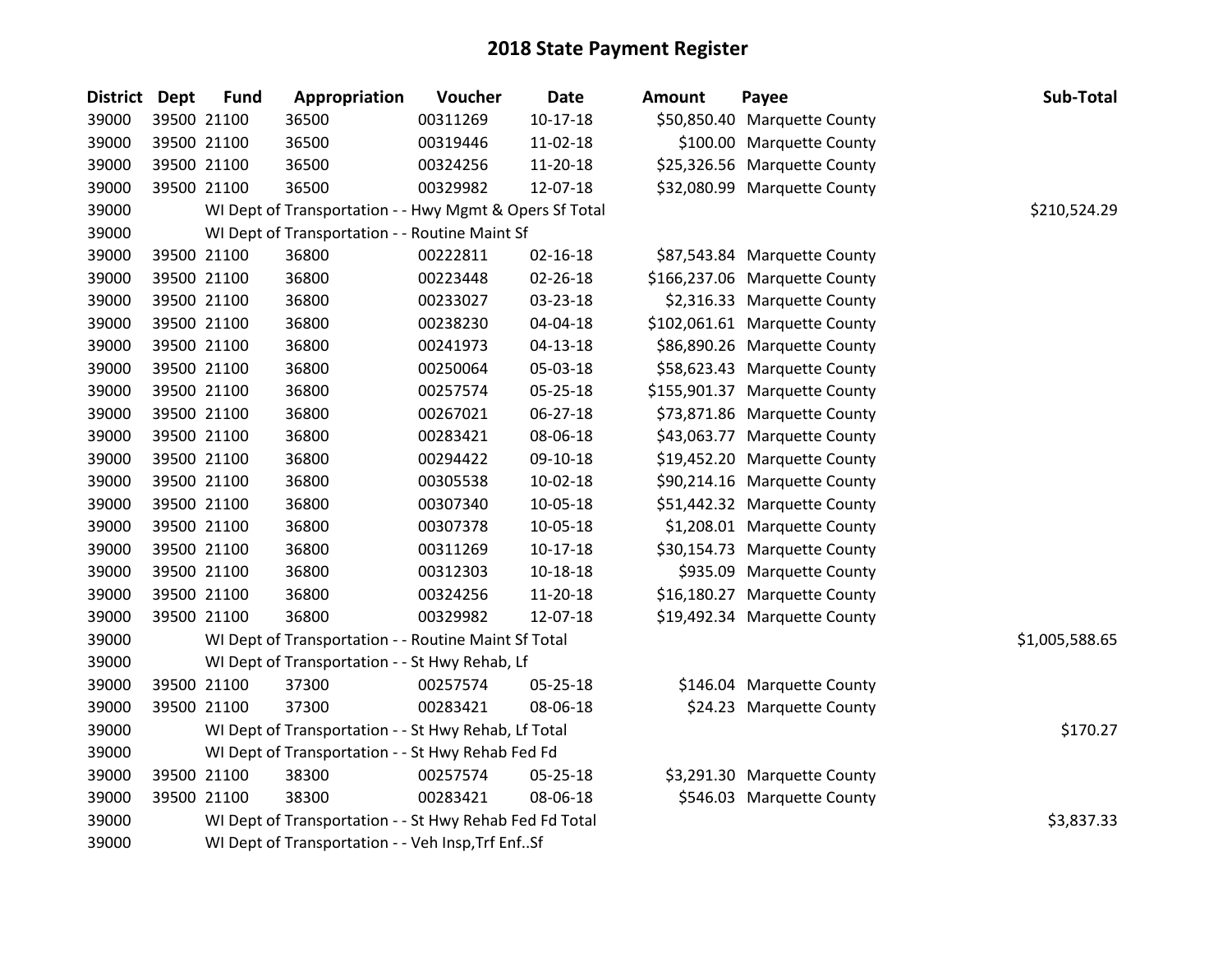| District Dept |             | <b>Fund</b> | Appropriation                                                      | Voucher  | <b>Date</b>    | <b>Amount</b> | Payee                                                                                                         | Sub-Total   |
|---------------|-------------|-------------|--------------------------------------------------------------------|----------|----------------|---------------|---------------------------------------------------------------------------------------------------------------|-------------|
| 39000         |             | 39500 21100 | 56400                                                              | 00250503 | 05-16-18       |               | \$75.00 Marquette County                                                                                      |             |
| 39000         |             |             | WI Dept of Transportation - - Veh Insp, Trf Enf Sf Total           |          |                |               |                                                                                                               | \$75.00     |
| 39000         |             |             | Department of Corrections - - Corrections Contracts And Agre       |          |                |               |                                                                                                               |             |
| 39000         |             | 41000 10000 | 11400                                                              | 00185901 | 02-02-18       |               | \$1,801.10 Marquette County                                                                                   |             |
| 39000         |             | 41000 10000 | 11400                                                              | 00204771 | 04-26-18       |               | \$308.76 Marquette County                                                                                     |             |
| 39000         |             | 41000 10000 | 11400                                                              | 00212270 | 05-31-18       |               | \$1,543.80 Marquette County                                                                                   |             |
| 39000         |             | 41000 10000 | 11400                                                              | 00218711 | 07-02-18       |               | \$1,132.12 Marquette County                                                                                   |             |
| 39000         |             | 41000 10000 | 11400                                                              | 00221356 | $07 - 12 - 18$ |               | \$1,543.80 Marquette County                                                                                   |             |
| 39000         |             | 41000 10000 | 11400                                                              | 00231368 | 08-28-18       |               | \$977.74 Marquette County                                                                                     |             |
| 39000         |             | 41000 10000 | 11400                                                              | 00237220 | 10-19-18       |               | \$1,440.88 Marquette County                                                                                   |             |
| 39000         |             | 41000 10000 | 11400                                                              | 00246436 | 11-07-18       |               | \$3,087.60 Marquette County                                                                                   |             |
| 39000         |             | 41000 10000 | 11400                                                              | 00251955 | 11-29-18       |               | \$2,573.00 Marquette County                                                                                   |             |
| 39000         |             |             | Department of Corrections - - Corrections Contracts And Agre Total |          |                |               |                                                                                                               | \$14,408.80 |
| 39000         |             |             |                                                                    |          |                |               | Department of Corrections - - Reimbursing Counties For Probation, Extended Supervision And Parole Holds       |             |
| 39000         |             | 41000 10000 | 11600                                                              | 00246266 | 11-02-18       |               | \$9,523.20 Marquette County                                                                                   |             |
| 39000         |             |             |                                                                    |          |                |               | Department of Corrections - - Reimbursing Counties For Probation, Extended Supervision And Parole Holds Total | \$9,523.20  |
| 39000         |             |             | Department of Corrections - - Probation, Parole And Extended       |          |                |               |                                                                                                               |             |
| 39000         |             | 41000 10000 | 18700                                                              | 00206491 | 05-07-18       |               | \$1,402.00 Marquette County                                                                                   |             |
| 39000         |             | 41000 10000 | 18700                                                              | 00246266 | 11-02-18       |               | \$716.80 Marquette County                                                                                     |             |
| 39000         |             |             | Department of Corrections - - Probation, Parole And Extended Total |          |                |               |                                                                                                               | \$2,118.80  |
| 39000         |             |             | Department of Health Services - - State/Federal Aids               |          |                |               |                                                                                                               |             |
| 39000         |             | 43500 10000 | 00000                                                              | 90808    | $01 - 02 - 18$ |               | \$518,197.00 Marquette County                                                                                 |             |
| 39000         | 43500 10000 |             | 00000                                                              | 90809    | 02-01-18       |               | \$526,625.00 Marquette County                                                                                 |             |
| 39000         |             | 43500 10000 | 00000                                                              | 90810    | 03-01-18       |               | \$732,363.00 Marquette County                                                                                 |             |
| 39000         |             | 43500 10000 | 00000                                                              | 90811    | 03-02-18       |               | \$5,373.00 Marquette County                                                                                   |             |
| 39000         |             | 43500 10000 | 00000                                                              | 90812    | 04-02-18       |               | \$894,229.00 Marquette County                                                                                 |             |
| 39000         |             | 43500 10000 | 00000                                                              | 90813    | 05-01-18       |               | \$26,490.00 Marquette County                                                                                  |             |
| 39000         |             | 43500 10000 | 00000                                                              | 90814    | 06-01-18       |               | \$1,923,003.00 Marquette County                                                                               |             |
| 39000         |             | 43500 10000 | 00000                                                              | 90815    | 06-12-18       |               | \$10,126.00 Marquette County                                                                                  |             |
| 39000         |             | 43500 10000 | 00000                                                              | 90900    | 07-02-18       |               | \$1,516,019.00 Marquette County                                                                               |             |
| 39000         |             | 43500 10000 | 00000                                                              | 90901    | 08-01-18       |               | \$1,002,583.00 Marquette County                                                                               |             |
| 39000         |             | 43500 10000 | 00000                                                              | 90902    | 09-04-18       |               | \$594,685.00 Marquette County                                                                                 |             |
| 39000         |             | 43500 10000 | 00000                                                              | 90903    | 10-01-18       |               | \$547,276.00 Marquette County                                                                                 |             |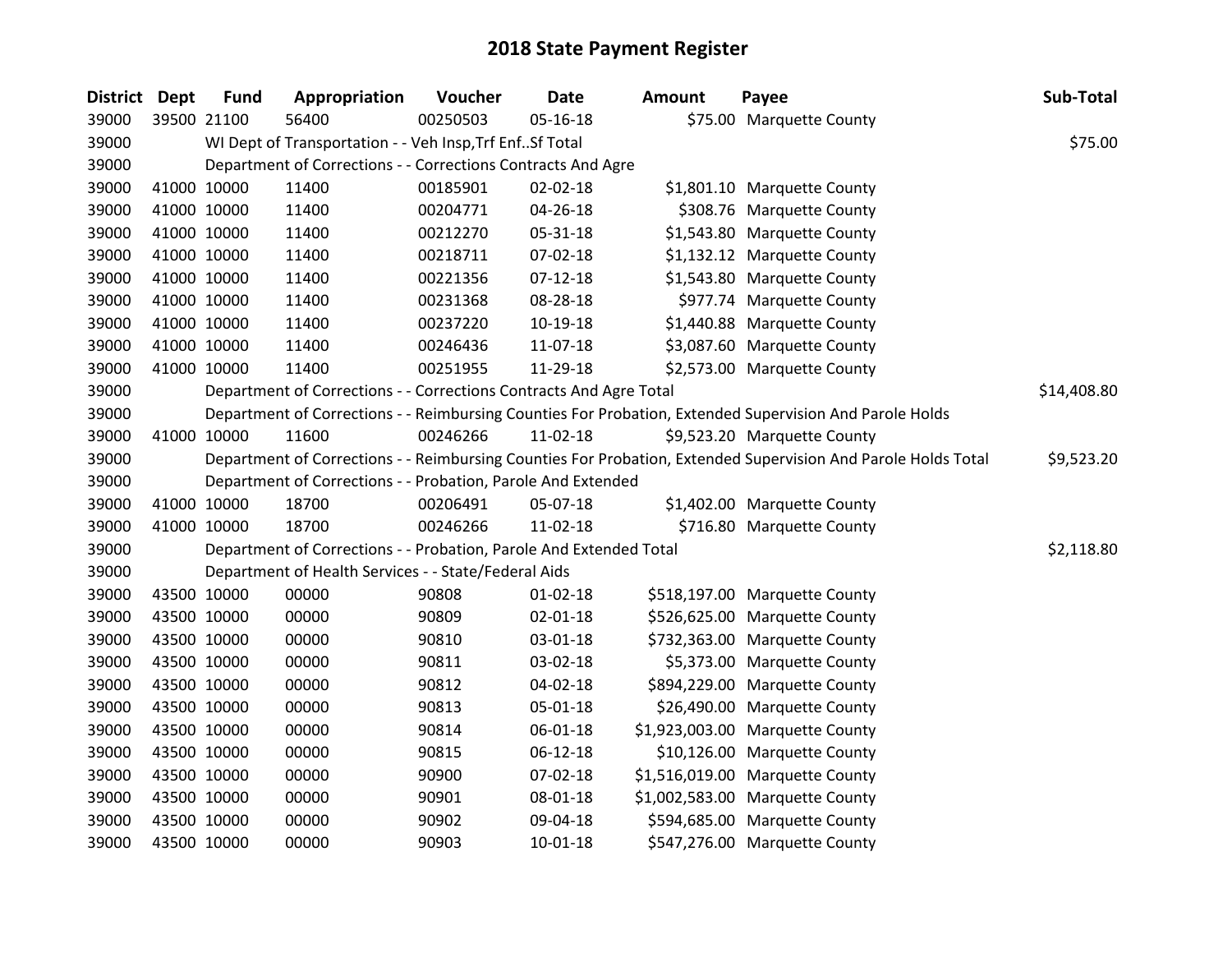| District Dept | <b>Fund</b> | Appropriation                                                                   | Voucher          | Date           | <b>Amount</b> | Payee                         | Sub-Total      |
|---------------|-------------|---------------------------------------------------------------------------------|------------------|----------------|---------------|-------------------------------|----------------|
| 39000         | 43500 10000 | 00000                                                                           | 90904            | $11 - 01 - 18$ |               | \$598,898.00 Marquette County |                |
| 39000         | 43500 10000 | 00000                                                                           | 90905            | 12-03-18       |               | \$538,606.00 Marquette County |                |
| 39000         |             | Department of Health Services - - State/Federal Aids Total                      |                  |                |               |                               | \$9,434,473.00 |
| 39000         |             | Department of Health Services - - Emergency Medical Services, Ai                |                  |                |               |                               |                |
| 39000         | 43500 10000 | 11900                                                                           | 00229386         | 08-31-18       |               | \$6,167.00 Marquette County   |                |
| 39000         |             | Department of Health Services - - Emergency Medical Services, Ai Total          |                  |                |               |                               | \$6,167.00     |
| 39000         |             | Department of Health Services - - Federal Project Aids                          |                  |                |               |                               |                |
| 39000         | 43500 10000 | 15000                                                                           | 00202020         | $04 - 27 - 18$ |               | \$1,500.00 Marquette County   |                |
| 39000         |             | Department of Health Services - - Federal Project Aids Total                    |                  |                |               |                               | \$1,500.00     |
| 39000         |             | Department of Health Services - - Prepaid Medical Transport Reimbursement       |                  |                |               |                               |                |
| 39000         | 43500 10000 | 16300                                                                           | <b>AMBULANCE</b> | 11-08-18       |               | \$33,780.11 Marquette County  |                |
| 39000         |             | Department of Health Services - - Prepaid Medical Transport Reimbursement Total |                  |                |               |                               | \$33,780.11    |
| 39000         |             | Department of Health Services - - General Program Operations                    |                  |                |               |                               |                |
| 39000         | 43500 10000 | 40100                                                                           | 00183449         | $01 - 31 - 18$ |               | \$1.50 Marquette County       |                |
| 39000         | 43500 10000 | 40100                                                                           | 00220036         | 07-19-18       |               | \$1.50 Marquette County       |                |
| 39000         | 43500 10000 | 40100                                                                           | 00231870         | 09-12-18       |               | \$1.50 Marquette County       |                |
| 39000         | 43500 10000 | 40100                                                                           | 00236519         | 10-03-18       |               | \$1.50 Marquette County       |                |
| 39000         |             | Department of Health Services - - General Program Operations Total              |                  |                |               |                               | \$6.00         |
| 39000         |             | Department of Health Services - - Medical Assistance State Admin                |                  |                |               |                               |                |
| 39000         | 43500 10000 | 44000                                                                           | 00183449         | $01 - 31 - 18$ |               | \$1.50 Marquette County       |                |
| 39000         | 43500 10000 | 44000                                                                           | 00220036         | 07-19-18       |               | \$1.50 Marquette County       |                |
| 39000         | 43500 10000 | 44000                                                                           | 00231870         | 09-12-18       |               | \$1.50 Marquette County       |                |
| 39000         | 43500 10000 | 44000                                                                           | 00236519         | 10-03-18       |               | \$1.50 Marquette County       |                |
| 39000         |             | Department of Health Services - - Medical Assistance State Admin Total          |                  |                |               |                               | \$6.00         |
| 39000         |             | Department of Health Services - - Interagency And Intra-Agency A                |                  |                |               |                               |                |
| 39000         | 43500 10000 | 46800                                                                           | 00239629         | 10-18-18       |               | \$995,714.00 Marquette County |                |
| 39000         |             | Department of Health Services - - Interagency And Intra-Agency A Total          |                  |                |               |                               | \$995,714.00   |
| 39000         |             | Dept of Children and Families - - Fees For Administrative Servic                |                  |                |               |                               |                |
| 39000         | 43700 10000 | 23100                                                                           | 00033804         | $01-19-18$     |               | \$35.00 Marquette County      |                |
| 39000         | 43700 10000 | 23100                                                                           | 00038263         | 04-18-18       |               | \$35.00 Marquette County      |                |
| 39000         | 43700 10000 | 23100                                                                           | 00042326         | $07-17-18$     |               | \$40.00 Marquette County      |                |
| 39000         | 43700 10000 | 23100                                                                           | 00045791         | 10-18-18       |               | \$5.00 Marquette County       |                |
| 39000         |             | Dept of Children and Families - - Fees For Administrative Servic Total          |                  |                |               |                               | \$115.00       |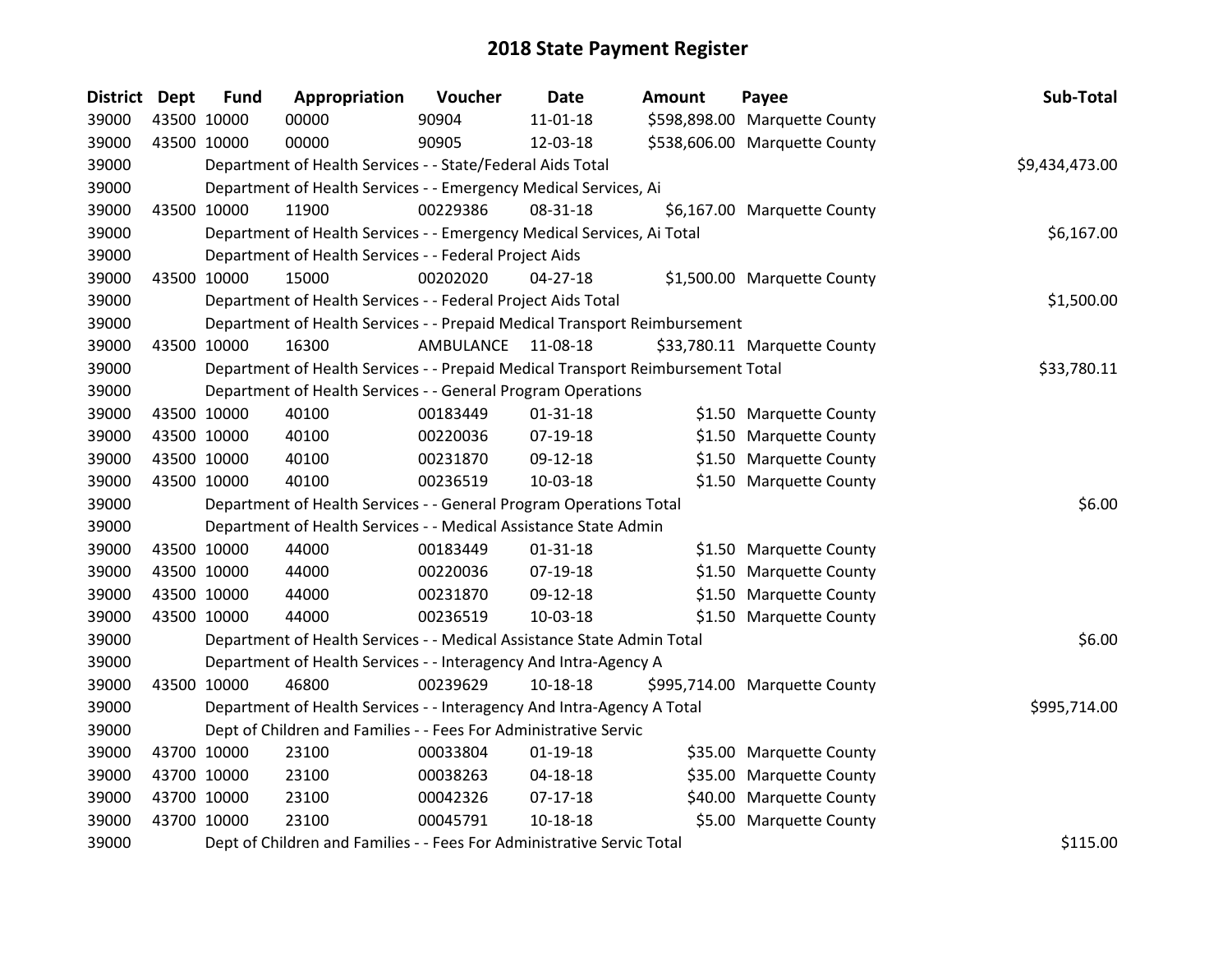| <b>District</b> | <b>Dept</b> | <b>Fund</b> | Appropriation                                  | Voucher  | <b>Date</b>    | Amount | Payee                         | Sub-Total |
|-----------------|-------------|-------------|------------------------------------------------|----------|----------------|--------|-------------------------------|-----------|
| 39000           |             |             | Dept of Children and Families - - General Aids |          |                |        |                               |           |
| 39000           |             | 43700 10000 | 99000                                          | 00033206 | $01 - 05 - 18$ |        | \$108.00 Marquette County     |           |
| 39000           |             | 43700 10000 | 99000                                          | 00033320 | 01-08-18       |        | \$9,626.17 Marquette County   |           |
| 39000           |             | 43700 10000 | 99000                                          | 00033756 | $01 - 22 - 18$ |        | \$8,715.80 Marquette County   |           |
| 39000           |             | 43700 10000 | 99000                                          | 00034120 | 01-30-18       |        | \$20,186.98 Marquette County  |           |
| 39000           |             | 43700 10000 | 99000                                          | 00034410 | 02-06-18       |        | \$15,061.97 Marquette County  |           |
| 39000           |             | 43700 10000 | 99000                                          | 00034635 | $02 - 12 - 18$ |        | \$39,404.41 Marquette County  |           |
| 39000           |             | 43700 10000 | 99000                                          | 00034861 | $02 - 21 - 18$ |        | \$110.10 Marquette County     |           |
| 39000           |             | 43700 10000 | 99000                                          | 00035014 | $02 - 21 - 18$ |        | \$184.26 Marquette County     |           |
| 39000           |             | 43700 10000 | 99000                                          | 00035117 | $02 - 21 - 18$ |        | \$441.86 Marquette County     |           |
| 39000           |             | 43700 10000 | 99000                                          | 00035247 | 02-22-18       |        | \$140.40 Marquette County     |           |
| 39000           |             | 43700 10000 | 99000                                          | 00036174 | 03-23-18       |        | \$19.06 Marquette County      |           |
| 39000           |             | 43700 10000 | 99000                                          | 00036849 | 03-27-18       |        | \$11.68 Marquette County      |           |
| 39000           |             | 43700 10000 | 99000                                          | 00037622 | 04-06-18       |        | \$21,024.89 Marquette County  |           |
| 39000           |             | 43700 10000 | 99000                                          | 00038402 | 04-20-18       |        | \$64,897.05 Marquette County  |           |
| 39000           |             | 43700 10000 | 99000                                          | 00038812 | 04-30-18       |        | \$29,243.69 Marquette County  |           |
| 39000           |             | 43700 10000 | 99000                                          | 00038872 | 04-30-18       |        | \$26.94 Marquette County      |           |
| 39000           |             | 43700 10000 | 99000                                          | 00039188 | 05-07-18       |        | \$8,602.45 Marquette County   |           |
| 39000           |             | 43700 10000 | 99000                                          | 00040608 | 06-05-18       |        | \$161.04 Marquette County     |           |
| 39000           |             | 43700 10000 | 99000                                          | 00040657 | 06-05-18       |        | \$10,449.43 Marquette County  |           |
| 39000           |             | 43700 10000 | 99000                                          | 00041627 | 06-29-18       |        | \$13,578.10 Marquette County  |           |
| 39000           |             | 43700 10000 | 99000                                          | 00041789 | 07-05-18       |        | \$13,982.72 Marquette County  |           |
| 39000           |             | 43700 10000 | 99000                                          | 00042803 | 07-31-18       |        | \$30,427.94 Marquette County  |           |
| 39000           |             | 43700 10000 | 99000                                          | 00043009 | 08-03-18       |        | \$791.00 Marquette County     |           |
| 39000           |             | 43700 10000 | 99000                                          | 00043099 | 08-06-18       |        | \$14,770.13 Marquette County  |           |
| 39000           |             | 43700 10000 | 99000                                          | 00043379 | 08-14-18       |        | \$8,955.17 Marquette County   |           |
| 39000           |             | 43700 10000 | 99000                                          | 00043977 | 08-29-18       |        | \$149,103.00 Marquette County |           |
| 39000           |             | 43700 10000 | 99000                                          | 00044062 | 08-30-18       |        | \$10,251.00 Marquette County  |           |
| 39000           |             | 43700 10000 | 99000                                          | 00044173 | 09-05-18       |        | \$28,915.87 Marquette County  |           |
| 39000           |             | 43700 10000 | 99000                                          | 00045381 | 10-05-18       |        | \$15,320.39 Marquette County  |           |
| 39000           |             | 43700 10000 | 99000                                          | 00046200 | 10-30-18       |        | \$46,887.84 Marquette County  |           |
| 39000           |             | 43700 10000 | 99000                                          | 00046514 | 11-05-18       |        | \$16,848.46 Marquette County  |           |
| 39000           |             | 43700 10000 | 99000                                          | 00046697 | 11-09-18       |        | \$9,052.48 Marquette County   |           |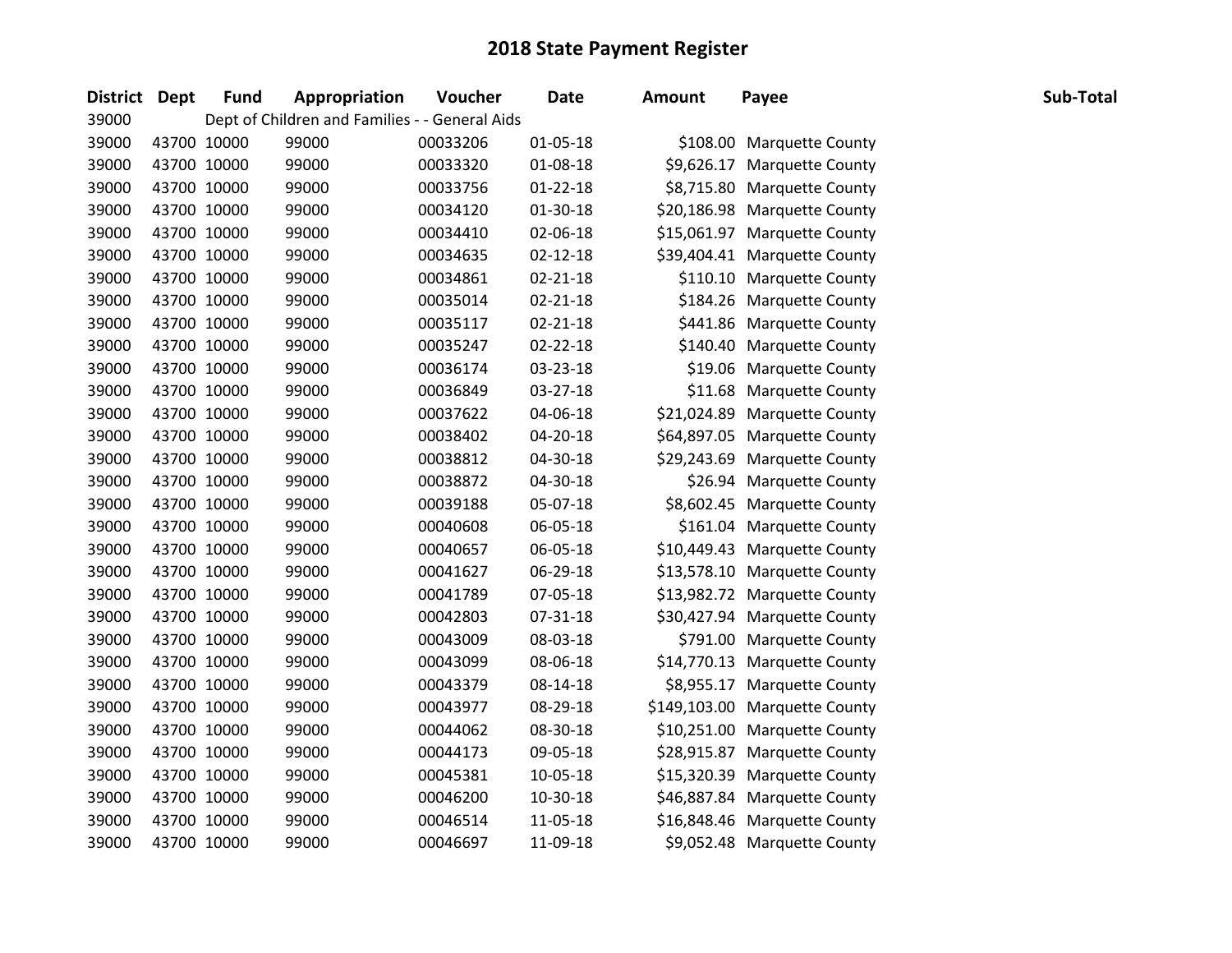| District Dept |             | <b>Fund</b> | Appropriation                                                         | Voucher  | Date           | Amount | Payee                        | Sub-Total    |
|---------------|-------------|-------------|-----------------------------------------------------------------------|----------|----------------|--------|------------------------------|--------------|
| 39000         | 43700 10000 |             | 99000                                                                 | 00047571 | 12-05-18       |        | \$47,773.48 Marquette County |              |
| 39000         |             |             | Dept of Children and Families - - General Aids Total                  |          |                |        |                              | \$635,073.76 |
| 39000         |             |             | Dept of Workforce Development - - Ui Admin Fed                        |          |                |        |                              |              |
| 39000         | 44500 10000 |             | 15100                                                                 | 00142148 | 01-03-18       |        | \$15.00 Marquette County     |              |
| 39000         |             | 44500 10000 | 15100                                                                 | 00146828 | 02-02-18       |        | \$25.00 Marquette County     |              |
| 39000         |             | 44500 10000 | 15100                                                                 | 00152413 | 03-02-18       |        | \$20.00 Marquette County     |              |
| 39000         | 44500 10000 |             | 15100                                                                 | 00157725 | 04-03-18       |        | \$30.00 Marquette County     |              |
| 39000         | 44500 10000 |             | 15100                                                                 | 00163043 | 05-02-18       |        | \$5.00 Marquette County      |              |
| 39000         | 44500 10000 |             | 15100                                                                 | 00168119 | 06-04-18       |        | \$5.00 Marquette County      |              |
| 39000         | 44500 10000 |             | 15100                                                                 | 00178367 | 08-02-18       |        | \$25.00 Marquette County     |              |
| 39000         |             | 44500 10000 | 15100                                                                 | 00183425 | 09-05-18       |        | \$10.00 Marquette County     |              |
| 39000         | 44500 10000 |             | 15100                                                                 | 00188571 | 10-02-18       |        | \$5.00 Marquette County      |              |
| 39000         | 44500 10000 |             | 15100                                                                 | 00194634 | 11-02-18       |        | \$5.00 Marquette County      |              |
| 39000         | 44500 10000 |             | 15100                                                                 | 00199615 | 12-04-18       |        | \$15.00 Marquette County     |              |
| 39000         |             |             | Dept of Workforce Development - - Ui Admin Fed Total                  | \$160.00 |                |        |                              |              |
| 39000         |             |             | Dept of Workforce Development - - Wc Ops Uninsured Emplyr Admin       |          |                |        |                              |              |
| 39000         | 44500 22700 |             | 17700                                                                 | 00150145 | $02 - 20 - 18$ |        | \$5.00 Marquette County      |              |
| 39000         | 44500 22700 |             | 17700                                                                 | 00150149 | 02-20-18       |        | \$30.00 Marquette County     |              |
| 39000         | 44500 22700 |             | 17700                                                                 | 00195351 | 11-07-18       |        | \$15.00 Marquette County     |              |
| 39000         | 44500 22700 |             | 17700                                                                 | 00195361 | 11-07-18       |        | \$5.00 Marquette County      |              |
| 39000         |             |             | Dept of Workforce Development - - Wc Ops Uninsured Emplyr Admin Total |          |                |        |                              | \$55.00      |
| 39000         |             |             | Department of Justice - - Legal Expenses                              |          |                |        |                              |              |
| 39000         | 45500 10000 |             | 10400                                                                 | 00045995 | 05-17-18       |        | \$33.00 Marquette County     |              |
| 39000         |             | 45500 10000 | 10400                                                                 | 00046828 | 06-05-18       |        | \$30.00 Marquette County     |              |
| 39000         | 45500 10000 |             | 10400                                                                 | 00047664 | 06-22-18       |        | \$3.00 Marquette County      |              |
| 39000         |             |             | Department of Justice - - Legal Expenses Total                        |          |                |        |                              | \$66.00      |
| 39000         |             |             | Department of Justice - - Crime Laboratories, Dna                     |          |                |        |                              |              |
| 39000         | 45500 10000 |             | 22100                                                                 | 00049000 | 07-19-18       |        | \$980.00 Marquette County    |              |
| 39000         |             |             | Department of Justice - - Crime Laboratories, Dna Total               |          |                |        |                              | \$980.00     |
| 39000         |             |             | Department of Justice - - Law Enforcement Train, Local                |          |                |        |                              |              |
| 39000         |             | 45500 10000 | 23100                                                                 | 00051873 | 09-21-18       |        | \$6,560.00 Marquette County  |              |
| 39000         |             |             | Department of Justice - - Law Enforcement Train, Local Total          |          |                |        |                              | \$6,560.00   |
| 39000         |             |             | Department of Justice - - Federal Aid, State Operations               |          |                |        |                              |              |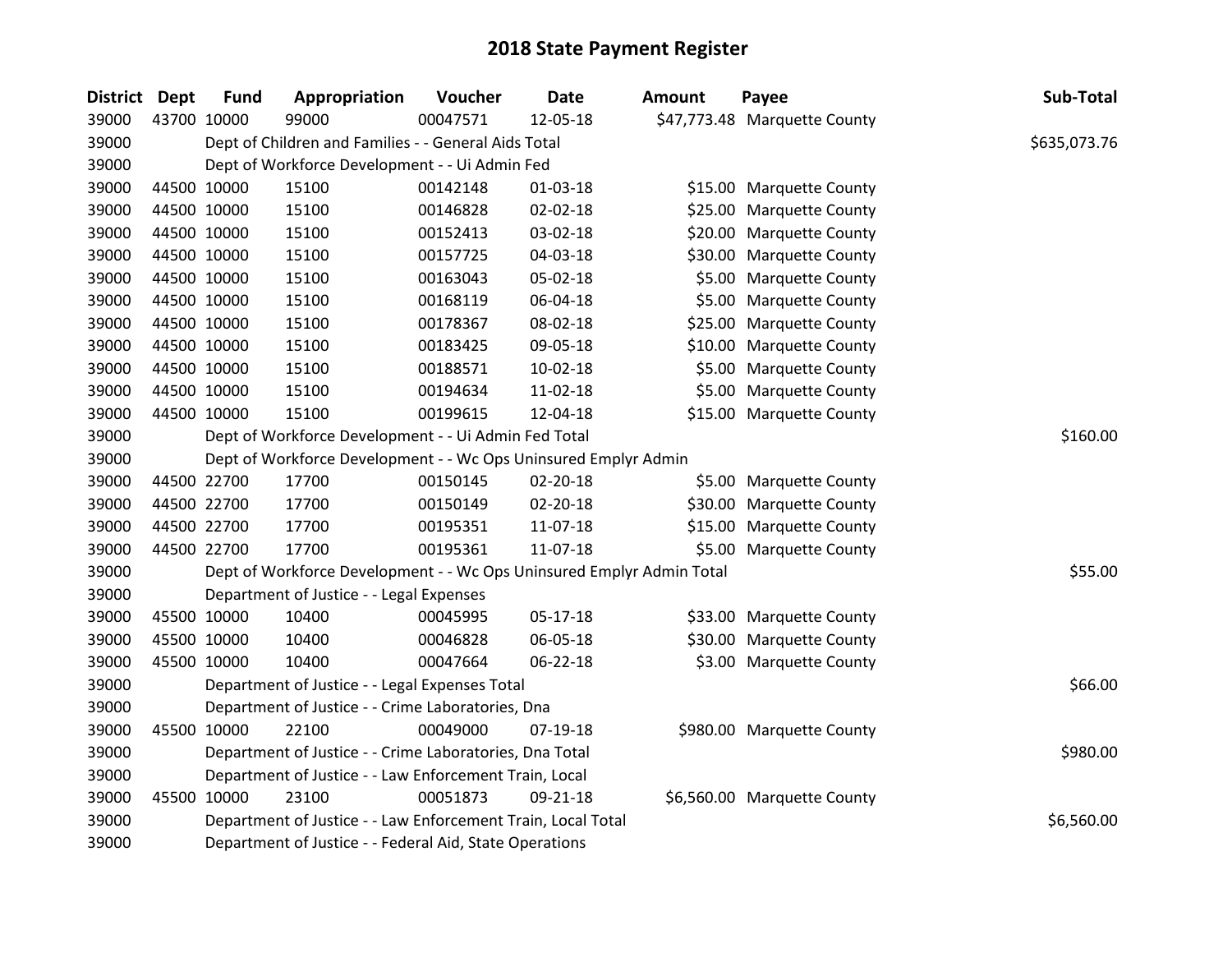| <b>District Dept</b> |             | <b>Fund</b>                                                   | Appropriation                                                          | Voucher  | <b>Date</b>    | <b>Amount</b> | Payee                        | Sub-Total   |
|----------------------|-------------|---------------------------------------------------------------|------------------------------------------------------------------------|----------|----------------|---------------|------------------------------|-------------|
| 39000                | 45500 10000 |                                                               | 24100                                                                  | 00041179 | $01 - 30 - 18$ |               | \$351.37 Marquette County    |             |
| 39000                |             |                                                               | Department of Justice - - Federal Aid, State Operations Total          |          |                |               |                              | \$351.37    |
| 39000                |             |                                                               | Department of Justice - - Federal Aid, Local Assistance                |          |                |               |                              |             |
| 39000                | 45500 10000 |                                                               | 25100                                                                  | 00044270 | 04-06-18       |               | \$24,389.10 Marquette County |             |
| 39000                | 45500 10000 |                                                               | 25100                                                                  | 00047539 | 06-25-18       |               | \$1,449.21 Marquette County  |             |
| 39000                | 45500 10000 |                                                               | 25100                                                                  | 00052136 | 09-25-18       |               | \$5,462.12 Marquette County  |             |
| 39000                | 45500 10000 |                                                               | 25100                                                                  | 00056078 | 11-30-18       |               | \$6,888.41 Marquette County  |             |
| 39000                | 45500 10000 |                                                               | 25100                                                                  | 00057585 | 12-27-18       |               | \$6,406.66 Marquette County  |             |
| 39000                |             |                                                               | Department of Justice - - Federal Aid, Local Assistance Total          |          |                |               |                              | \$44,595.50 |
| 39000                |             |                                                               | Department of Justice - - Alt Prosecution Alcohol Drugs                |          |                |               |                              |             |
| 39000                | 45500 10000 |                                                               | 27100                                                                  | 00042960 | 03-08-18       |               | \$35,992.40 Marquette County |             |
| 39000                | 45500 10000 |                                                               | 27100                                                                  | 00046364 | 05-30-18       |               | \$13,778.91 Marquette County |             |
| 39000                | 45500 10000 |                                                               | 27100                                                                  | 00050359 | 08-20-18       |               | \$19,440.23 Marquette County |             |
| 39000                | 45500 10000 |                                                               | 27100                                                                  | 00054835 | 11-09-18       |               | \$20,681.51 Marquette County |             |
| 39000                |             | Department of Justice - - Alt Prosecution Alcohol Drugs Total | \$89,893.05                                                            |          |                |               |                              |             |
| 39000                |             | Department of Justice - - Internet Crimes Against Childr      |                                                                        |          |                |               |                              |             |
| 39000                | 45500 10000 |                                                               | 28400                                                                  | 00039429 | $01 - 02 - 18$ |               | \$712.63 Marquette County    |             |
| 39000                |             |                                                               | Department of Justice - - Internet Crimes Against Childr Total         |          |                |               |                              | \$712.63    |
| 39000                |             |                                                               | Department of Justice - - Crime Victim Witness Assist                  |          |                |               |                              |             |
| 39000                | 45500 10000 |                                                               | 53200                                                                  | 00043060 | 03-06-18       |               | \$19,568.65 Marquette County |             |
| 39000                | 45500 10000 |                                                               | 53200                                                                  | 00049119 | 07-19-18       |               | \$16,482.56 Marquette County |             |
| 39000                |             |                                                               | Department of Justice - - Crime Victim Witness Assist Total            |          |                |               |                              | \$36,051.21 |
| 39000                |             |                                                               | Department of Military Affairs - - Emergency Response Equipment        |          |                |               |                              |             |
| 39000                | 46500 10000 |                                                               | 30800                                                                  | 00039058 | 02-13-18       |               | \$1,153.74 Marquette County  |             |
| 39000                |             |                                                               | Department of Military Affairs - - Emergency Response Equipment Total  |          |                |               |                              | \$1,153.74  |
| 39000                |             |                                                               | Department of Military Affairs - - Local Emer Planning Grants          |          |                |               |                              |             |
| 39000                | 46500 10000 |                                                               | 33700                                                                  | 00045725 | 07-02-18       |               | \$2,746.12 Marquette County  |             |
| 39000                |             |                                                               | Department of Military Affairs - - Local Emer Planning Grants Total    |          |                |               |                              | \$2,746.12  |
| 39000                |             |                                                               | Department of Military Affairs - - Federal Aid, Local Assistance       |          |                |               |                              |             |
| 39000                | 46500 10000 |                                                               | 34200                                                                  | 00038089 | 01-30-18       |               | \$12,661.63 Marquette County |             |
| 39000                | 46500 10000 |                                                               | 34200                                                                  | 00046377 | $07 - 13 - 18$ |               | \$5,562.38 Marquette County  |             |
| 39000                | 46500 10000 |                                                               | 34200                                                                  | 00048200 | 08-29-18       |               | \$12,621.43 Marquette County |             |
| 39000                |             |                                                               | Department of Military Affairs - - Federal Aid, Local Assistance Total |          |                |               |                              | \$30,845.44 |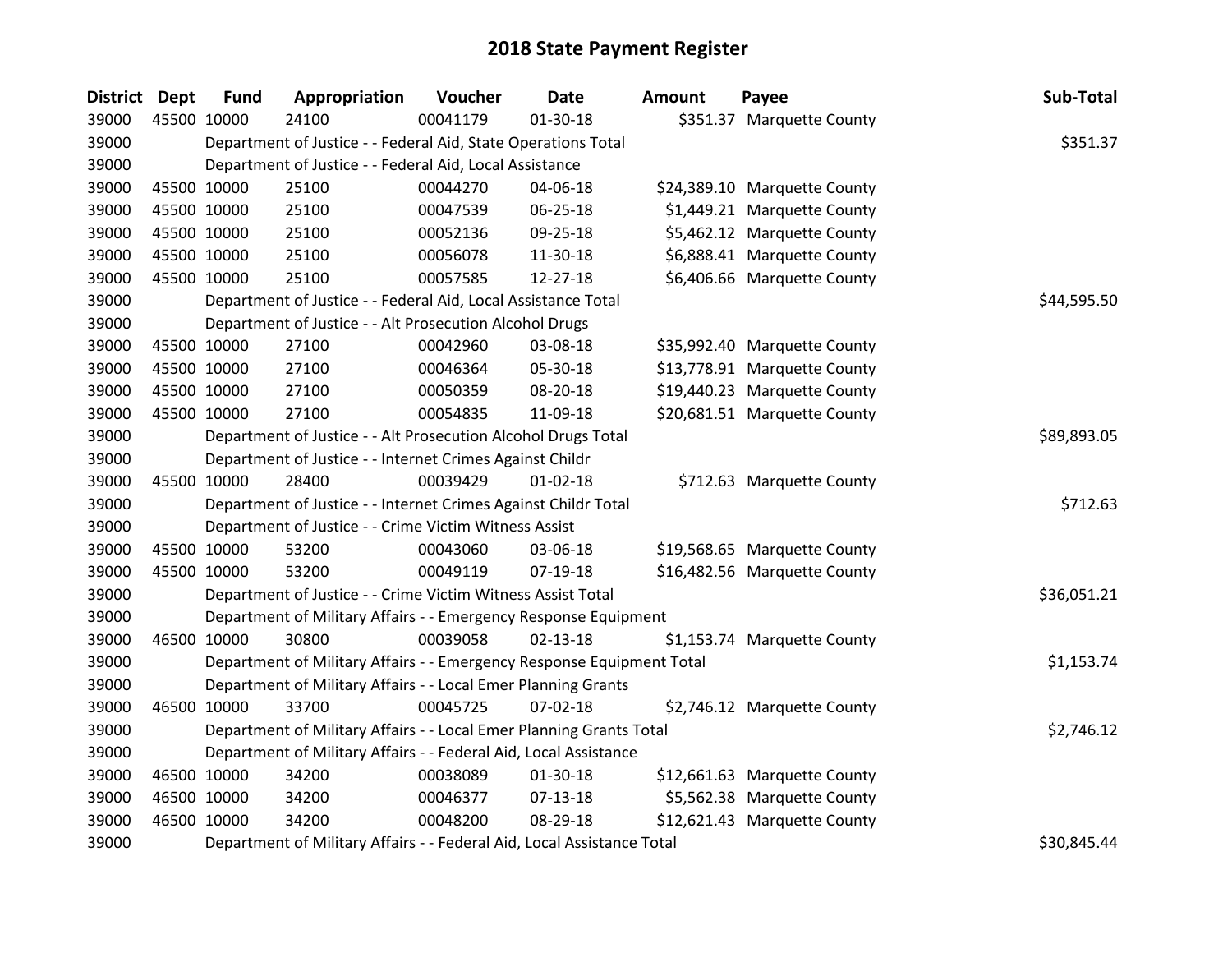| District Dept |             | <b>Fund</b> | Appropriation                                                           | Voucher    | <b>Date</b>    | Amount | Payee                       | Sub-Total   |
|---------------|-------------|-------------|-------------------------------------------------------------------------|------------|----------------|--------|-----------------------------|-------------|
| 39000         |             |             | Department of Military Affairs - - St Emerg Response Bd Grant Pif       |            |                |        |                             |             |
| 39000         |             | 46500 27200 | 36400                                                                   | 00038205   | $01-30-18$     |        | \$2,688.38 Marquette County |             |
| 39000         |             |             | Department of Military Affairs - - St Emerg Response Bd Grant Pif Total |            |                |        |                             | \$2,688.38  |
| 39000         |             |             | Department of Veterans Affairs - - Grants To Counties                   |            |                |        |                             |             |
| 39000         | 48500 15200 |             | 12700                                                                   | 00043047   | 03-30-18       |        | \$850.00 Marquette County   |             |
| 39000         |             |             | Department of Veterans Affairs - - Grants To Counties Total             |            |                |        |                             | \$850.00    |
| 39000         |             |             | Department of Veterans Affairs - - County Grants                        |            |                |        |                             |             |
| 39000         |             | 48500 58200 | 26700                                                                   | 00043047   | 03-30-18       |        | \$3,825.00 Marquette County |             |
| 39000         |             |             | Department of Veterans Affairs - - County Grants Total                  |            |                |        |                             | \$3,825.00  |
| 39000         |             |             | Department of Veterans Affairs - - Veterans Transportation Grant        |            |                |        |                             |             |
| 39000         |             | 48500 58200 | 28000                                                                   | 00056412   | 11-16-18       |        | \$1,218.46 Marquette County |             |
| 39000         |             |             | Department of Veterans Affairs - - Veterans Transportation Grant Total  |            |                |        |                             | \$1,218.46  |
| 39000         |             |             | Department of Veterans Affairs - - County Grants                        |            |                |        |                             |             |
| 39000         |             | 48500 58300 | 37000                                                                   | 00043047   | 03-30-18       |        | \$3,825.00 Marquette County |             |
| 39000         |             |             | Department of Veterans Affairs - - County Grants Total                  | \$3,825.00 |                |        |                             |             |
| 39000         |             |             | Department of Administration - - Federal Aid, Local Assistance          |            |                |        |                             |             |
| 39000         |             | 50500 10000 | 15500                                                                   | 00070031   | $01-17-18$     |        | \$1,028.17 Marquette County |             |
| 39000         |             | 50500 10000 | 15500                                                                   | 00072688   | 02-15-18       |        | \$1,000.00 Marquette County |             |
| 39000         |             | 50500 10000 | 15500                                                                   | 00077674   | $04-17-18$     |        | \$4,794.10 Marquette County |             |
| 39000         |             | 50500 10000 | 15500                                                                   | 00079116   | 05-01-18       |        | \$868.09 Marquette County   |             |
| 39000         |             | 50500 10000 | 15500                                                                   | 00083963   | 06-29-18       |        | \$784.17 Marquette County   |             |
| 39000         |             | 50500 10000 | 15500                                                                   | 00085060   | $07-17-18$     |        | \$78.73 Marquette County    |             |
| 39000         |             | 50500 10000 | 15500                                                                   | 00085822   | 07-31-18       |        | \$58.62 Marquette County    |             |
| 39000         |             | 50500 10000 | 15500                                                                   | 00087448   | 08-29-18       |        | \$19.71 Marquette County    |             |
| 39000         |             | 50500 10000 | 15500                                                                   | 00093765   | 12-17-18       |        | \$1,038.84 Marquette County |             |
| 39000         |             | 50500 10000 | 15500                                                                   | 00094477   | 12-31-18       |        | \$3,669.08 Marquette County |             |
| 39000         |             |             | Department of Administration - - Federal Aid, Local Assistance Total    |            |                |        |                             | \$13,339.51 |
| 39000         |             |             | Department of Administration - - Low-Income Assistance Grants           |            |                |        |                             |             |
| 39000         |             | 50500 23500 | 37100                                                                   | 00070031   | $01-17-18$     |        | \$4,813.44 Marquette County |             |
| 39000         |             | 50500 23500 | 37100                                                                   | 00072688   | $02 - 15 - 18$ |        | \$2,561.75 Marquette County |             |
| 39000         |             | 50500 23500 | 37100                                                                   | 00077674   | $04-17-18$     |        | \$5,858.46 Marquette County |             |
| 39000         |             | 50500 23500 | 37100                                                                   | 00079116   | 05-01-18       |        | \$368.97 Marquette County   |             |
| 39000         |             | 50500 23500 | 37100                                                                   | 00083963   | 06-29-18       |        | \$422.81 Marquette County   |             |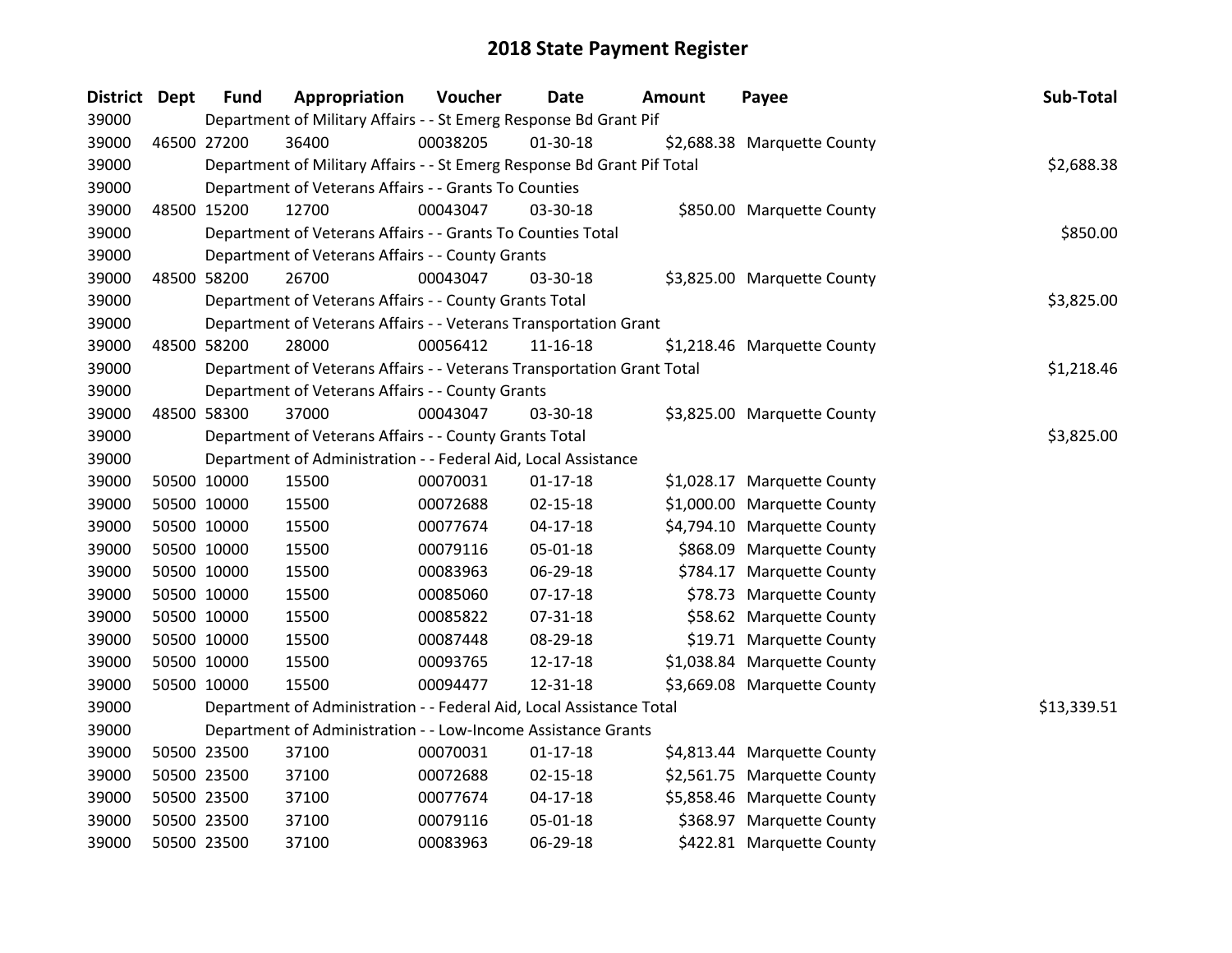| <b>District</b> | <b>Dept</b> | <b>Fund</b> | Appropriation                                                         | Voucher  | <b>Date</b>    | <b>Amount</b> | Payee                        | Sub-Total   |
|-----------------|-------------|-------------|-----------------------------------------------------------------------|----------|----------------|---------------|------------------------------|-------------|
| 39000           | 50500 23500 |             | 37100                                                                 | 00085060 | $07-17-18$     |               | \$137.35 Marquette County    |             |
| 39000           | 50500 23500 |             | 37100                                                                 | 00085822 | 07-31-18       |               | \$60.29 Marquette County     |             |
| 39000           | 50500 23500 |             | 37100                                                                 | 00087448 | 08-29-18       |               | \$2,155.49 Marquette County  |             |
| 39000           | 50500 23500 |             | 37100                                                                 | 00089330 | $10 - 01 - 18$ |               | \$902.13 Marquette County    |             |
| 39000           | 50500 23500 |             | 37100                                                                 | 00091258 | 10-30-18       |               | \$426.31 Marquette County    |             |
| 39000           | 50500 23500 |             | 37100                                                                 | 00093765 | $12 - 17 - 18$ |               | \$4,024.54 Marquette County  |             |
| 39000           |             |             | Department of Administration - - Low-Income Assistance Grants Total   |          |                |               |                              | \$21,731.54 |
| 39000           |             |             | Department of Administration - - Land                                 |          |                |               |                              |             |
| 39000           | 50500 26900 |             | 16600                                                                 | 00077909 | 04-20-18       |               | \$25,000.00 Marquette County |             |
| 39000           |             |             | Department of Administration - - Land Total                           |          |                |               |                              | \$25,000.00 |
| 39000           |             |             | Department of Administration - - Land Information Program; Loca       |          |                |               |                              |             |
| 39000           | 50500 26900 |             | 17300                                                                 | 00073053 | 02-22-18       |               | \$1,000.00 Marquette County  |             |
| 39000           | 50500 26900 |             | 17300                                                                 | 00075530 | 03-20-18       |               | \$71,272.00 Marquette County |             |
| 39000           | 50500 26900 |             | 17300                                                                 | 00082856 | $07-13-18$     |               | \$25,000.00 Marquette County |             |
| 39000           |             |             | Department of Administration - - Land Information Program; Loca Total |          |                |               |                              | \$97,272.00 |
| 39000           |             |             | Public Defender Board - - Transcript, Discovery And Int               |          |                |               |                              |             |
| 39000           | 55000 10000 |             | 10600                                                                 | 00123476 | 01-09-18       |               | \$48.80 Marquette County     |             |
| 39000           | 55000 10000 |             | 10600                                                                 | 00127092 | 02-05-18       |               | \$468.80 Marquette County    |             |
| 39000           | 55000 10000 |             | 10600                                                                 | 00138175 | 04-23-18       |               | \$583.20 Marquette County    |             |
| 39000           | 55000 10000 |             | 10600                                                                 | 00142414 | 05-18-18       |               | \$143.40 Marquette County    |             |
| 39000           | 55000 10000 |             | 10600                                                                 | 00152561 | 07-19-18       |               | \$658.00 Marquette County    |             |
| 39000           | 55000 10000 |             | 10600                                                                 | 00167499 | 11-07-18       |               | \$788.60 Marquette County    |             |
| 39000           | 55000 10000 |             | 10600                                                                 | 00171608 | 12-06-18       |               | \$135.60 Marquette County    |             |
| 39000           |             |             | Public Defender Board - - Transcript, Discovery And Int Total         |          |                |               |                              | \$2,826.40  |
| 39000           |             |             | Department of Revenue - - General Program Operations                  |          |                |               |                              |             |
| 39000           | 56600 10000 |             | 10100                                                                 | 00094965 | 04-27-18       |               | \$75.00 Marquette County     |             |
| 39000           | 56600 10000 |             | 10100                                                                 | 00107438 | 08-17-18       |               | \$44.08 Marquette County     |             |
| 39000           | 56600 10000 |             | 10100                                                                 | 00109596 | 09-14-18       |               | \$125.00 Marquette County    |             |
| 39000           |             |             | Department of Revenue - - General Program Operations Total            |          |                |               |                              | \$244.08    |
| 39000           |             |             | Circuit Courts - - Circuit Court Costs                                |          |                |               |                              |             |
| 39000           | 62500 10000 |             | 10500                                                                 | 00000504 | 01-09-18       |               | \$26,137.00 Marquette County |             |
| 39000           | 62500 10000 |             | 10500                                                                 | 00000719 | 04-19-18       |               | \$542.54 Marquette County    |             |
| 39000           | 62500 10000 |             | 10500                                                                 | 00000734 | 04-12-18       |               | \$613.76 Marquette County    |             |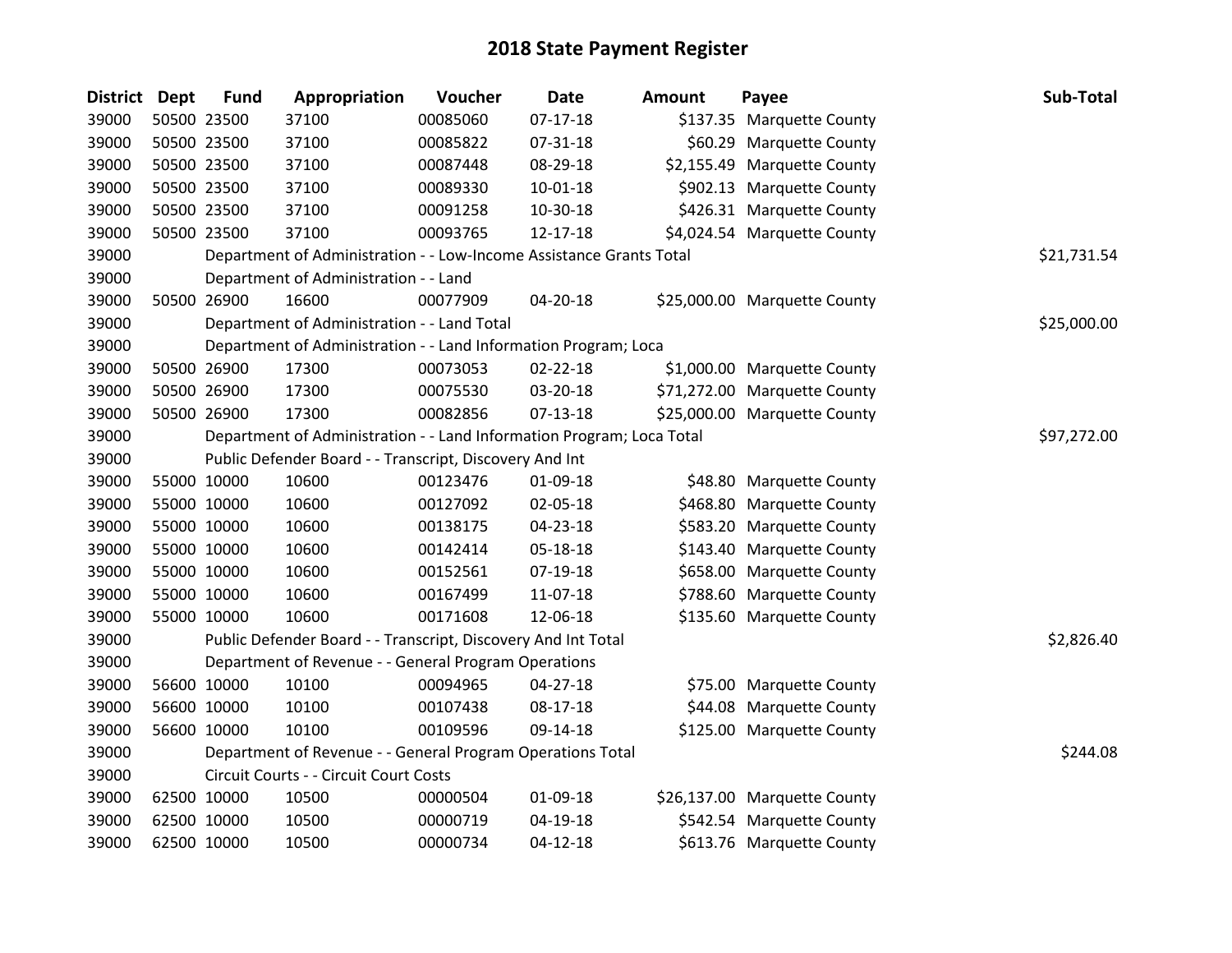| <b>District</b> | Dept        | <b>Fund</b> | Appropriation                                                         | Voucher  | Date           | <b>Amount</b> | Payee                           | Sub-Total       |
|-----------------|-------------|-------------|-----------------------------------------------------------------------|----------|----------------|---------------|---------------------------------|-----------------|
| 39000           |             | 62500 10000 | 10500                                                                 | 00000978 | 08-24-18       |               | \$45,635.72 Marquette County    |                 |
| 39000           | 62500       | 10000       | 10500                                                                 | 00001042 | 09-07-18       |               | \$491.52 Marquette County       |                 |
| 39000           |             |             | Circuit Courts - - Circuit Court Costs Total                          |          |                |               |                                 | \$73,420.54     |
| 39000           |             |             | Shared Revenue and Tax Relief - - County And Municipal Aid            |          |                |               |                                 |                 |
| 39000           |             | 83500 10000 | 10500                                                                 | 00033650 | 07-23-18       |               | \$9,334.85 Marquette County     |                 |
| 39000           |             | 83500 10000 | 10500                                                                 | 00036536 | 11-19-18       |               | \$19,117.34 Marquette County    |                 |
| 39000           |             |             | Shared Revenue and Tax Relief - - County And Municipal Aid Total      |          | \$28,452.19    |               |                                 |                 |
| 39000           |             |             | Shared Revenue and Tax Relief - - Exempt Computer Aid                 |          |                |               |                                 |                 |
| 39000           | 83500       | 10000       | 10900                                                                 | 00029908 | 07-23-18       |               | \$13,590.89 Marquette County    |                 |
| 39000           |             |             | Shared Revenue and Tax Relief - - Exempt Computer Aid Total           |          |                |               |                                 | \$13,590.89     |
| 39000           |             |             | Shared Revenue and Tax Relief - - Utility Aid                         |          |                |               |                                 |                 |
| 39000           |             | 83500 10000 | 11000                                                                 | 00033650 | $07 - 23 - 18$ |               | \$4,973.79 Marquette County     |                 |
| 39000           | 83500 10000 |             | 11000                                                                 | 00036536 | 11-19-18       |               | \$36,013.78 Marquette County    |                 |
| 39000           |             |             | Shared Revenue and Tax Relief - - Utility Aid Total                   |          |                |               |                                 | \$40,987.57     |
| 39000           |             |             | Shared Revenue and Tax Relief - - School Lvy Tx/First Dollar Cr       |          |                |               |                                 |                 |
| 39000           | 83500       | 10000       | 30200                                                                 | 00029632 | 07-23-18       |               | \$609,858.26 Marquette County   |                 |
| 39000           | 83500 10000 |             | 30200                                                                 | 00029780 | 07-23-18       |               | \$2,638,641.88 Marquette County |                 |
| 39000           |             |             | Shared Revenue and Tax Relief - - School Lvy Tx/First Dollar Cr Total |          |                |               |                                 | \$3,248,500.14  |
| 39000           |             |             | Shared Revenue and Tax Relief - - Lottery & Gaming Credit             |          |                |               |                                 |                 |
| 39000           |             | 83500 52100 | 36300                                                                 | 00027147 | 03-26-18       |               | \$475,487.09 Marquette County   |                 |
| 39000           |             |             | Shared Revenue and Tax Relief - - Lottery & Gaming Credit Total       |          |                |               |                                 | \$475,487.09    |
| 39000 Total     |             |             |                                                                       |          |                |               |                                 | \$17,866,033.21 |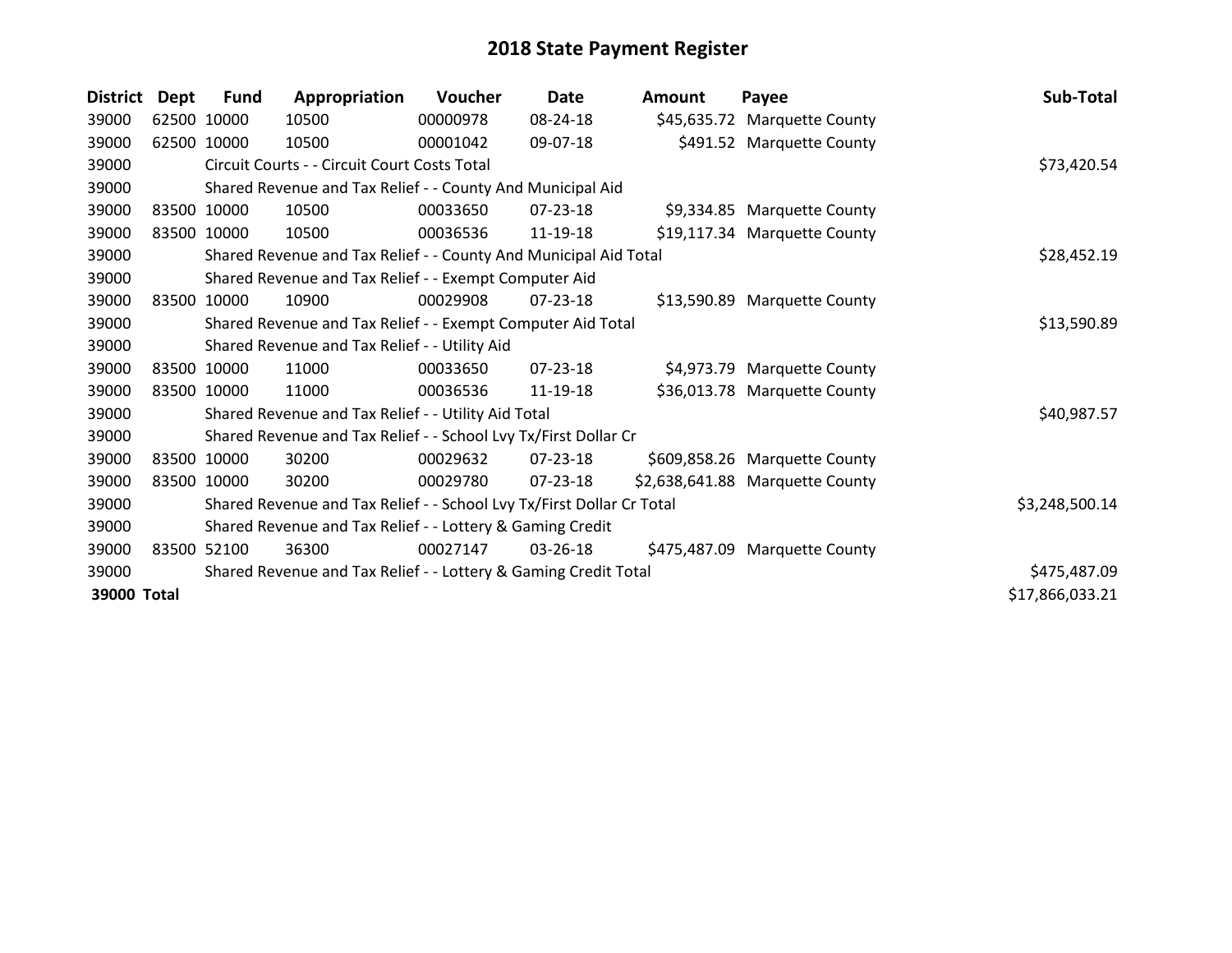| District Dept |             | <b>Fund</b> | Appropriation                                                      | Voucher  | Date           | <b>Amount</b> | Payee                       | Sub-Total    |
|---------------|-------------|-------------|--------------------------------------------------------------------|----------|----------------|---------------|-----------------------------|--------------|
| 39002         |             |             | Dept of Safety & Prof Services - - Fire Dues Distribution          |          |                |               |                             |              |
| 39002         | 16500 10000 |             | 22500                                                              | 00022088 | $07 - 24 - 18$ |               | \$3,527.60 Town Of Buffalo  |              |
| 39002         |             |             | Dept of Safety & Prof Services - - Fire Dues Distribution Total    |          |                |               |                             | \$3,527.60   |
| 39002         |             |             | Dept of Natural Resources - - Aids In Lieu Of Taxes - Gener        |          |                |               |                             |              |
| 39002         |             | 37000 10000 | 50300                                                              | 00212113 | 02-05-18       |               | \$4,346.12 Town Of Buffalo  |              |
| 39002         | 37000 10000 |             | 50300                                                              | 00212114 | 02-05-18       |               | \$15,230.15 Town Of Buffalo |              |
| 39002         |             | 37000 10000 | 50300                                                              | 00229452 | 04-20-18       |               | \$135.84 Town Of Buffalo    |              |
| 39002         | 37000 10000 |             | 50300                                                              | 00229453 | 04-20-18       |               | \$848.49 Town Of Buffalo    |              |
| 39002         |             |             | Dept of Natural Resources - - Aids In Lieu Of Taxes - Gener Total  |          |                |               |                             | \$20,560.60  |
| 39002         |             |             | Dept of Natural Resources - - Resaids - Cnty Forst, CI & Mfl       |          |                |               |                             |              |
| 39002         | 37000 21200 |             | 57100                                                              | 00247787 | 06-28-18       |               | \$339.55 Town Of Buffalo    |              |
| 39002         |             |             | Dept of Natural Resources - - Resaids - Cnty Forst, Cl & Mfl Total |          |                |               |                             | \$339.55     |
| 39002         |             |             | Dept of Natural Resources - - Aids In Lieu Of Taxes - Sum S        |          |                |               |                             |              |
| 39002         |             | 37000 21200 | 57900                                                              | 00229454 | 04-20-18       |               | \$801.02 Town Of Buffalo    |              |
| 39002         |             | 37000 21200 | 57900                                                              | 00229455 | 04-20-18       |               | \$11.18 Town Of Buffalo     |              |
| 39002         |             |             | Dept of Natural Resources - - Aids In Lieu Of Taxes - Sum S Total  |          |                |               |                             | \$812.20     |
| 39002         |             |             | WI Dept of Transportation - - Trns Aids To Mnc.-Sf                 |          |                |               |                             |              |
| 39002         |             | 39500 21100 | 19100                                                              | 00204672 | $01 - 02 - 18$ |               | \$30,853.93 Town Of Buffalo |              |
| 39002         |             | 39500 21100 | 19100                                                              | 00235180 | $04 - 02 - 18$ |               | \$30,853.93 Town Of Buffalo |              |
| 39002         |             | 39500 21100 | 19100                                                              | 00268879 | 07-02-18       |               | \$30,853.93 Town Of Buffalo |              |
| 39002         |             | 39500 21100 | 19100                                                              | 00302931 | 10-01-18       |               | \$30,853.95 Town Of Buffalo |              |
| 39002         |             |             | WI Dept of Transportation - - Trns Aids To Mnc.-Sf Total           |          |                |               |                             | \$123,415.74 |
| 39002         |             |             | Shared Revenue and Tax Relief - - County And Municipal Aid         |          |                |               |                             |              |
| 39002         |             | 83500 10000 | 10500                                                              | 00033632 | 07-23-18       |               | \$1,769.56 Town Of Buffalo  |              |
| 39002         | 83500 10000 |             | 10500                                                              | 00036518 | 11-19-18       |               | \$10,027.48 Town Of Buffalo |              |
| 39002         |             |             | Shared Revenue and Tax Relief - - County And Municipal Aid Total   |          |                |               |                             | \$11,797.04  |
| 39002         |             |             | Shared Revenue and Tax Relief - - Exempt Computer Aid              |          |                |               |                             |              |
| 39002         | 83500 10000 |             | 10900                                                              | 00030877 | $07 - 23 - 18$ |               | \$1.01 Town Of Buffalo      |              |
| 39002         |             |             | Shared Revenue and Tax Relief - - Exempt Computer Aid Total        |          |                |               |                             | \$1.01       |
| 39002         |             |             | Shared Revenue and Tax Relief - - Utility Aid                      |          |                |               |                             |              |
| 39002         | 83500 10000 |             | 11000                                                              | 00033632 | 07-23-18       |               | \$75.84 Town Of Buffalo     |              |
| 39002         | 83500 10000 |             | 11000                                                              | 00036518 | 11-19-18       |               | \$419.09 Town Of Buffalo    |              |
| 39002         |             |             | Shared Revenue and Tax Relief - - Utility Aid Total                |          |                |               |                             | \$494.93     |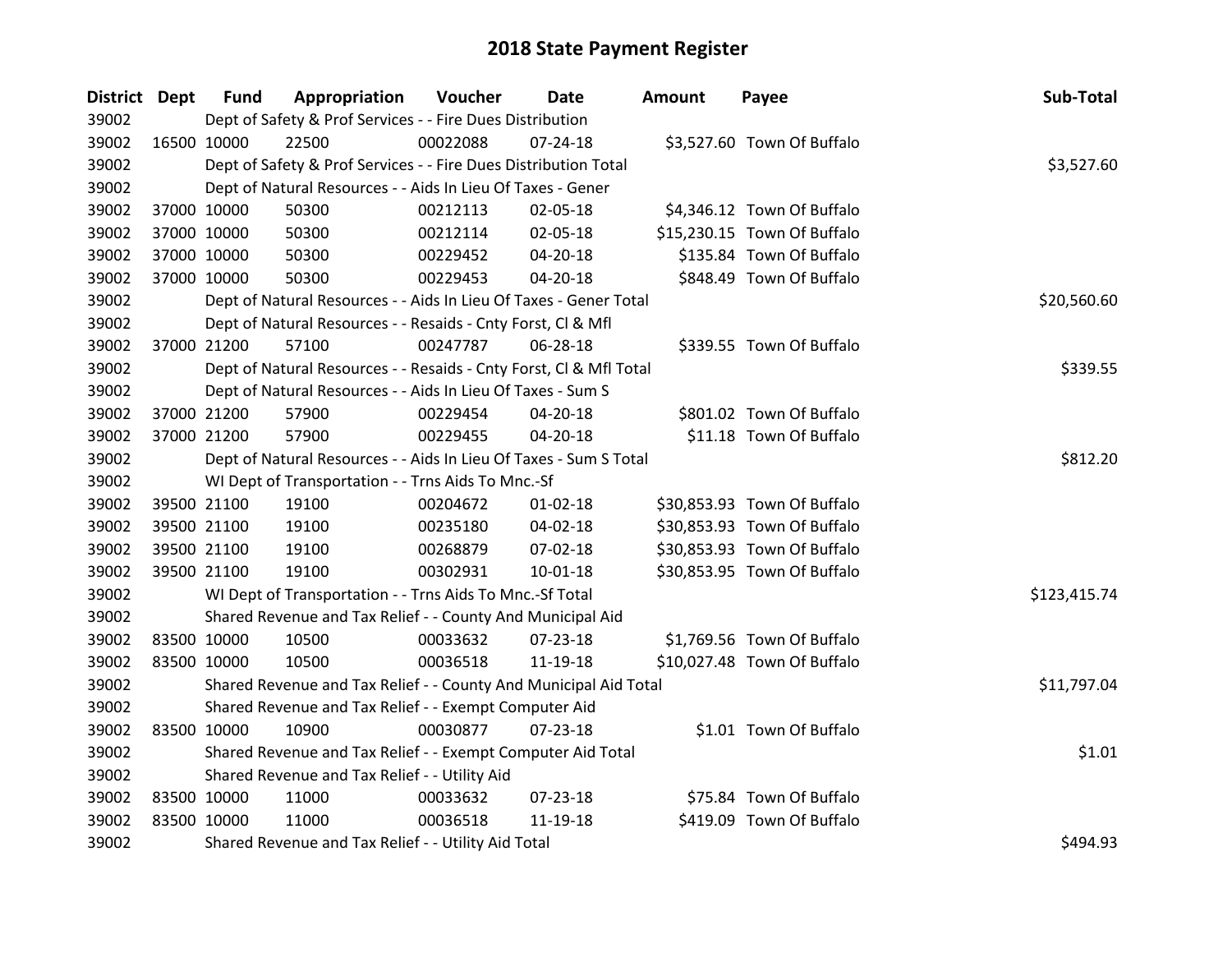| District Dept |             | Fund | Appropriation                                                   | <b>Voucher</b> | Date     | Amount | <b>Pavee</b>               | Sub-Total    |
|---------------|-------------|------|-----------------------------------------------------------------|----------------|----------|--------|----------------------------|--------------|
| 39002         |             |      | Shared Revenue and Tax Relief - - Lottery & Gaming Credit       |                |          |        |                            |              |
| 39002         | 83500 52100 |      | 36300                                                           | 00027504       | 03-26-18 |        | \$3,041.40 Town Of Buffalo |              |
| 39002         |             |      | Shared Revenue and Tax Relief - - Lottery & Gaming Credit Total |                |          |        |                            | \$3,041.40   |
| 39002 Total   |             |      |                                                                 |                |          |        |                            | \$163,990.07 |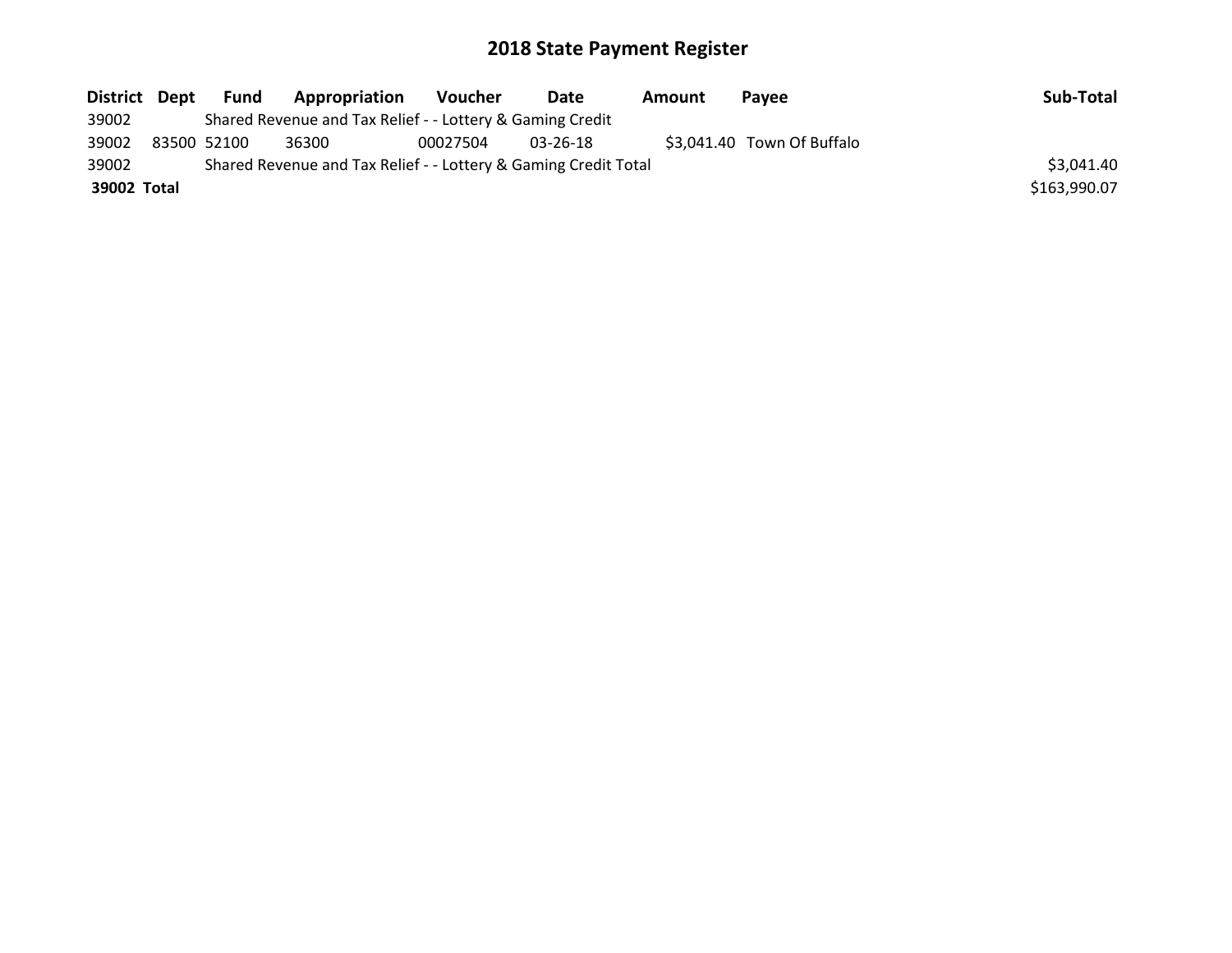| <b>District Dept</b> |             | <b>Fund</b> | Appropriation                                                      | Voucher  | <b>Date</b>    | Amount | Payee                            | Sub-Total    |
|----------------------|-------------|-------------|--------------------------------------------------------------------|----------|----------------|--------|----------------------------------|--------------|
| 39004                |             |             | Dept of Safety & Prof Services - - Fire Dues Distribution          |          |                |        |                                  |              |
| 39004                | 16500 10000 |             | 22500                                                              | 00022089 | $07 - 24 - 18$ |        | \$3,122.95 Town Of Crystal Lake  |              |
| 39004                |             |             | Dept of Safety & Prof Services - - Fire Dues Distribution Total    |          |                |        |                                  | \$3,122.95   |
| 39004                |             |             | Dept of Natural Resources - - Aids In Lieu Of Taxes - Gener        |          |                |        |                                  |              |
| 39004                | 37000 10000 |             | 50300                                                              | 00212158 | 02-05-18       |        | \$5,704.75 Town Of Crystal Lake  |              |
| 39004                | 37000 10000 |             | 50300                                                              | 00212159 | 02-05-18       |        | \$500.47 Town Of Crystal Lake    |              |
| 39004                | 37000 10000 |             | 50300                                                              | 00229647 | 04-20-18       |        | \$212.22 Town Of Crystal Lake    |              |
| 39004                | 37000 10000 |             | 50300                                                              | 00229649 | $04 - 20 - 18$ |        | \$1.65 Town Of Crystal Lake      |              |
| 39004                |             |             | Dept of Natural Resources - - Aids In Lieu Of Taxes - Gener Total  |          |                |        |                                  | \$6,419.09   |
| 39004                |             |             | Dept of Natural Resources - - Resaids - Cnty Forst, Cl & Mfl       |          |                |        |                                  |              |
| 39004                | 37000 21200 |             | 57100                                                              | 00247788 | 06-28-18       |        | \$581.26 Town Of Crystal Lake    |              |
| 39004                |             |             | Dept of Natural Resources - - Resaids - Cnty Forst, Cl & Mfl Total |          |                |        |                                  | \$581.26     |
| 39004                |             |             | Dept of Natural Resources - - Aids In Lieu Of Taxes - Sum S        |          |                |        |                                  |              |
| 39004                | 37000 21200 |             | 57900                                                              | 00229646 | 04-20-18       |        | \$2,510.46 Town Of Crystal Lake  |              |
| 39004                | 37000 21200 |             | 57900                                                              | 00229648 | 04-20-18       |        | \$168.02 Town Of Crystal Lake    |              |
| 39004                |             |             | Dept of Natural Resources - - Aids In Lieu Of Taxes - Sum S Total  |          |                |        |                                  | \$2,678.48   |
| 39004                |             |             | WI Dept of Transportation - - Trns Aids To Mnc.-Sf                 |          |                |        |                                  |              |
| 39004                | 39500 21100 |             | 19100                                                              | 00204673 | $01 - 02 - 18$ |        | \$20,999.31 Town Of Crystal Lake |              |
| 39004                | 39500 21100 |             | 19100                                                              | 00235181 | 04-02-18       |        | \$20,999.31 Town Of Crystal Lake |              |
| 39004                | 39500 21100 |             | 19100                                                              | 00268880 | 07-02-18       |        | \$20,999.31 Town Of Crystal Lake |              |
| 39004                | 39500 21100 |             | 19100                                                              | 00302932 | $10 - 01 - 18$ |        | \$20,999.31 Town Of Crystal Lake |              |
| 39004                |             |             | WI Dept of Transportation - - Trns Aids To Mnc.-Sf Total           |          |                |        |                                  | \$83,997.24  |
| 39004                |             |             | Department of Revenue - - Payments For Municipal Svcs              |          |                |        |                                  |              |
| 39004                | 56600 10000 |             | 50100                                                              | 00026845 | $01 - 31 - 18$ |        | \$119.18 Town Of Crystal Lake    |              |
| 39004                |             |             | Department of Revenue - - Payments For Municipal Svcs Total        |          |                |        |                                  | \$119.18     |
| 39004                |             |             | Shared Revenue and Tax Relief - - County And Municipal Aid         |          |                |        |                                  |              |
| 39004                | 83500 10000 |             | 10500                                                              | 00033633 | $07 - 23 - 18$ |        | \$924.04 Town Of Crystal Lake    |              |
| 39004                | 83500 10000 |             | 10500                                                              | 00036519 | 11-19-18       |        | \$5,236.21 Town Of Crystal Lake  |              |
| 39004                |             |             | Shared Revenue and Tax Relief - - County And Municipal Aid Total   |          |                |        |                                  | \$6,160.25   |
| 39004                |             |             | Shared Revenue and Tax Relief - - Exempt Computer Aid              |          |                |        |                                  |              |
| 39004                | 83500 10000 |             | 10900                                                              | 00030878 | $07 - 23 - 18$ |        | \$2.03 Town Of Crystal Lake      |              |
| 39004                |             |             | Shared Revenue and Tax Relief - - Exempt Computer Aid Total        |          |                |        |                                  | \$2.03       |
| 39004 Total          |             |             |                                                                    |          |                |        |                                  | \$103,080.48 |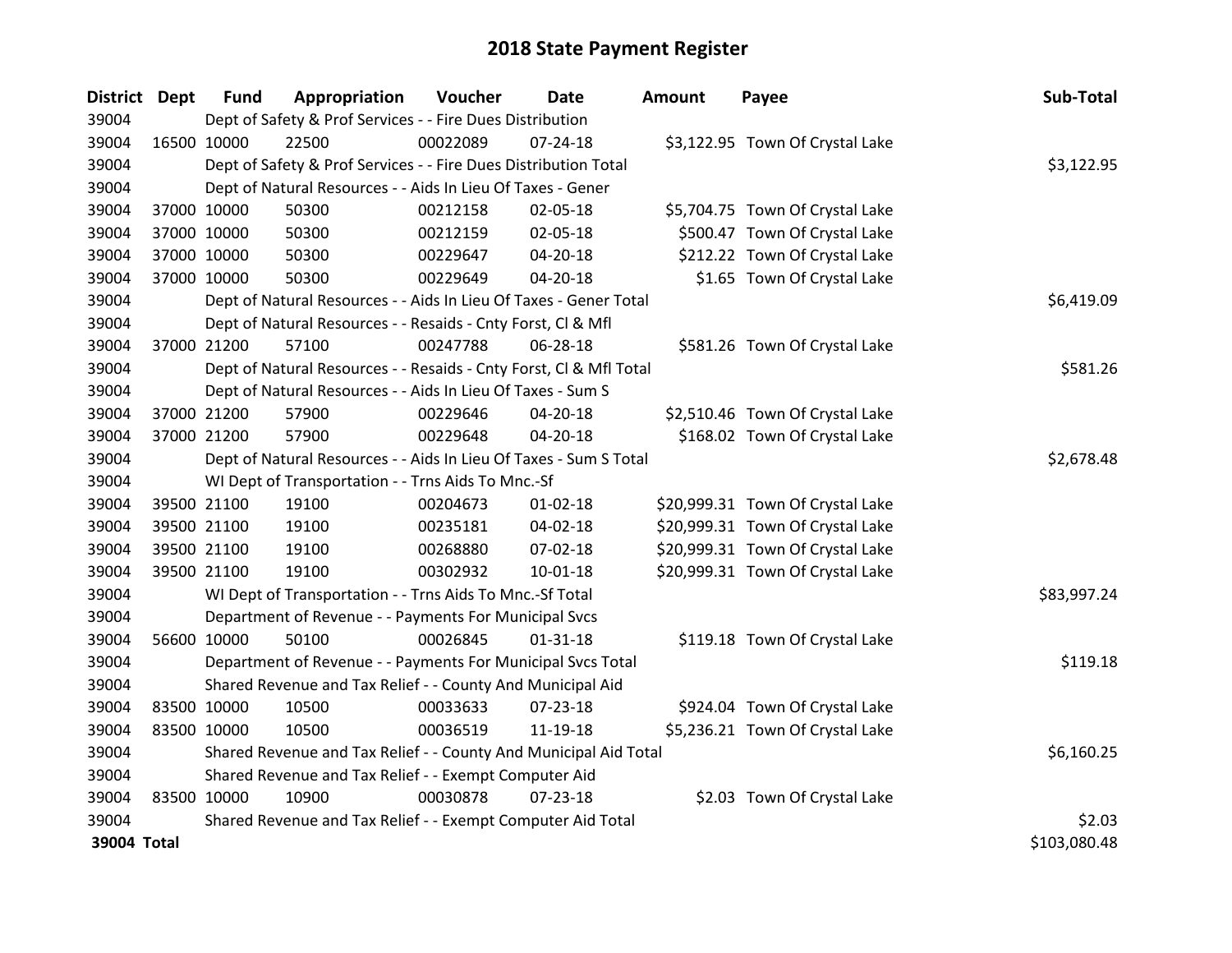| <b>District</b> | Dept        | <b>Fund</b>                                                 | Appropriation                                                      | Voucher    | Date           | <b>Amount</b> | Payee                       | Sub-Total   |
|-----------------|-------------|-------------------------------------------------------------|--------------------------------------------------------------------|------------|----------------|---------------|-----------------------------|-------------|
| 39006           |             |                                                             | Dept of Safety & Prof Services - - Fire Dues Distribution          |            |                |               |                             |             |
| 39006           | 16500       | 10000                                                       | 22500                                                              | 00017466   | 07-02-18       |               | \$2,656.99 Town Of Douglas  |             |
| 39006           |             |                                                             | Dept of Safety & Prof Services - - Fire Dues Distribution Total    | \$2,656.99 |                |               |                             |             |
| 39006           |             |                                                             | Dept of Natural Resources - - Resaids - Cnty Forst, CI & Mfl       |            |                |               |                             |             |
| 39006           | 37000       | 21200                                                       | 57100                                                              | 00247789   | 06-28-18       |               | \$126.87 Town Of Douglas    |             |
| 39006           |             |                                                             | Dept of Natural Resources - - Resaids - Cnty Forst, Cl & Mfl Total |            |                |               |                             | \$126.87    |
| 39006           |             |                                                             | WI Dept of Transportation - - Trns Aids To Mnc.-Sf                 |            |                |               |                             |             |
| 39006           |             | 39500 21100                                                 | 19100                                                              | 00204674   | $01 - 02 - 18$ |               | \$16,537.85 Town Of Douglas |             |
| 39006           |             | 39500 21100                                                 | 19100                                                              | 00235182   | 04-02-18       |               | \$16,537.85 Town Of Douglas |             |
| 39006           |             | 39500 21100                                                 | 19100                                                              | 00268881   | 07-02-18       |               | \$16,537.85 Town Of Douglas |             |
| 39006           |             | 39500 21100                                                 | 19100                                                              | 00302933   | 10-01-18       |               | \$16,537.86 Town Of Douglas |             |
| 39006           |             |                                                             | WI Dept of Transportation - - Trns Aids To Mnc.-Sf Total           |            |                |               |                             | \$66,151.41 |
| 39006           |             |                                                             | Shared Revenue and Tax Relief - - County And Municipal Aid         |            |                |               |                             |             |
| 39006           | 83500 10000 |                                                             | 10500                                                              | 00033634   | 07-23-18       |               | \$1,738.19 Town Of Douglas  |             |
| 39006           | 83500 10000 |                                                             | 10500                                                              | 00036520   | 11-19-18       |               | \$9,849.72 Town Of Douglas  |             |
| 39006           |             |                                                             | Shared Revenue and Tax Relief - - County And Municipal Aid Total   |            |                |               |                             | \$11,587.91 |
| 39006           |             |                                                             | Shared Revenue and Tax Relief - - Exempt Computer Aid              |            |                |               |                             |             |
| 39006           | 83500       | 10000                                                       | 10900                                                              | 00030879   | 07-23-18       |               | \$6.09 Town Of Douglas      |             |
| 39006           |             | Shared Revenue and Tax Relief - - Exempt Computer Aid Total | \$6.09                                                             |            |                |               |                             |             |
| 39006 Total     |             |                                                             |                                                                    |            |                |               |                             | \$80,529.27 |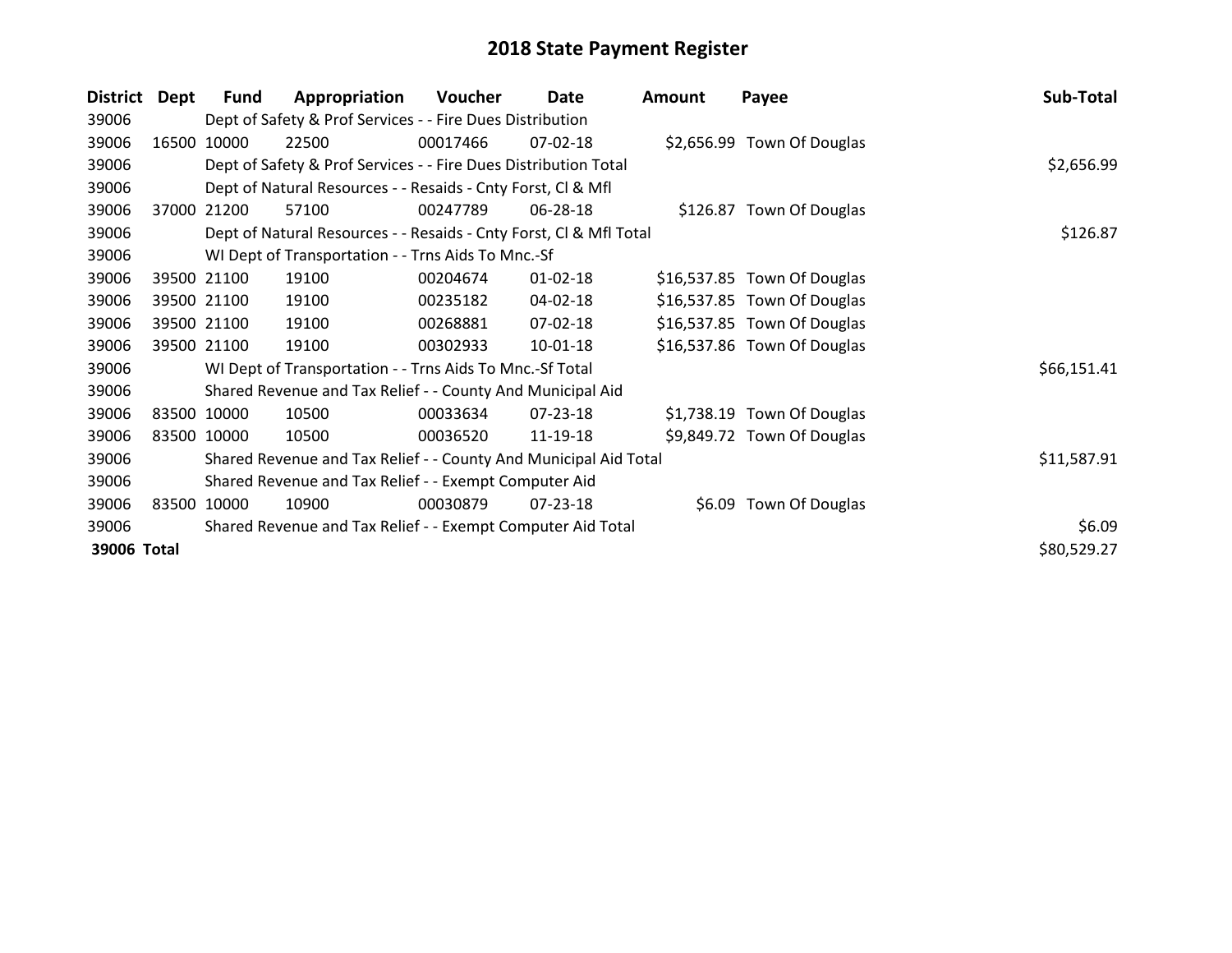| <b>District</b> | Dept        | Fund  | Appropriation                                                      | Voucher  | Date           | Amount | Payee                      | Sub-Total   |
|-----------------|-------------|-------|--------------------------------------------------------------------|----------|----------------|--------|----------------------------|-------------|
| 39008           |             |       | Dept of Safety & Prof Services - - Fire Dues Distribution          |          |                |        |                            |             |
| 39008           | 16500       | 10000 | 22500                                                              | 00022090 | $07 - 26 - 18$ |        | \$2,431.58 Town Of Harris  |             |
| 39008           |             |       | Dept of Safety & Prof Services - - Fire Dues Distribution Total    |          | \$2,431.58     |        |                            |             |
| 39008           |             |       | Dept of Natural Resources - - Resaids - Cnty Forst, CI & Mfl       |          |                |        |                            |             |
| 39008           | 37000       | 21200 | 57100                                                              | 00247790 | 06-28-18       |        | \$458.64 Town Of Harris    |             |
| 39008           |             |       | Dept of Natural Resources - - Resaids - Cnty Forst, CI & Mfl Total |          |                |        |                            | \$458.64    |
| 39008           |             |       | WI Dept of Transportation - - Trns Aids To Mnc.-Sf                 |          |                |        |                            |             |
| 39008           | 39500 21100 |       | 19100                                                              | 00204675 | $01 - 02 - 18$ |        | \$22,587.99 Town Of Harris |             |
| 39008           | 39500 21100 |       | 19100                                                              | 00235183 | 04-02-18       |        | \$22,587.99 Town Of Harris |             |
| 39008           | 39500 21100 |       | 19100                                                              | 00268882 | 07-02-18       |        | \$22,587.99 Town Of Harris |             |
| 39008           | 39500 21100 |       | 19100                                                              | 00302934 | $10-01-18$     |        | \$22,588.01 Town Of Harris |             |
| 39008           |             |       | WI Dept of Transportation - - Trns Aids To Mnc.-Sf Total           |          |                |        |                            | \$90,351.98 |
| 39008           |             |       | Shared Revenue and Tax Relief - - Exempt Computer Aid              |          |                |        |                            |             |
| 39008           | 83500       | 10000 | 10900                                                              | 00030880 | $07 - 23 - 18$ |        | \$19.28 Town Of Harris     |             |
| 39008           |             |       | Shared Revenue and Tax Relief - - Exempt Computer Aid Total        |          |                |        |                            | \$19.28     |
| 39008 Total     |             |       |                                                                    |          |                |        |                            | \$93,261.48 |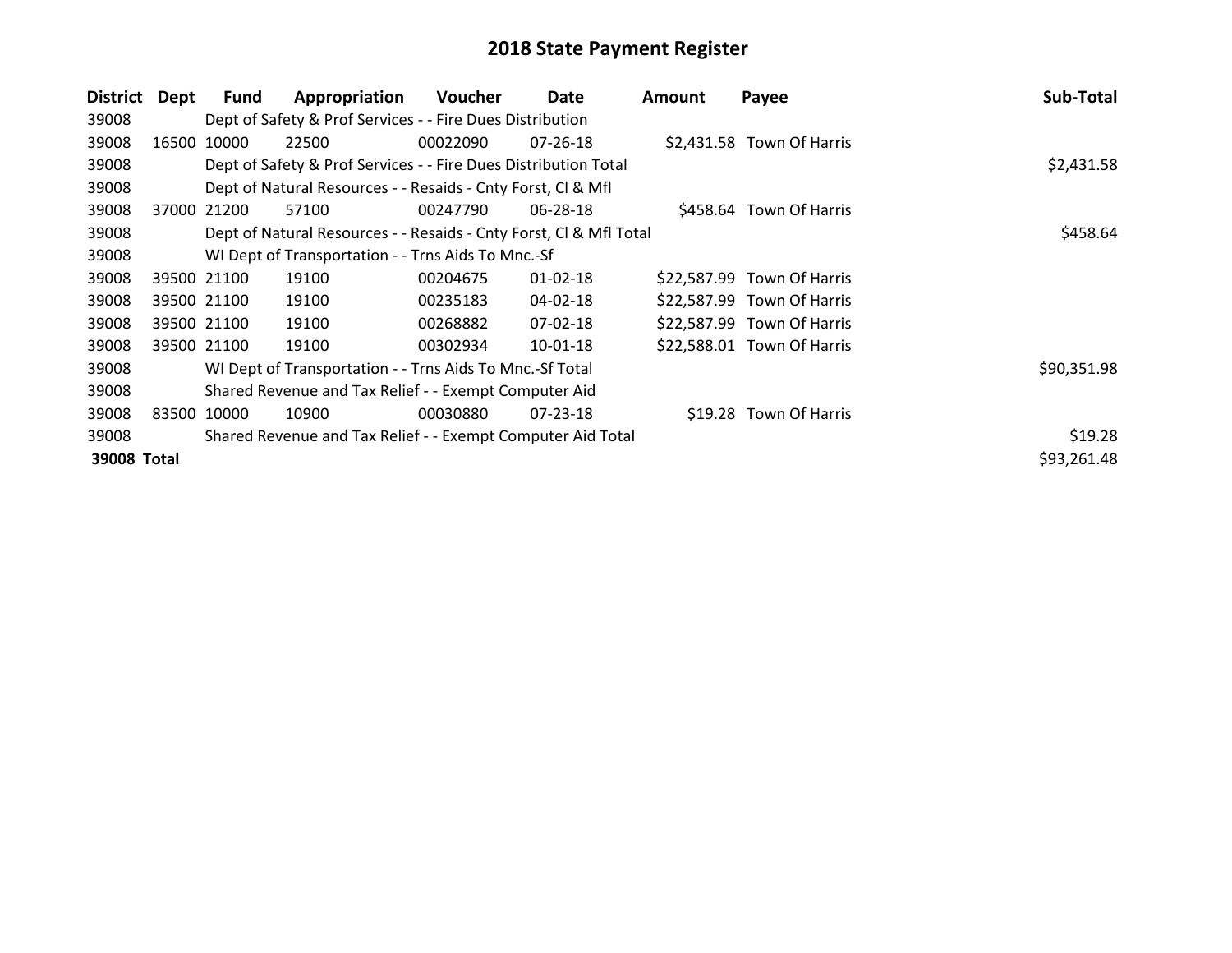| District Dept |             | <b>Fund</b> | Appropriation                                                      | Voucher    | Date           | <b>Amount</b> | Payee                     | Sub-Total    |
|---------------|-------------|-------------|--------------------------------------------------------------------|------------|----------------|---------------|---------------------------|--------------|
| 39010         |             |             | Dept of Safety & Prof Services - - Fire Dues Distribution          |            |                |               |                           |              |
| 39010         |             | 16500 10000 | 22500                                                              | 00022091   | $07 - 24 - 18$ |               | \$3,560.74 Town Of Mecan  |              |
| 39010         |             |             | Dept of Safety & Prof Services - - Fire Dues Distribution Total    |            |                |               |                           | \$3,560.74   |
| 39010         |             |             | Dept of Natural Resources - - Aids In Lieu Of Taxes - Gener        |            |                |               |                           |              |
| 39010         |             | 37000 10000 | 50300                                                              | 00212103   | 02-05-18       |               | \$7,966.99 Town Of Mecan  |              |
| 39010         |             |             | Dept of Natural Resources - - Aids In Lieu Of Taxes - Gener Total  | \$7,966.99 |                |               |                           |              |
| 39010         |             |             | Dept of Natural Resources - - Resaids - Cnty Forst, CI & Mfl       |            |                |               |                           |              |
| 39010         | 37000 21200 |             | 57100                                                              | 00247791   | 06-28-18       |               | \$206.14 Town Of Mecan    |              |
| 39010         |             |             | Dept of Natural Resources - - Resaids - Cnty Forst, Cl & Mfl Total |            |                |               |                           | \$206.14     |
| 39010         |             |             | WI Dept of Transportation - - Trns Aids To Mnc.-Sf                 |            |                |               |                           |              |
| 39010         |             | 39500 21100 | 19100                                                              | 00204676   | $01 - 02 - 18$ |               | \$22,462.57 Town Of Mecan |              |
| 39010         |             | 39500 21100 | 19100                                                              | 00235184   | $04 - 02 - 18$ |               | \$22,462.57 Town Of Mecan |              |
| 39010         | 39500 21100 |             | 19100                                                              | 00268883   | 07-02-18       |               | \$22,462.57 Town Of Mecan |              |
| 39010         | 39500 21100 |             | 19100                                                              | 00302935   | $10-01-18$     |               | \$22,462.58 Town Of Mecan |              |
| 39010         |             |             | WI Dept of Transportation - - Trns Aids To Mnc.-Sf Total           |            |                |               |                           | \$89,850.29  |
| 39010         |             |             | Shared Revenue and Tax Relief - - County And Municipal Aid         |            |                |               |                           |              |
| 39010         |             | 83500 10000 | 10500                                                              | 00033635   | 07-23-18       |               | \$1,144.96 Town Of Mecan  |              |
| 39010         |             | 83500 10000 | 10500                                                              | 00036521   | 11-19-18       |               | \$6,488.12 Town Of Mecan  |              |
| 39010         |             |             | Shared Revenue and Tax Relief - - County And Municipal Aid Total   |            |                |               |                           | \$7,633.08   |
| 39010         |             |             | Shared Revenue and Tax Relief - - Exempt Computer Aid              |            |                |               |                           |              |
| 39010         |             | 83500 10000 | 10900                                                              | 00030881   | 07-23-18       |               | \$1.01 Town Of Mecan      |              |
| 39010         |             |             | Shared Revenue and Tax Relief - - Exempt Computer Aid Total        |            |                |               |                           | \$1.01       |
| 39010         |             |             | Shared Revenue and Tax Relief - - Utility Aid                      |            |                |               |                           |              |
| 39010         |             | 83500 10000 | 11000                                                              | 00033635   | $07 - 23 - 18$ |               | \$14.03 Town Of Mecan     |              |
| 39010         | 83500 10000 |             | 11000                                                              | 00036521   | 11-19-18       |               | \$78.87 Town Of Mecan     |              |
| 39010         |             |             | Shared Revenue and Tax Relief - - Utility Aid Total                | \$92.90    |                |               |                           |              |
| 39010 Total   |             |             |                                                                    |            |                |               |                           | \$109,311.15 |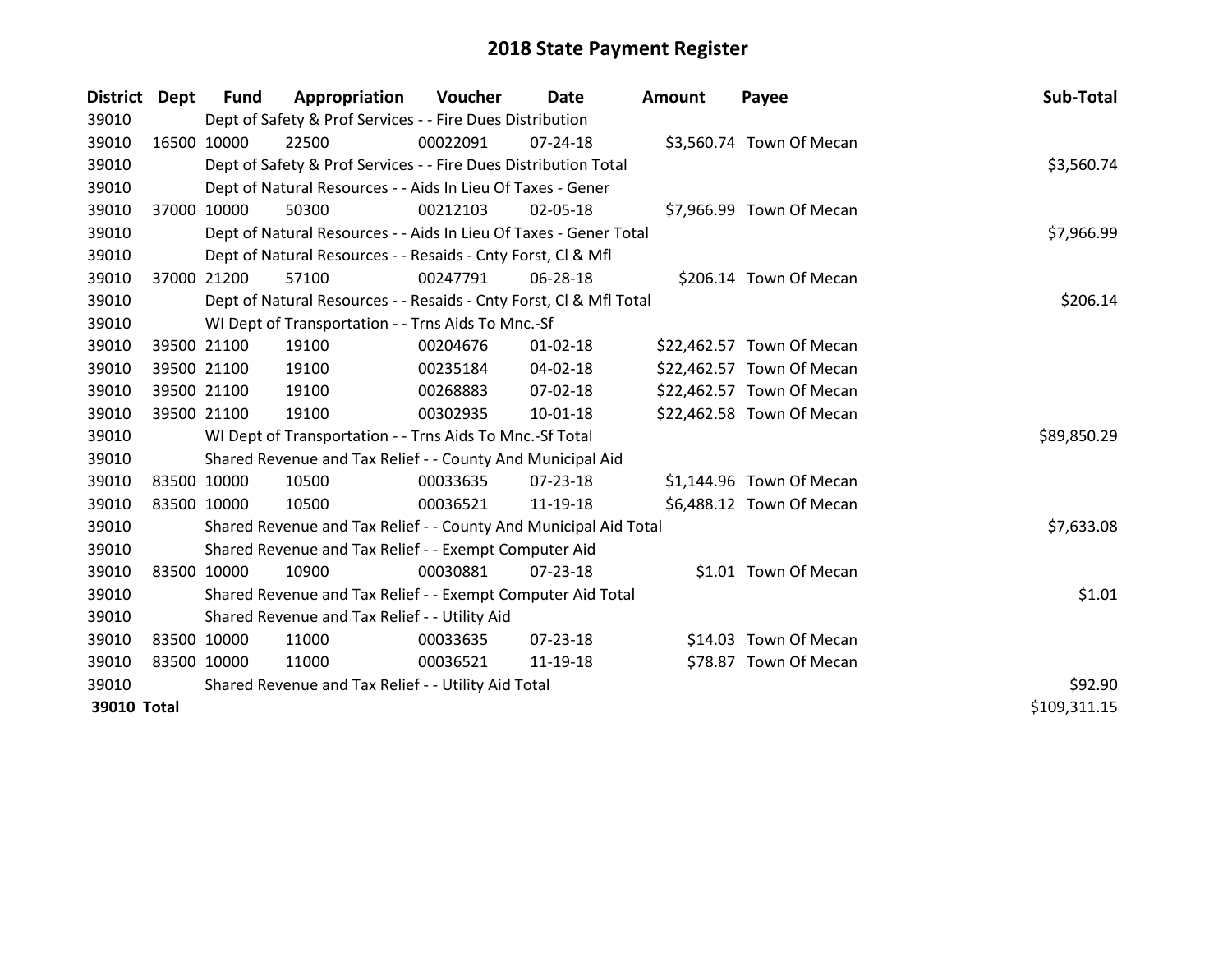| District Dept |             | <b>Fund</b> | Appropriation                                                      | Voucher  | Date           | <b>Amount</b> | Payee                        | Sub-Total   |
|---------------|-------------|-------------|--------------------------------------------------------------------|----------|----------------|---------------|------------------------------|-------------|
| 39012         |             |             | Dept of Safety & Prof Services - - Fire Dues Distribution          |          |                |               |                              |             |
| 39012         | 16500 10000 |             | 22500                                                              | 00022092 | $07 - 25 - 18$ |               | \$5,025.81 Town Of Montello  |             |
| 39012         |             |             | Dept of Safety & Prof Services - - Fire Dues Distribution Total    |          |                |               |                              | \$5,025.81  |
| 39012         |             |             | Dept of Natural Resources - - Aids In Lieu Of Taxes - Gener        |          |                |               |                              |             |
| 39012         | 37000 10000 |             | 50300                                                              | 00212090 | 02-05-18       |               | \$2,039.25 Town Of Montello  |             |
| 39012         | 37000 10000 |             | 50300                                                              | 00229252 | 04-20-18       |               | \$71.69 Town Of Montello     |             |
| 39012         | 37000 10000 |             | 50300                                                              | 00229253 | 04-20-18       |               | \$184.00 Town Of Montello    |             |
| 39012         |             |             | Dept of Natural Resources - - Aids In Lieu Of Taxes - Gener Total  |          | \$2,294.94     |               |                              |             |
| 39012         |             |             | Dept of Natural Resources - - Resaids - Cnty Forst, CI & Mfl       |          |                |               |                              |             |
| 39012         | 37000 21200 |             | 57100                                                              | 00247792 | 06-28-18       |               | \$135.25 Town Of Montello    |             |
| 39012         |             |             | Dept of Natural Resources - - Resaids - Cnty Forst, Cl & Mfl Total |          |                |               |                              | \$135.25    |
| 39012         |             |             | Dept of Natural Resources - - Aids In Lieu Of Taxes - Sum S        |          |                |               |                              |             |
| 39012         | 37000 21200 |             | 57900                                                              | 00229251 | 04-20-18       |               | \$58.24 Town Of Montello     |             |
| 39012         | 37000 21200 |             | 57900                                                              | 00229254 | $04 - 20 - 18$ |               | \$18.40 Town Of Montello     |             |
| 39012         |             |             | Dept of Natural Resources - - Aids In Lieu Of Taxes - Sum S Total  |          |                |               |                              | \$76.64     |
| 39012         |             |             | WI Dept of Transportation - - Trns Aids To Mnc.-Sf                 |          |                |               |                              |             |
| 39012         | 39500 21100 |             | 19100                                                              | 00204677 | $01 - 02 - 18$ |               | \$11,491.09 Town Of Montello |             |
| 39012         | 39500 21100 |             | 19100                                                              | 00235185 | 04-02-18       |               | \$11,491.09 Town Of Montello |             |
| 39012         | 39500 21100 |             | 19100                                                              | 00268884 | 07-02-18       |               | \$11,491.09 Town Of Montello |             |
| 39012         | 39500 21100 |             | 19100                                                              | 00302936 | $10 - 01 - 18$ |               | \$11,491.09 Town Of Montello |             |
| 39012         |             |             | WI Dept of Transportation - - Trns Aids To Mnc.-Sf Total           |          |                |               |                              | \$45,964.36 |
| 39012         |             |             | Shared Revenue and Tax Relief - - County And Municipal Aid         |          |                |               |                              |             |
| 39012         | 83500 10000 |             | 10500                                                              | 00033636 | 07-23-18       |               | \$2,076.96 Town Of Montello  |             |
| 39012         | 83500 10000 |             | 10500                                                              | 00036522 | 11-19-18       |               | \$11,769.45 Town Of Montello |             |
| 39012         |             |             | Shared Revenue and Tax Relief - - County And Municipal Aid Total   |          |                |               |                              | \$13,846.41 |
| 39012         |             |             | Shared Revenue and Tax Relief - - Exempt Computer Aid              |          |                |               |                              |             |
| 39012         | 83500 10000 |             | 10900                                                              | 00030882 | 07-23-18       |               | \$1.01 Town Of Montello      |             |
| 39012         |             |             | Shared Revenue and Tax Relief - - Exempt Computer Aid Total        |          |                |               |                              | \$1.01      |
| 39012         |             |             | Shared Revenue and Tax Relief - - Utility Aid                      |          |                |               |                              |             |
| 39012         | 83500 10000 |             | 11000                                                              | 00033636 | 07-23-18       |               | \$1,076.91 Town Of Montello  |             |
| 39012         | 83500 10000 |             | 11000                                                              | 00036522 | 11-19-18       |               | \$6,795.53 Town Of Montello  |             |
| 39012         |             |             | Shared Revenue and Tax Relief - - Utility Aid Total                |          |                |               |                              | \$7,872.44  |
| 39012 Total   |             |             |                                                                    |          |                |               |                              | \$75,216.86 |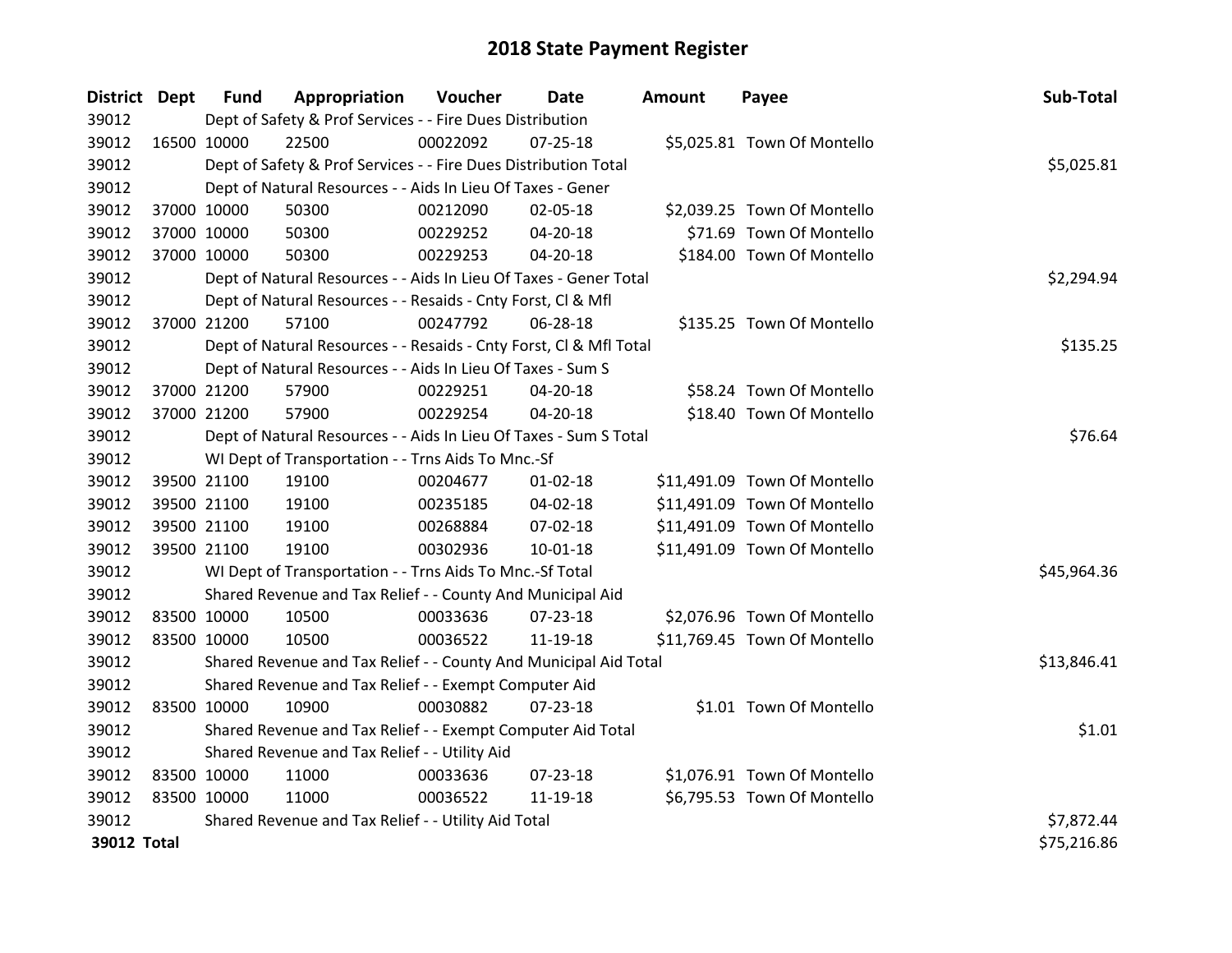| <b>District</b> | Dept  | Fund        | Appropriation                                                      | Voucher  | Date           | <b>Amount</b> | Payee                          | Sub-Total   |
|-----------------|-------|-------------|--------------------------------------------------------------------|----------|----------------|---------------|--------------------------------|-------------|
| 39014           |       |             | Dept of Safety & Prof Services - - Fire Dues Distribution          |          |                |               |                                |             |
| 39014           | 16500 | 10000       | 22500                                                              | 00017470 | $07-02-18$     |               | \$1,543.99 Town Of Moundville  |             |
| 39014           |       |             | Dept of Safety & Prof Services - - Fire Dues Distribution Total    |          |                |               |                                | \$1,543.99  |
| 39014           |       |             | Dept of Natural Resources - - Resaids - Cnty Forst, CI & Mfl       |          |                |               |                                |             |
| 39014           | 37000 | 21200       | 57100                                                              | 00247793 | 06-28-18       |               | \$144.92 Town Of Moundville    |             |
| 39014           |       |             | Dept of Natural Resources - - Resaids - Cnty Forst, Cl & Mfl Total |          | \$144.92       |               |                                |             |
| 39014           |       |             | WI Dept of Transportation - - Trns Aids To Mnc.-Sf                 |          |                |               |                                |             |
| 39014           |       | 39500 21100 | 19100                                                              | 00204678 | $01 - 02 - 18$ |               | \$10,165.19 Town Of Moundville |             |
| 39014           |       | 39500 21100 | 19100                                                              | 00235186 | 04-02-18       |               | \$10,165.19 Town Of Moundville |             |
| 39014           |       | 39500 21100 | 19100                                                              | 00268885 | 07-02-18       |               | \$10,165.19 Town Of Moundville |             |
| 39014           |       | 39500 21100 | 19100                                                              | 00302937 | $10-01-18$     |               | \$10,165.21 Town Of Moundville |             |
| 39014           |       |             | WI Dept of Transportation - - Trns Aids To Mnc.-Sf Total           |          |                |               |                                | \$40,660.78 |
| 39014           |       |             | Shared Revenue and Tax Relief - - County And Municipal Aid         |          |                |               |                                |             |
| 39014           |       | 83500 10000 | 10500                                                              | 00033637 | 07-23-18       |               | \$3,063.39 Town Of Moundville  |             |
| 39014           |       | 83500 10000 | 10500                                                              | 00036523 | 11-19-18       |               | \$17,359.19 Town Of Moundville |             |
| 39014           |       |             | Shared Revenue and Tax Relief - - County And Municipal Aid Total   |          |                |               |                                | \$20,422.58 |
| 39014           |       |             | Shared Revenue and Tax Relief - - Utility Aid                      |          |                |               |                                |             |
| 39014           |       | 83500 10000 | 11000                                                              | 00033637 | $07 - 23 - 18$ |               | \$152.24 Town Of Moundville    |             |
| 39014           |       | 83500 10000 | 11000                                                              | 00036523 | 11-19-18       |               | \$1,016.56 Town Of Moundville  |             |
| 39014           |       |             | Shared Revenue and Tax Relief - - Utility Aid Total                |          |                |               |                                | \$1,168.80  |
| 39014 Total     |       |             |                                                                    |          |                |               |                                | \$63,941.07 |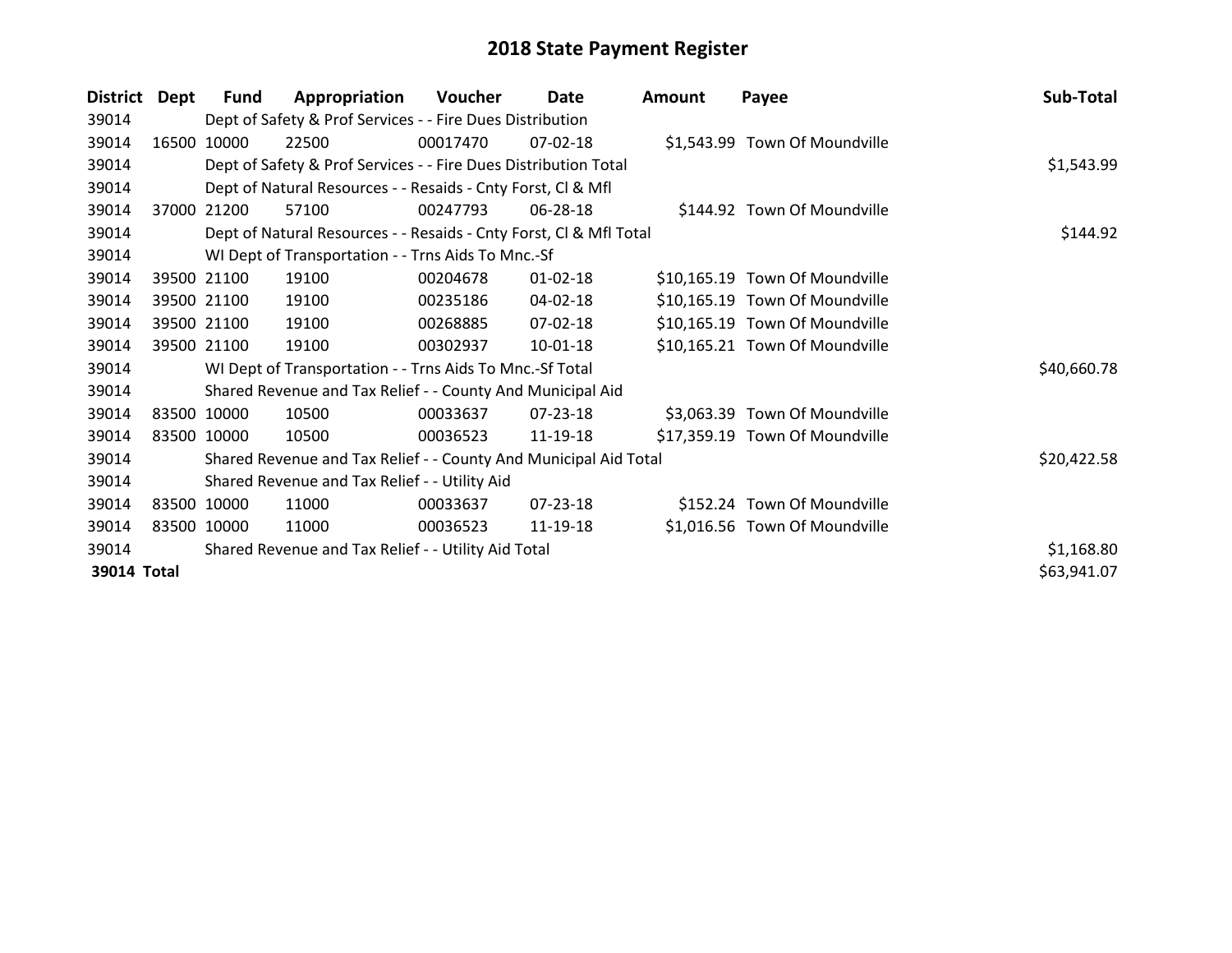| <b>District Dept</b> |             | <b>Fund</b> | Appropriation                                                      | <b>Voucher</b> | Date           | <b>Amount</b> | Payee                        | Sub-Total   |
|----------------------|-------------|-------------|--------------------------------------------------------------------|----------------|----------------|---------------|------------------------------|-------------|
| 39016                |             |             | Dept of Safety & Prof Services - - Fire Dues Distribution          |                |                |               |                              |             |
| 39016                | 16500 10000 |             | 22500                                                              | 00022093       | 07-26-18       |               | \$2,751.71 Town Of Neshkoro  |             |
| 39016                |             |             | Dept of Safety & Prof Services - - Fire Dues Distribution Total    |                |                |               |                              | \$2,751.71  |
| 39016                |             |             | Dept of Natural Resources - - Aids In Lieu Of Taxes - Gener        |                |                |               |                              |             |
| 39016                |             | 37000 10000 | 50300                                                              | 00212110       | 02-05-18       |               | \$14,968.14 Town Of Neshkoro |             |
| 39016                |             | 37000 10000 | 50300                                                              | 00229420       | 04-20-18       |               | \$143.81 Town Of Neshkoro    |             |
| 39016                |             |             | Dept of Natural Resources - - Aids In Lieu Of Taxes - Gener Total  |                |                |               |                              | \$15,111.95 |
| 39016                |             |             | Dept of Natural Resources - - Resaids - Cnty Forst, CI & Mfl       |                |                |               |                              |             |
| 39016                |             | 37000 21200 | 57100                                                              | 00247794       | 06-28-18       |               | \$220.25 Town Of Neshkoro    |             |
| 39016                |             |             | Dept of Natural Resources - - Resaids - Cnty Forst, Cl & Mfl Total |                |                |               |                              | \$220.25    |
| 39016                |             |             | Dept of Natural Resources - - Aids In Lieu Of Taxes - Sum S        |                |                |               |                              |             |
| 39016                |             | 37000 21200 | 57900                                                              | 00229419       | 04-20-18       |               | \$10.78 Town Of Neshkoro     |             |
| 39016                |             |             | Dept of Natural Resources - - Aids In Lieu Of Taxes - Sum S Total  |                |                |               |                              | \$10.78     |
| 39016                |             |             | WI Dept of Transportation - - Trns Aids To Mnc.-Sf                 |                |                |               |                              |             |
| 39016                |             | 39500 21100 | 19100                                                              | 00204679       | $01 - 02 - 18$ |               | \$15,355.29 Town Of Neshkoro |             |
| 39016                |             | 39500 21100 | 19100                                                              | 00235187       | 04-02-18       |               | \$15,355.29 Town Of Neshkoro |             |
| 39016                |             | 39500 21100 | 19100                                                              | 00268886       | 07-02-18       |               | \$15,355.29 Town Of Neshkoro |             |
| 39016                |             | 39500 21100 | 19100                                                              | 00302938       | $10 - 01 - 18$ |               | \$15,355.32 Town Of Neshkoro |             |
| 39016                |             |             | WI Dept of Transportation - - Trns Aids To Mnc.-Sf Total           |                |                |               |                              | \$61,421.19 |
| 39016                |             |             | Shared Revenue and Tax Relief - - County And Municipal Aid         |                |                |               |                              |             |
| 39016                |             | 83500 10000 | 10500                                                              | 00033638       | 07-23-18       |               | \$933.15 Town Of Neshkoro    |             |
| 39016                | 83500 10000 |             | 10500                                                              | 00036524       | 11-19-18       |               | \$7,305.44 Town Of Neshkoro  |             |
| 39016                |             |             | Shared Revenue and Tax Relief - - County And Municipal Aid Total   |                |                |               |                              | \$8,238.59  |
| 39016                |             |             | Shared Revenue and Tax Relief - - Exempt Computer Aid              |                |                |               |                              |             |
| 39016                | 83500 10000 |             | 10900                                                              | 00030883       | 07-23-18       |               | \$1.01 Town Of Neshkoro      |             |
| 39016                |             |             | Shared Revenue and Tax Relief - - Exempt Computer Aid Total        |                |                |               |                              | \$1.01      |
| 39016                |             |             | Shared Revenue and Tax Relief - - Utility Aid                      |                |                |               |                              |             |
| 39016                | 83500 10000 |             | 11000                                                              | 00033638       | 07-23-18       |               | \$3.21 Town Of Neshkoro      |             |
| 39016                | 83500 10000 |             | 11000                                                              | 00036524       | 11-19-18       |               | \$18.10 Town Of Neshkoro     |             |
| 39016                |             |             | Shared Revenue and Tax Relief - - Utility Aid Total                |                |                |               |                              | \$21.31     |
| 39016 Total          |             |             |                                                                    |                |                |               |                              | \$87,776.79 |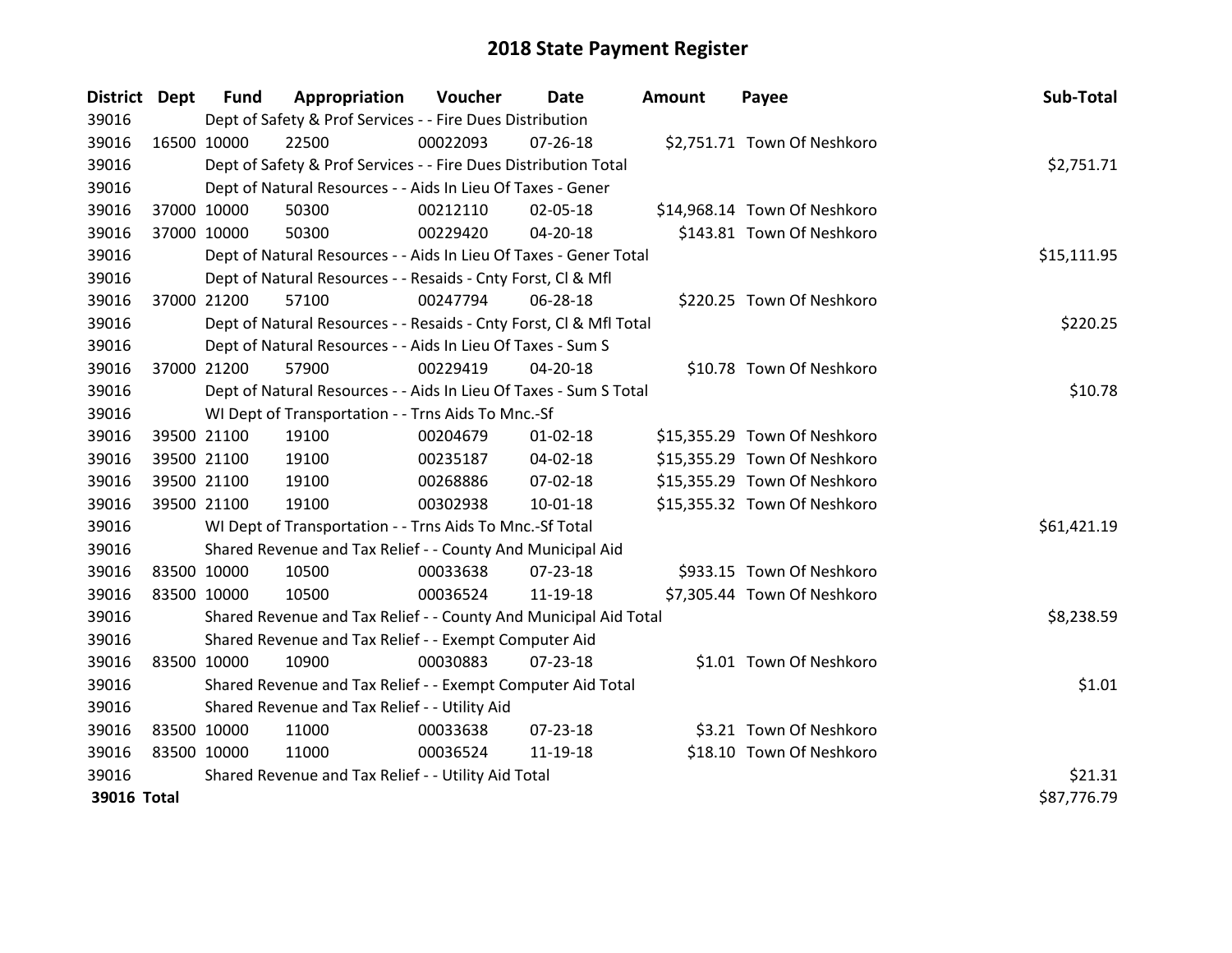| <b>District Dept</b> |             | <b>Fund</b> | Appropriation                                                      | Voucher  | Date           | <b>Amount</b> | Payee                      | Sub-Total    |
|----------------------|-------------|-------------|--------------------------------------------------------------------|----------|----------------|---------------|----------------------------|--------------|
| 39018                |             |             | Dept of Safety & Prof Services - - Fire Dues Distribution          |          |                |               |                            |              |
| 39018                | 16500 10000 |             | 22500                                                              | 00027176 | 11-23-18       |               | \$2,017.83 Town Of Newton  |              |
| 39018                |             |             | Dept of Safety & Prof Services - - Fire Dues Distribution Total    |          |                |               |                            | \$2,017.83   |
| 39018                |             |             | Dept of Natural Resources - - Aids In Lieu Of Taxes - Gener        |          |                |               |                            |              |
| 39018                | 37000 10000 |             | 50300                                                              | 00212149 | $02 - 02 - 18$ |               | \$13,090.95 Town Of Newton |              |
| 39018                | 37000 10000 |             | 50300                                                              | 00229610 | 04-20-18       |               | \$1,320.50 Town Of Newton  |              |
| 39018                |             |             | Dept of Natural Resources - - Aids In Lieu Of Taxes - Gener Total  |          |                |               |                            | \$14,411.45  |
| 39018                |             |             | Dept of Natural Resources - - General Program Operations --        |          |                |               |                            |              |
| 39018                | 37000 21200 |             | 25400                                                              | 00246239 | 06-28-18       |               | \$105.00 Town Of Newton    |              |
| 39018                |             |             | Dept of Natural Resources - - General Program Operations -- Total  |          |                |               |                            | \$105.00     |
| 39018                |             |             | Dept of Natural Resources - - Resaids - Cnty Forst, CI & Mfl       |          |                |               |                            |              |
| 39018                | 37000 21200 |             | 57100                                                              | 00247795 | 06-28-18       |               | \$394.50 Town Of Newton    |              |
| 39018                |             |             | Dept of Natural Resources - - Resaids - Cnty Forst, Cl & Mfl Total |          |                |               |                            | \$394.50     |
| 39018                |             |             | Dept of Natural Resources - - Aids In Lieu Of Taxes - Sum S        |          |                |               |                            |              |
| 39018                | 37000 21200 |             | 57900                                                              | 00229611 | 04-20-18       |               | \$506.80 Town Of Newton    |              |
| 39018                |             |             | Dept of Natural Resources - - Aids In Lieu Of Taxes - Sum S Total  |          |                |               |                            | \$506.80     |
| 39018                |             |             | WI Dept of Transportation - - Trns Aids To Mnc.-Sf                 |          |                |               |                            |              |
| 39018                | 39500 21100 |             | 19100                                                              | 00204680 | $01 - 02 - 18$ |               | \$24,881.43 Town Of Newton |              |
| 39018                |             | 39500 21100 | 19100                                                              | 00235188 | 04-02-18       |               | \$24,881.43 Town Of Newton |              |
| 39018                |             | 39500 21100 | 19100                                                              | 00268887 | $07 - 02 - 18$ |               | \$24,881.43 Town Of Newton |              |
| 39018                | 39500 21100 |             | 19100                                                              | 00302939 | 10-01-18       |               | \$24,881.45 Town Of Newton |              |
| 39018                |             |             | WI Dept of Transportation - - Trns Aids To Mnc.-Sf Total           |          |                |               |                            | \$99,525.74  |
| 39018                |             |             | Shared Revenue and Tax Relief - - County And Municipal Aid         |          |                |               |                            |              |
| 39018                | 83500 10000 |             | 10500                                                              | 00033639 | $07 - 23 - 18$ |               | \$1,041.28 Town Of Newton  |              |
| 39018                | 83500 10000 |             | 10500                                                              | 00036525 | 11-19-18       |               | \$5,900.58 Town Of Newton  |              |
| 39018                |             |             | Shared Revenue and Tax Relief - - County And Municipal Aid Total   |          |                |               |                            | \$6,941.86   |
| 39018                |             |             | Shared Revenue and Tax Relief - - Exempt Computer Aid              |          |                |               |                            |              |
| 39018                | 83500 10000 |             | 10900                                                              | 00030884 | $07 - 23 - 18$ |               | \$85.23 Town Of Newton     |              |
| 39018                |             |             | Shared Revenue and Tax Relief - - Exempt Computer Aid Total        |          |                |               |                            | \$85.23      |
| <b>39018 Total</b>   |             |             |                                                                    |          |                |               |                            | \$123,988.41 |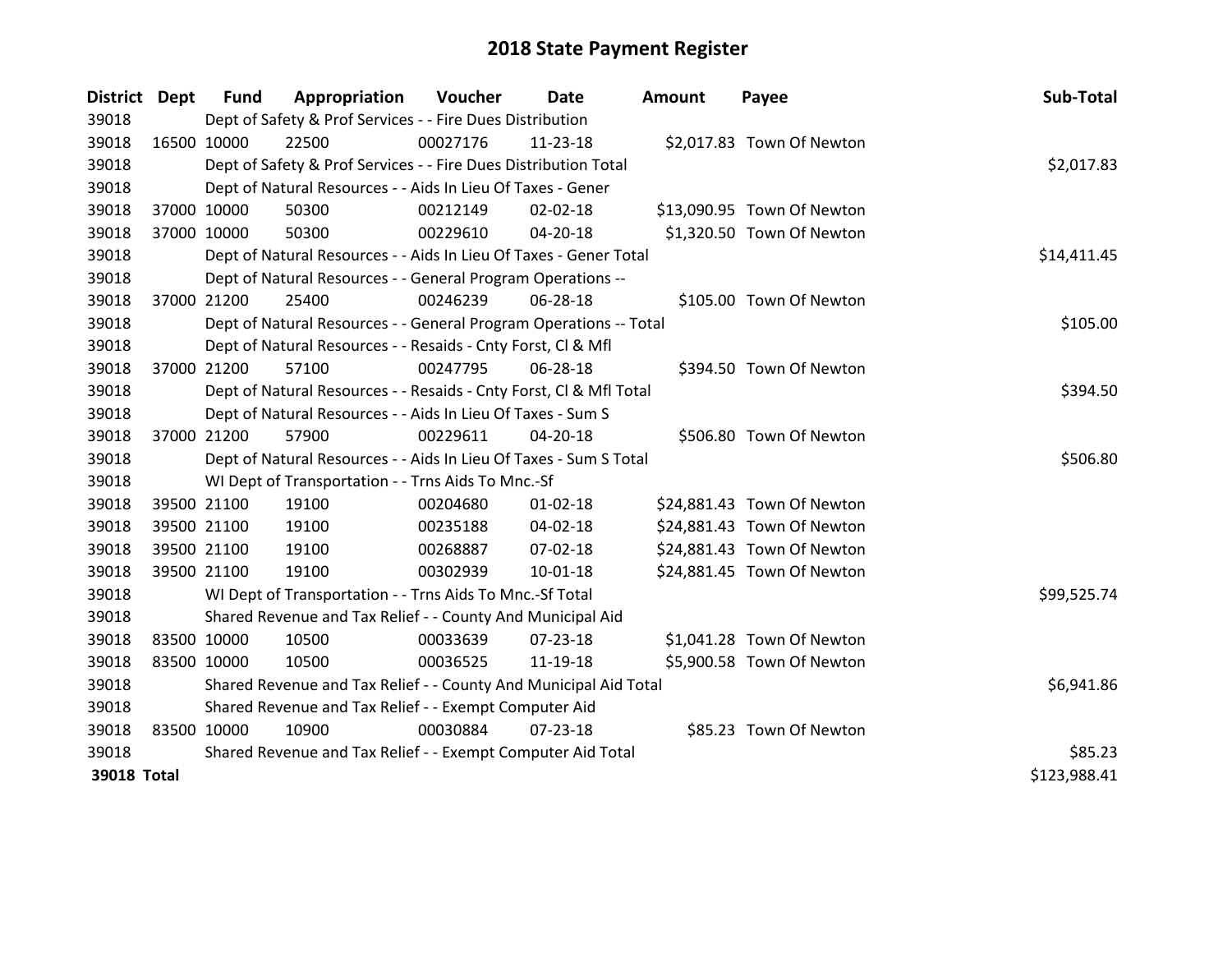| <b>District</b> | Dept        | <b>Fund</b> | Appropriation                                                      | Voucher     | <b>Date</b>    | <b>Amount</b> | Payee                      | Sub-Total    |
|-----------------|-------------|-------------|--------------------------------------------------------------------|-------------|----------------|---------------|----------------------------|--------------|
| 39020           |             |             | Dept of Safety & Prof Services - - Fire Dues Distribution          |             |                |               |                            |              |
| 39020           | 16500 10000 |             | 22500                                                              | 00022094    | 07-24-18       |               | \$3,417.48 Town Of Oxford  |              |
| 39020           |             |             | Dept of Safety & Prof Services - - Fire Dues Distribution Total    |             |                |               |                            | \$3,417.48   |
| 39020           |             |             | Dept of Natural Resources - - Aids In Lieu Of Taxes - Gener        |             |                |               |                            |              |
| 39020           | 37000       | 10000       | 50300                                                              | 00229680    | 04-20-18       |               | \$2.16 Town Of Oxford      |              |
| 39020           |             |             | Dept of Natural Resources - - Aids In Lieu Of Taxes - Gener Total  |             |                |               |                            | \$2.16       |
| 39020           |             |             | Dept of Natural Resources - - Resaids - Cnty Forst, CI & Mfl       |             |                |               |                            |              |
| 39020           | 37000 21200 |             | 57100                                                              | 00247796    | 06-28-18       |               | \$302.71 Town Of Oxford    |              |
| 39020           |             |             | Dept of Natural Resources - - Resaids - Cnty Forst, Cl & Mfl Total |             |                |               |                            | \$302.71     |
| 39020           |             |             | WI Dept of Transportation - - Trns Aids To Mnc.-Sf                 |             |                |               |                            |              |
| 39020           | 39500 21100 |             | 19100                                                              | 00204681    | $01 - 02 - 18$ |               | \$20,001.90 Town Of Oxford |              |
| 39020           | 39500 21100 |             | 19100                                                              | 00235189    | 04-02-18       |               | \$20,001.90 Town Of Oxford |              |
| 39020           | 39500 21100 |             | 19100                                                              | 00268888    | $07 - 02 - 18$ |               | \$20,001.90 Town Of Oxford |              |
| 39020           | 39500 21100 |             | 19100                                                              | 00302940    | 10-01-18       |               | \$20,001.91 Town Of Oxford |              |
| 39020           |             |             | WI Dept of Transportation - - Trns Aids To Mnc.-Sf Total           |             |                |               |                            | \$80,007.61  |
| 39020           |             |             | WI Dept of Transportation - - Loc Rd Imp Prg St Fd                 |             |                |               |                            |              |
| 39020           | 39500 21100 |             | 27800                                                              | 00330503    | 12-10-18       |               | \$10,153.64 Town Of Oxford |              |
| 39020           |             |             | WI Dept of Transportation - - Loc Rd Imp Prg St Fd Total           |             |                |               |                            | \$10,153.64  |
| 39020           |             |             | Shared Revenue and Tax Relief - - County And Municipal Aid         |             |                |               |                            |              |
| 39020           | 83500 10000 |             | 10500                                                              | 00033640    | 07-23-18       |               | \$1,576.65 Town Of Oxford  |              |
| 39020           | 83500 10000 |             | 10500                                                              | 00036526    | 11-19-18       |               | \$8,934.32 Town Of Oxford  |              |
| 39020           |             |             | Shared Revenue and Tax Relief - - County And Municipal Aid Total   | \$10,510.97 |                |               |                            |              |
| 39020           |             |             | Shared Revenue and Tax Relief - - Exempt Computer Aid              |             |                |               |                            |              |
| 39020           | 83500       | 10000       | 10900                                                              | 00030885    | 07-23-18       |               | \$899.02 Town Of Oxford    |              |
| 39020           |             |             | Shared Revenue and Tax Relief - - Exempt Computer Aid Total        | \$899.02    |                |               |                            |              |
| 39020 Total     |             |             |                                                                    |             |                |               |                            | \$105,293.59 |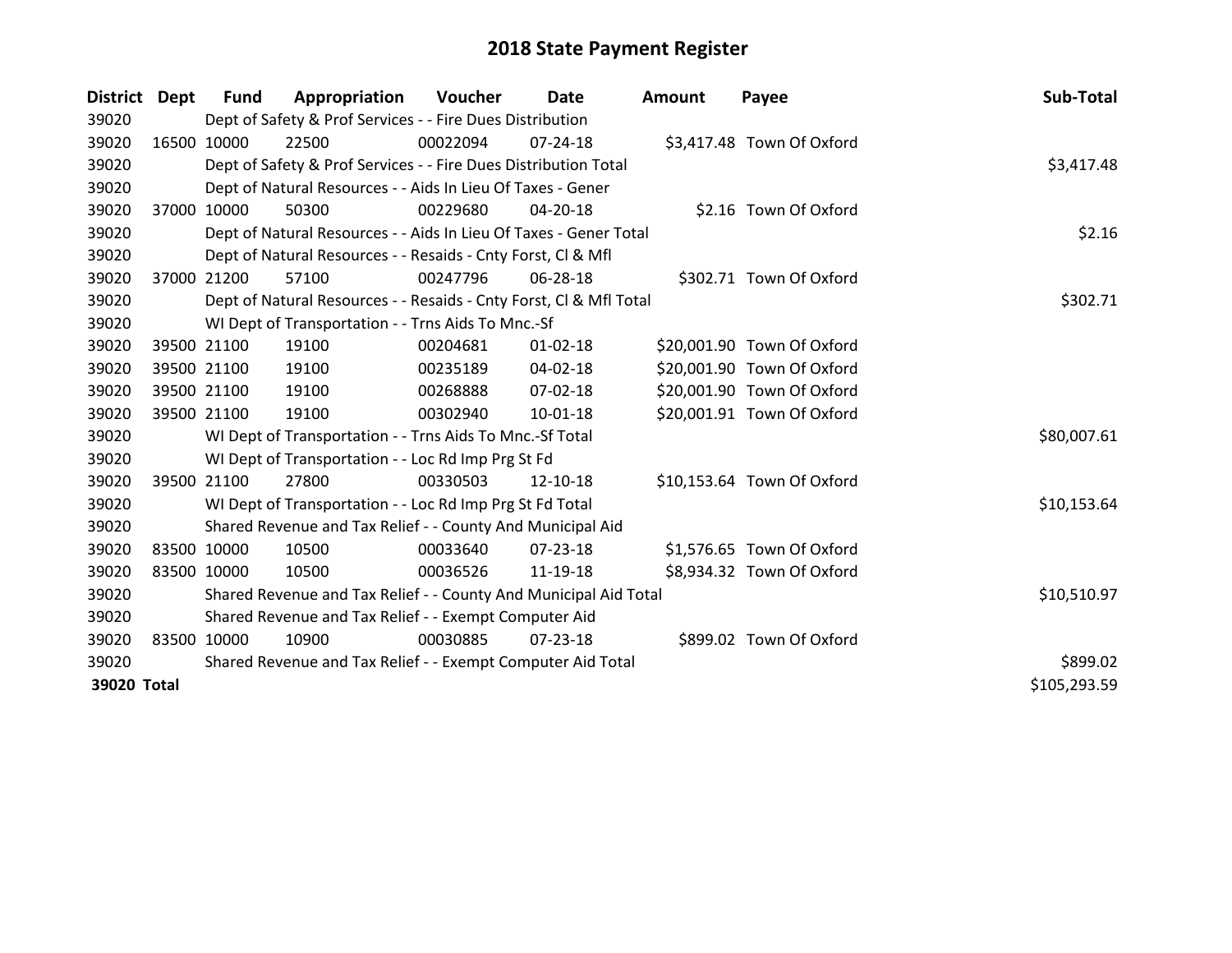| District Dept |             | <b>Fund</b> | Appropriation                                                      | <b>Voucher</b> | Date           | <b>Amount</b> | Payee                          | Sub-Total    |
|---------------|-------------|-------------|--------------------------------------------------------------------|----------------|----------------|---------------|--------------------------------|--------------|
| 39022         |             |             | Dept of Safety & Prof Services - - Fire Dues Distribution          |                |                |               |                                |              |
| 39022         | 16500 10000 |             | 22500                                                              | 00022095       | $07 - 25 - 18$ |               | \$5,492.98 Town Of Packwaukee  |              |
| 39022         |             |             | Dept of Safety & Prof Services - - Fire Dues Distribution Total    |                |                |               |                                | \$5,492.98   |
| 39022         |             |             | Dept of Natural Resources - - Aids In Lieu Of Taxes - Gener        |                |                |               |                                |              |
| 39022         | 37000 10000 |             | 50300                                                              | 00212174       | 02-05-18       |               | \$861.29 Town Of Packwaukee    |              |
| 39022         |             |             | Dept of Natural Resources - - Aids In Lieu Of Taxes - Gener Total  |                |                |               |                                | \$861.29     |
| 39022         |             |             | Dept of Natural Resources - - General Program Operations --        |                |                |               |                                |              |
| 39022         | 37000 21200 |             | 25400                                                              | 00267541       | $10-12-18$     |               | \$3,900.00 Town Of Packwaukee  |              |
| 39022         |             |             | Dept of Natural Resources - - General Program Operations -- Total  |                |                |               |                                | \$3,900.00   |
| 39022         |             |             | Dept of Natural Resources - - Resaids - Cnty Forst, Cl & Mfl       |                |                |               |                                |              |
| 39022         |             | 37000 21200 | 57100                                                              | 00247797       | 06-28-18       |               | \$281.98 Town Of Packwaukee    |              |
| 39022         |             |             | Dept of Natural Resources - - Resaids - Cnty Forst, Cl & Mfl Total |                |                |               |                                | \$281.98     |
| 39022         |             |             | WI Dept of Transportation - - Trns Aids To Mnc.-Sf                 |                |                |               |                                |              |
| 39022         | 39500 21100 |             | 19100                                                              | 00204682       | $01 - 02 - 18$ |               | \$25,950.51 Town Of Packwaukee |              |
| 39022         |             | 39500 21100 | 19100                                                              | 00235190       | 04-02-18       |               | \$25,950.51 Town Of Packwaukee |              |
| 39022         |             | 39500 21100 | 19100                                                              | 00268889       | 07-02-18       |               | \$25,950.51 Town Of Packwaukee |              |
| 39022         | 39500 21100 |             | 19100                                                              | 00302941       | $10 - 01 - 18$ |               | \$25,950.52 Town Of Packwaukee |              |
| 39022         |             |             | WI Dept of Transportation - - Trns Aids To Mnc.-Sf Total           |                |                |               |                                | \$103,802.05 |
| 39022         |             |             | Shared Revenue and Tax Relief - - County And Municipal Aid         |                |                |               |                                |              |
| 39022         | 83500 10000 |             | 10500                                                              | 00033641       | 07-23-18       |               | \$2,521.14 Town Of Packwaukee  |              |
| 39022         | 83500 10000 |             | 10500                                                              | 00036527       | 11-19-18       |               | \$14,286.44 Town Of Packwaukee |              |
| 39022         |             |             | Shared Revenue and Tax Relief - - County And Municipal Aid Total   |                |                |               |                                | \$16,807.58  |
| 39022         |             |             | Shared Revenue and Tax Relief - - Exempt Computer Aid              |                |                |               |                                |              |
| 39022         | 83500 10000 |             | 10900                                                              | 00030886       | $07 - 23 - 18$ |               | \$17.25 Town Of Packwaukee     |              |
| 39022         |             |             | Shared Revenue and Tax Relief - - Exempt Computer Aid Total        |                |                |               |                                | \$17.25      |
| 39022         |             |             | Shared Revenue and Tax Relief - - Utility Aid                      |                |                |               |                                |              |
| 39022         | 83500 10000 |             | 11000                                                              | 00033641       | 07-23-18       |               | \$396.17 Town Of Packwaukee    |              |
| 39022         | 83500 10000 |             | 11000                                                              | 00036527       | 11-19-18       |               | \$2,224.81 Town Of Packwaukee  |              |
| 39022         |             |             | Shared Revenue and Tax Relief - - Utility Aid Total                |                |                |               |                                | \$2,620.98   |
| 39022 Total   |             |             |                                                                    |                |                |               |                                | \$133,784.11 |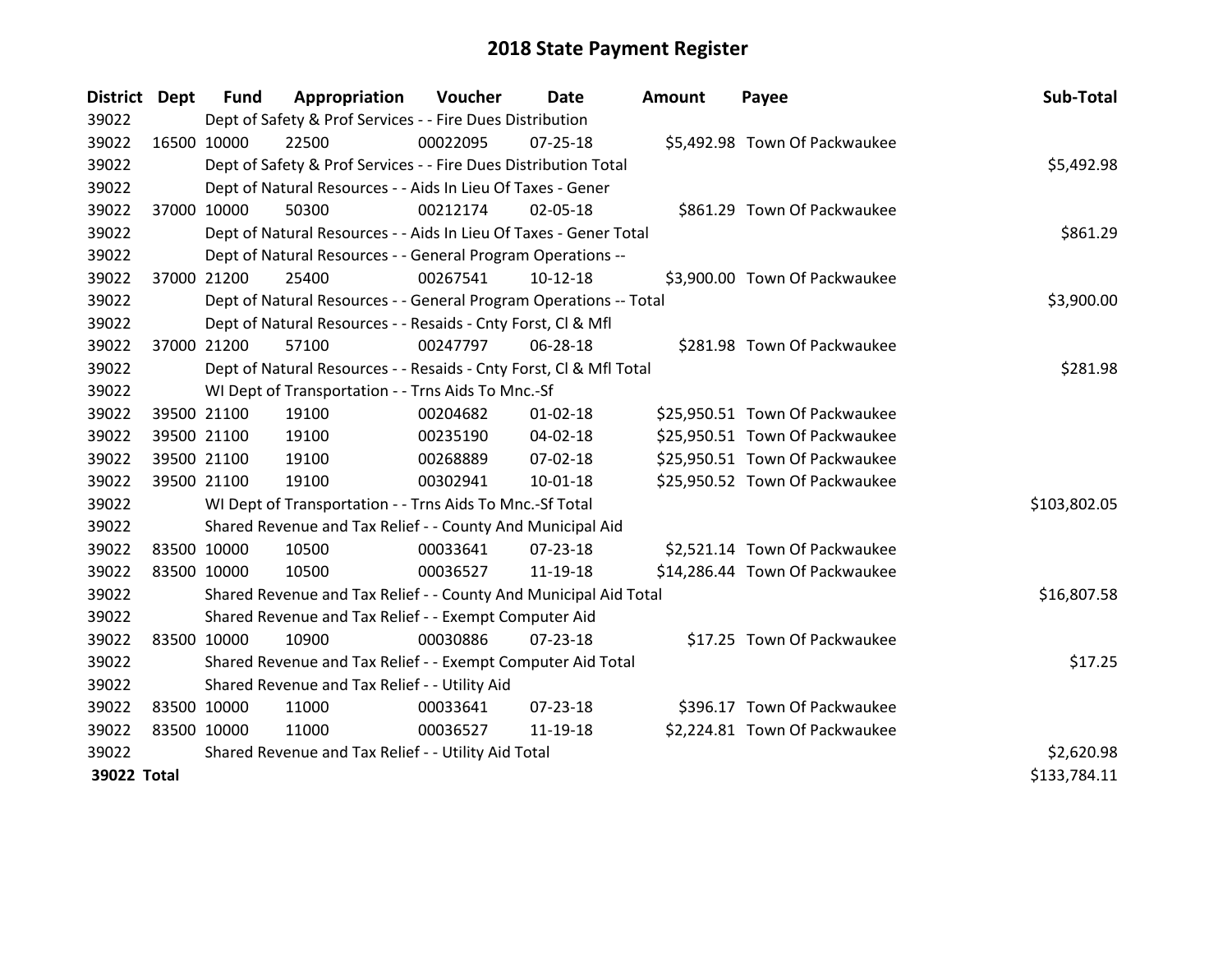| District Dept |             | <b>Fund</b> | Appropriation                                                      | Voucher  | Date           | Amount | Payee                       | Sub-Total   |
|---------------|-------------|-------------|--------------------------------------------------------------------|----------|----------------|--------|-----------------------------|-------------|
| 39024         |             |             | Dept of Safety & Prof Services - - Fire Dues Distribution          |          |                |        |                             |             |
| 39024         | 16500 10000 |             | 22500                                                              | 00022096 | 07-25-18       |        | \$1,753.24 Town Of Shields  |             |
| 39024         |             |             | Dept of Safety & Prof Services - - Fire Dues Distribution Total    |          |                |        |                             | \$1,753.24  |
| 39024         |             |             | Dept of Natural Resources - - Aids In Lieu Of Taxes - Gener        |          |                |        |                             |             |
| 39024         | 37000 10000 |             | 50300                                                              | 00212165 | 02-05-18       |        | \$899.80 Town Of Shields    |             |
| 39024         |             | 37000 10000 | 50300                                                              | 00229686 | 04-20-18       |        | \$383.33 Town Of Shields    |             |
| 39024         |             |             | Dept of Natural Resources - - Aids In Lieu Of Taxes - Gener Total  |          |                |        |                             | \$1,283.13  |
| 39024         |             |             | Dept of Natural Resources - - Resaids - Cnty Forst, CI & Mfl       |          |                |        |                             |             |
| 39024         |             | 37000 21200 | 57100                                                              | 00247798 | 06-28-18       |        | \$241.14 Town Of Shields    |             |
| 39024         |             |             | Dept of Natural Resources - - Resaids - Cnty Forst, Cl & Mfl Total |          |                |        |                             | \$241.14    |
| 39024         |             |             | Dept of Natural Resources - - Aids In Lieu Of Taxes - Sum S        |          |                |        |                             |             |
| 39024         | 37000 21200 |             | 57900                                                              | 00229687 | 04-20-18       |        | \$192.08 Town Of Shields    |             |
| 39024         |             |             | Dept of Natural Resources - - Aids In Lieu Of Taxes - Sum S Total  |          |                |        |                             | \$192.08    |
| 39024         |             |             | WI Dept of Transportation - - Trns Aids To Mnc.-Sf                 |          |                |        |                             |             |
| 39024         |             | 39500 21100 | 19100                                                              | 00204683 | $01 - 02 - 18$ |        | \$16,895.02 Town Of Shields |             |
| 39024         |             | 39500 21100 | 19100                                                              | 00235191 | 04-02-18       |        | \$16,895.02 Town Of Shields |             |
| 39024         |             | 39500 21100 | 19100                                                              | 00268890 | 07-02-18       |        | \$16,895.02 Town Of Shields |             |
| 39024         |             | 39500 21100 | 19100                                                              | 00302942 | $10 - 01 - 18$ |        | \$16,895.04 Town Of Shields |             |
| 39024         |             |             | WI Dept of Transportation - - Trns Aids To Mnc.-Sf Total           |          |                |        |                             | \$67,580.10 |
| 39024         |             |             | Shared Revenue and Tax Relief - - County And Municipal Aid         |          |                |        |                             |             |
| 39024         |             | 83500 10000 | 10500                                                              | 00033642 | 07-23-18       |        | \$1,650.69 Town Of Shields  |             |
| 39024         |             | 83500 10000 | 10500                                                              | 00036528 | 11-19-18       |        | \$9,353.91 Town Of Shields  |             |
| 39024         |             |             | Shared Revenue and Tax Relief - - County And Municipal Aid Total   |          |                |        |                             | \$11,004.60 |
| 39024         |             |             | Shared Revenue and Tax Relief - - Exempt Computer Aid              |          |                |        |                             |             |
| 39024         |             | 83500 10000 | 10900                                                              | 00030887 | 07-23-18       |        | \$2.03 Town Of Shields      |             |
| 39024         |             |             | Shared Revenue and Tax Relief - - Exempt Computer Aid Total        |          |                |        |                             | \$2.03      |
| 39024         |             |             | Shared Revenue and Tax Relief - - Utility Aid                      |          |                |        |                             |             |
| 39024         | 83500 10000 |             | 11000                                                              | 00033642 | 07-23-18       |        | \$53.87 Town Of Shields     |             |
| 39024         | 83500 10000 |             | 11000                                                              | 00036528 | 11-19-18       |        | \$328.20 Town Of Shields    |             |
| 39024         |             |             | Shared Revenue and Tax Relief - - Utility Aid Total                |          |                |        |                             | \$382.07    |
| 39024 Total   |             |             |                                                                    |          |                |        |                             | \$82,438.39 |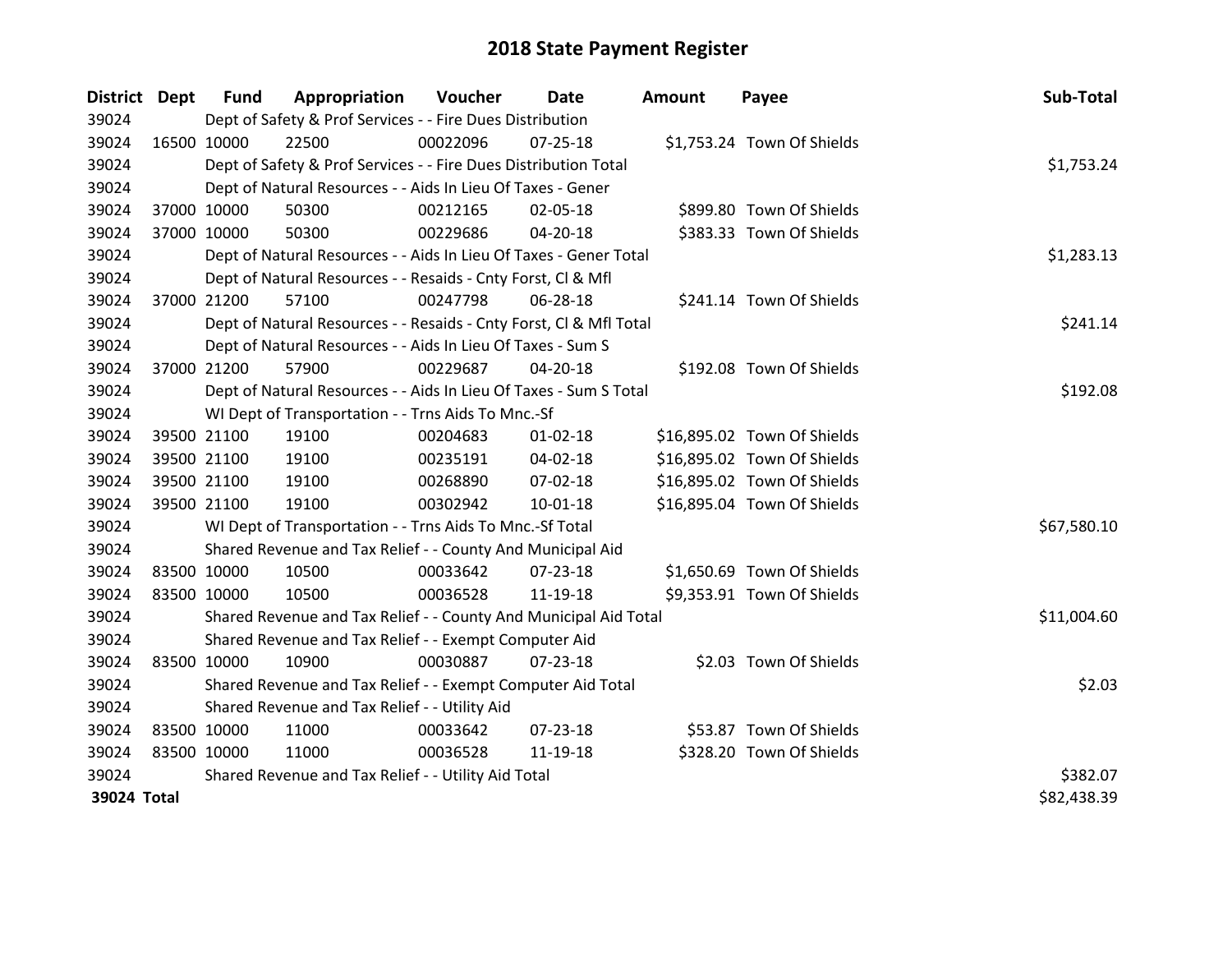| District Dept |             | <b>Fund</b> | Appropriation                                                      | Voucher  | <b>Date</b>    | <b>Amount</b> | Payee                           | Sub-Total    |
|---------------|-------------|-------------|--------------------------------------------------------------------|----------|----------------|---------------|---------------------------------|--------------|
| 39026         |             |             | Dept of Safety & Prof Services - - Fire Dues Distribution          |          |                |               |                                 |              |
| 39026         | 16500 10000 |             | 22500                                                              | 00022097 | $07 - 24 - 18$ |               | \$3,863.65 Town Of Springfield  |              |
| 39026         |             |             | Dept of Safety & Prof Services - - Fire Dues Distribution Total    |          |                |               |                                 | \$3,863.65   |
| 39026         |             |             | Dept of Natural Resources - - Aids In Lieu Of Taxes - Gener        |          |                |               |                                 |              |
| 39026         | 37000 10000 |             | 50300                                                              | 00212097 | 02-05-18       |               | \$5,589.96 Town Of Springfield  |              |
| 39026         | 37000 10000 |             | 50300                                                              | 00229311 | 04-20-18       |               | \$302.99 Town Of Springfield    |              |
| 39026         |             |             | Dept of Natural Resources - - Aids In Lieu Of Taxes - Gener Total  |          |                |               |                                 | \$5,892.95   |
| 39026         |             |             | Dept of Natural Resources - - Resaids - Cnty Forst, Cl & Mfl       |          |                |               |                                 |              |
| 39026         | 37000 21200 |             | 57100                                                              | 00247799 | 06-28-18       |               | \$562.95 Town Of Springfield    |              |
| 39026         |             |             | Dept of Natural Resources - - Resaids - Cnty Forst, Cl & Mfl Total |          |                |               |                                 | \$562.95     |
| 39026         |             |             | Dept of Natural Resources - - Aids In Lieu Of Taxes - Sum S        |          |                |               |                                 |              |
| 39026         | 37000 21200 |             | 57900                                                              | 00229309 | 04-20-18       |               | \$342.05 Town Of Springfield    |              |
| 39026         | 37000 21200 |             | 57900                                                              | 00229310 | 04-20-18       |               | \$31.73 Town Of Springfield     |              |
| 39026         |             |             | Dept of Natural Resources - - Aids In Lieu Of Taxes - Sum S Total  |          |                |               |                                 | \$373.78     |
| 39026         |             |             | WI Dept of Transportation - - Trns Aids To Mnc.-Sf                 |          |                |               |                                 |              |
| 39026         | 39500 21100 |             | 19100                                                              | 00204684 | $01 - 02 - 18$ |               | \$32,143.99 Town Of Springfield |              |
| 39026         | 39500 21100 |             | 19100                                                              | 00235192 | 04-02-18       |               | \$32,143.99 Town Of Springfield |              |
| 39026         | 39500 21100 |             | 19100                                                              | 00268891 | 07-02-18       |               | \$32,143.99 Town Of Springfield |              |
| 39026         | 39500 21100 |             | 19100                                                              | 00302943 | 10-01-18       |               | \$32,144.01 Town Of Springfield |              |
| 39026         |             |             | WI Dept of Transportation - - Trns Aids To Mnc.-Sf Total           |          |                |               |                                 | \$128,575.98 |
| 39026         |             |             | WI Dept of Transportation - - Loc Rd Imp Prg St Fd                 |          |                |               |                                 |              |
| 39026         | 39500 21100 |             | 27800                                                              | 00327863 | 12-03-18       |               | \$11,153.81 Town Of Springfield |              |
| 39026         |             |             | WI Dept of Transportation - - Loc Rd Imp Prg St Fd Total           |          |                |               |                                 | \$11,153.81  |
| 39026         |             |             | Department of Revenue - - Payments For Municipal Svcs              |          |                |               |                                 |              |
| 39026         | 56600 10000 |             | 50100                                                              | 00026846 | $01 - 31 - 18$ |               | \$67.15 Town Of Springfield     |              |
| 39026         |             |             | Department of Revenue - - Payments For Municipal Svcs Total        |          |                |               |                                 | \$67.15      |
| 39026         |             |             | Shared Revenue and Tax Relief - - County And Municipal Aid         |          |                |               |                                 |              |
| 39026         | 83500 10000 |             | 10500                                                              | 00033643 | $07 - 23 - 18$ |               | \$1,071.79 Town Of Springfield  |              |
| 39026         | 83500 10000 |             | 10500                                                              | 00036529 | 11-19-18       |               | \$6,073.50 Town Of Springfield  |              |
| 39026         |             |             | Shared Revenue and Tax Relief - - County And Municipal Aid Total   |          |                |               |                                 | \$7,145.29   |
| 39026         |             |             | Shared Revenue and Tax Relief - - Exempt Computer Aid              |          |                |               |                                 |              |
| 39026         | 83500 10000 |             | 10900                                                              | 00030888 | $07 - 23 - 18$ |               | \$5.07 Town Of Springfield      |              |
| 39026         |             |             | Shared Revenue and Tax Relief - - Exempt Computer Aid Total        |          |                |               |                                 | \$5.07       |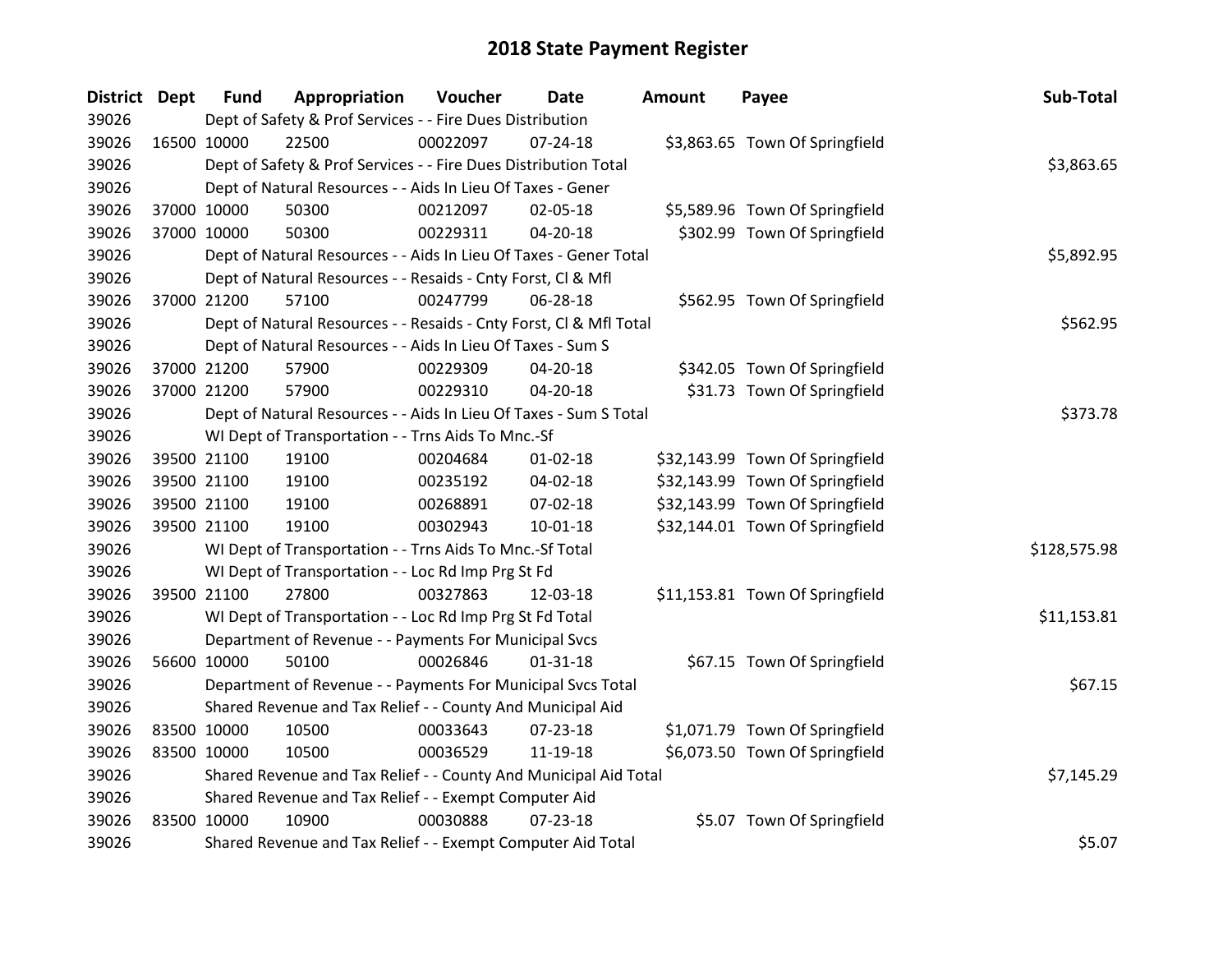|             | District Dept Fund Appropriation | Voucher | <b>Date</b> | Amount | Payee | Sub-Total    |
|-------------|----------------------------------|---------|-------------|--------|-------|--------------|
| 39026 Total |                                  |         |             |        |       | \$157,640.63 |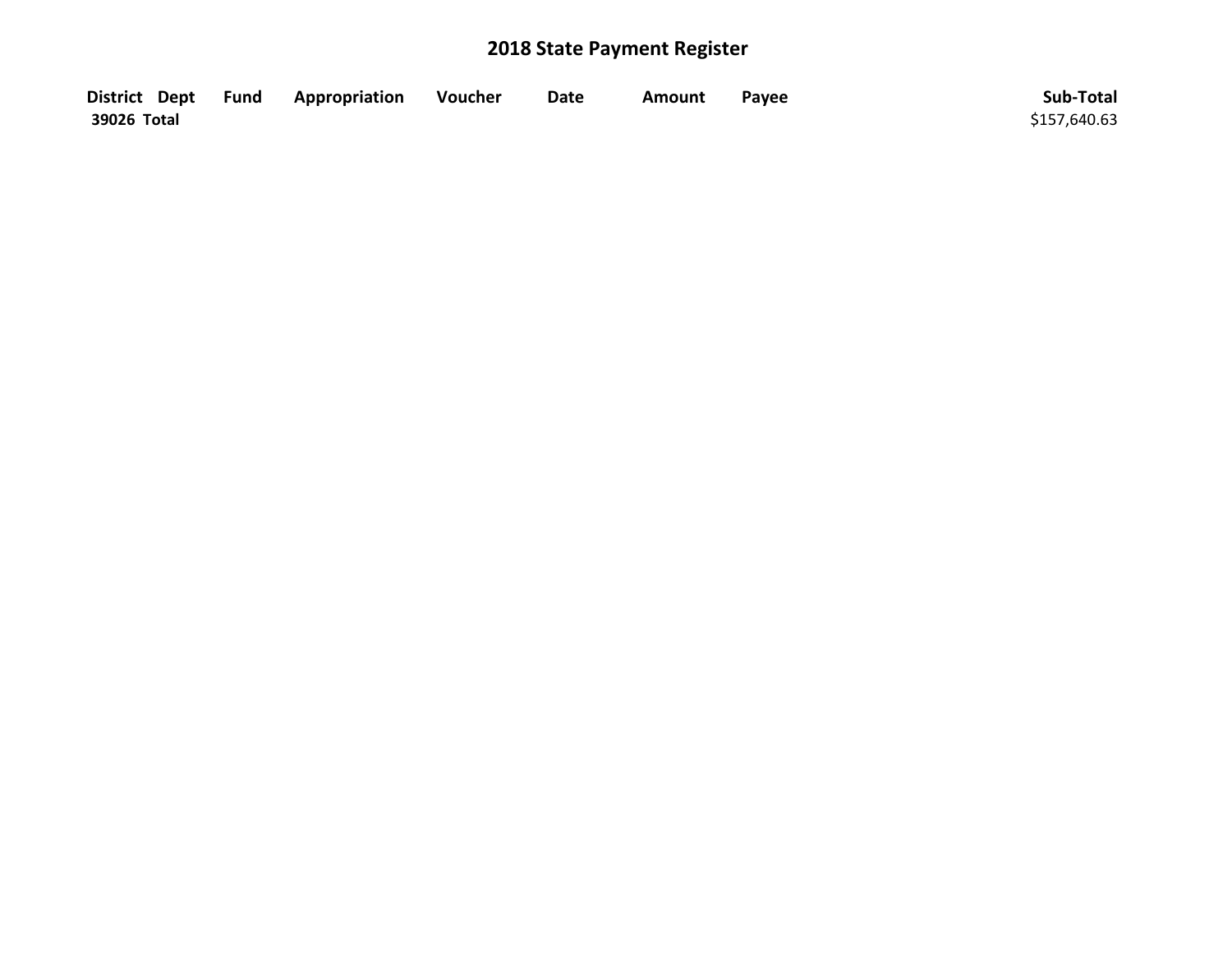| District Dept |             | <b>Fund</b> | Appropriation                                                      | Voucher  | Date           | <b>Amount</b> | Payee                         | Sub-Total    |
|---------------|-------------|-------------|--------------------------------------------------------------------|----------|----------------|---------------|-------------------------------|--------------|
| 39028         |             |             | Dept of Safety & Prof Services - - Fire Dues Distribution          |          |                |               |                               |              |
| 39028         | 16500 10000 |             | 22500                                                              | 00022098 | 07-24-18       |               | \$3,642.28 Town Of Westfield  |              |
| 39028         |             |             | Dept of Safety & Prof Services - - Fire Dues Distribution Total    |          |                |               |                               | \$3,642.28   |
| 39028         |             |             | Dept of Natural Resources - - Aids In Lieu Of Taxes - Gener        |          |                |               |                               |              |
| 39028         | 37000 10000 |             | 50300                                                              | 00212082 | 02-05-18       |               | \$124.59 Town Of Westfield    |              |
| 39028         |             | 37000 10000 | 50300                                                              | 00229211 | 04-20-18       |               | \$7.95 Town Of Westfield      |              |
| 39028         |             |             | Dept of Natural Resources - - Aids In Lieu Of Taxes - Gener Total  |          |                |               |                               | \$132.54     |
| 39028         |             |             | Dept of Natural Resources - - Resaids - Cnty Forst, CI & Mfl       |          |                |               |                               |              |
| 39028         | 37000 21200 |             | 57100                                                              | 00247800 | 06-28-18       |               | \$251.08 Town Of Westfield    |              |
| 39028         |             |             | Dept of Natural Resources - - Resaids - Cnty Forst, Cl & Mfl Total |          |                |               |                               | \$251.08     |
| 39028         |             |             | Dept of Natural Resources - - Aids In Lieu Of Taxes - Sum S        |          |                |               |                               |              |
| 39028         | 37000 21200 |             | 57900                                                              | 00229212 | $04 - 20 - 18$ |               | \$111.35 Town Of Westfield    |              |
| 39028         |             |             | Dept of Natural Resources - - Aids In Lieu Of Taxes - Sum S Total  |          |                |               |                               | \$111.35     |
| 39028         |             |             | WI Dept of Transportation - - Trns Aids To Mnc.-Sf                 |          |                |               |                               |              |
| 39028         |             | 39500 21100 | 19100                                                              | 00204685 | $01 - 02 - 18$ |               | \$22,582.02 Town Of Westfield |              |
| 39028         |             | 39500 21100 | 19100                                                              | 00235193 | 04-02-18       |               | \$22,582.02 Town Of Westfield |              |
| 39028         |             | 39500 21100 | 19100                                                              | 00268892 | 07-02-18       |               | \$22,582.02 Town Of Westfield |              |
| 39028         | 39500 21100 |             | 19100                                                              | 00302944 | $10 - 01 - 18$ |               | \$22,582.03 Town Of Westfield |              |
| 39028         |             |             | WI Dept of Transportation - - Trns Aids To Mnc.-Sf Total           |          |                |               |                               | \$90,328.09  |
| 39028         |             |             | Shared Revenue and Tax Relief - - County And Municipal Aid         |          |                |               |                               |              |
| 39028         | 83500 10000 |             | 10500                                                              | 00033644 | 07-23-18       |               | \$1,180.78 Town Of Westfield  |              |
| 39028         | 83500 10000 |             | 10500                                                              | 00036530 | 11-19-18       |               | \$6,691.09 Town Of Westfield  |              |
| 39028         |             |             | Shared Revenue and Tax Relief - - County And Municipal Aid Total   |          |                |               |                               | \$7,871.87   |
| 39028         |             |             | Shared Revenue and Tax Relief - - Exempt Computer Aid              |          |                |               |                               |              |
| 39028         | 83500 10000 |             | 10900                                                              | 00030889 | 07-23-18       |               | \$6.09 Town Of Westfield      |              |
| 39028         |             |             | Shared Revenue and Tax Relief - - Exempt Computer Aid Total        |          |                |               |                               | \$6.09       |
| 39028         |             |             | Shared Revenue and Tax Relief - - Utility Aid                      |          |                |               |                               |              |
| 39028         | 83500 10000 |             | 11000                                                              | 00033644 | 07-23-18       |               | \$80.48 Town Of Westfield     |              |
| 39028         | 83500 10000 |             | 11000                                                              | 00036530 | 11-19-18       |               | \$760.17 Town Of Westfield    |              |
| 39028         |             |             | Shared Revenue and Tax Relief - - Utility Aid Total                |          |                |               |                               | \$840.65     |
| 39028 Total   |             |             |                                                                    |          |                |               |                               | \$103,183.95 |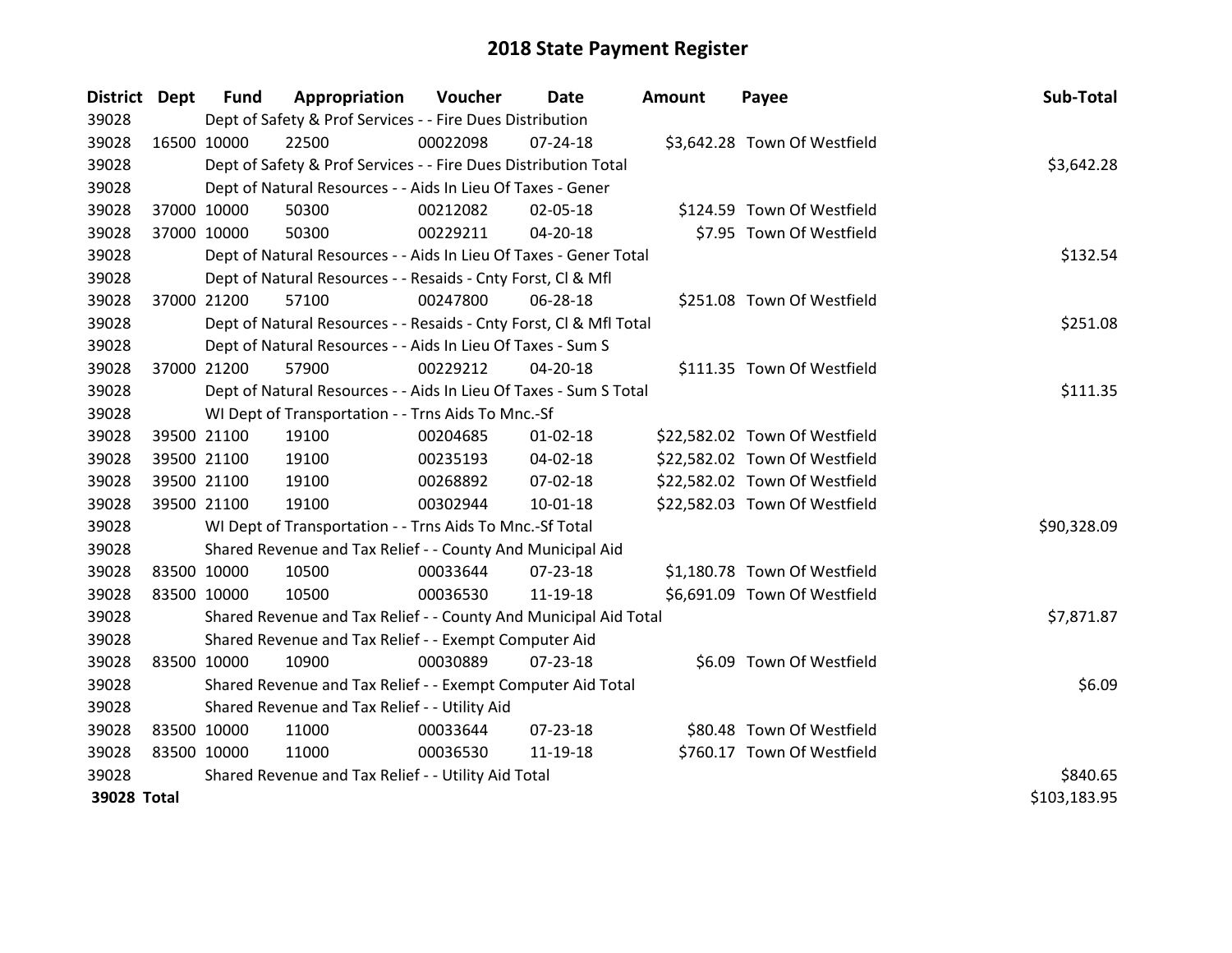| <b>District</b> | Dept        | Fund  | Appropriation                                                      | Voucher  | Date           | Amount | Payee                           | Sub-Total    |
|-----------------|-------------|-------|--------------------------------------------------------------------|----------|----------------|--------|---------------------------------|--------------|
| 39121           |             |       | Dept of Safety & Prof Services - - Fire Dues Distribution          |          |                |        |                                 |              |
| 39121           | 16500       | 10000 | 22500                                                              | 00022099 | $07 - 24 - 18$ |        | \$878.56 Village Of Endeavor    |              |
| 39121           |             |       | Dept of Safety & Prof Services - - Fire Dues Distribution Total    |          |                |        |                                 | \$878.56     |
| 39121           |             |       | Dept of Natural Resources - - Fin Asst For Responsible Units       |          |                |        |                                 |              |
| 39121           | 37000       | 27400 | 67000                                                              | 00235625 | $05-11-18$     |        | \$1,081.72 Village Of Endeavor  |              |
| 39121           |             |       | Dept of Natural Resources - - Fin Asst For Responsible Units Total |          |                |        |                                 | \$1,081.72   |
| 39121           |             |       | WI Dept of Transportation - - Trns Aids To Mnc.-Sf                 |          |                |        |                                 |              |
| 39121           | 39500 21100 |       | 19100                                                              | 00204686 | $01 - 02 - 18$ |        | \$2,944.44 Village Of Endeavor  |              |
| 39121           | 39500 21100 |       | 19100                                                              | 00235194 | 04-02-18       |        | \$2,944.44 Village Of Endeavor  |              |
| 39121           | 39500 21100 |       | 19100                                                              | 00268893 | $07 - 02 - 18$ |        | \$2,944.44 Village Of Endeavor  |              |
| 39121           | 39500 21100 |       | 19100                                                              | 00302945 | 10-01-18       |        | \$2,944.45 Village Of Endeavor  |              |
| 39121           |             |       | WI Dept of Transportation - - Trns Aids To Mnc.-Sf Total           |          |                |        |                                 | \$11,777.77  |
| 39121           |             |       | Shared Revenue and Tax Relief - - County And Municipal Aid         |          |                |        |                                 |              |
| 39121           | 83500 10000 |       | 10500                                                              | 00033645 | 07-23-18       |        | \$13,804.14 Village Of Endeavor |              |
| 39121           | 83500 10000 |       | 10500                                                              | 00036531 | 11-19-18       |        | \$78,223.48 Village Of Endeavor |              |
| 39121           |             |       | Shared Revenue and Tax Relief - - County And Municipal Aid Total   |          |                |        |                                 | \$92,027.62  |
| 39121           |             |       | Shared Revenue and Tax Relief - - Exempt Computer Aid              |          |                |        |                                 |              |
| 39121           | 83500 10000 |       | 10900                                                              | 00030890 | 07-23-18       |        | \$34.50 Village Of Endeavor     |              |
| 39121           | 83500       | 10000 | 10900                                                              | 00032411 | 07-23-18       |        | \$82.76 Village Of Endeavor     |              |
| 39121           |             |       | Shared Revenue and Tax Relief - - Exempt Computer Aid Total        |          |                |        |                                 | \$117.26     |
| 39121 Total     |             |       |                                                                    |          |                |        |                                 | \$105,882.93 |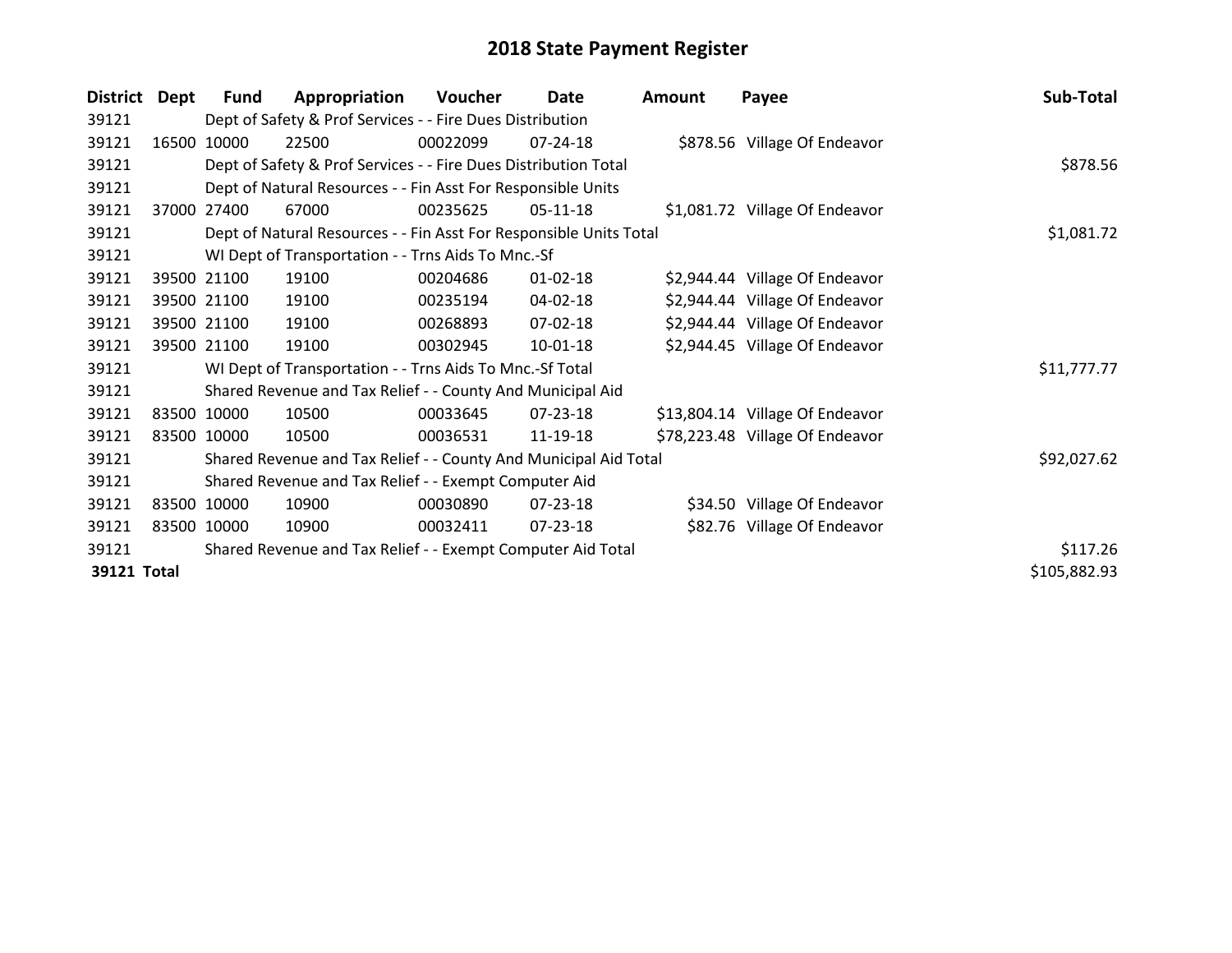| District    | Dept        | <b>Fund</b>                                           | Appropriation                                                         | Voucher  | Date           | <b>Amount</b> | Payee                           | Sub-Total    |
|-------------|-------------|-------------------------------------------------------|-----------------------------------------------------------------------|----------|----------------|---------------|---------------------------------|--------------|
| 39161       |             |                                                       | Dept of Safety & Prof Services - - Fire Dues Distribution             |          |                |               |                                 |              |
| 39161       |             | 16500 10000                                           | 22500                                                                 | 00022100 | 07-24-18       |               | \$908.65 Village Of Neshkoro    |              |
| 39161       |             |                                                       | Dept of Safety & Prof Services - - Fire Dues Distribution Total       |          |                |               |                                 | \$908.65     |
| 39161       |             |                                                       | Dept of Natural Resources - - Resaids - Cnty Forst, CI & Mfl          |          |                |               |                                 |              |
| 39161       |             | 37000 21200                                           | 57100                                                                 | 00247801 | 06-28-18       |               | \$27.40 Village Of Neshkoro     |              |
| 39161       |             |                                                       | Dept of Natural Resources - - Resaids - Cnty Forst, Cl & Mfl Total    |          |                |               |                                 | \$27.40      |
| 39161       |             |                                                       | WI Dept of Transportation - - Trns Aids To Mnc.-Sf                    |          |                |               |                                 |              |
| 39161       |             | 39500 21100                                           | 19100                                                                 | 00204687 | $01 - 02 - 18$ |               | \$4,252.42 Village Of Neshkoro  |              |
| 39161       |             | 39500 21100                                           | 19100                                                                 | 00235195 | $04 - 02 - 18$ |               | \$4,252.42 Village Of Neshkoro  |              |
| 39161       |             | 39500 21100                                           | 19100                                                                 | 00268894 | 07-02-18       |               | \$4,252.42 Village Of Neshkoro  |              |
| 39161       | 39500 21100 |                                                       | 19100                                                                 | 00302946 | $10 - 01 - 18$ |               | \$4,252.42 Village Of Neshkoro  |              |
| 39161       |             |                                                       | WI Dept of Transportation - - Trns Aids To Mnc.-Sf Total              |          |                |               |                                 | \$17,009.68  |
| 39161       |             |                                                       | Department of Justice - - Law Enforcement Train, Local                |          |                |               |                                 |              |
| 39161       | 45500 10000 |                                                       | 23100                                                                 | 00053566 | 10-18-18       |               | \$160.00 Village Of Neshkoro    |              |
| 39161       |             |                                                       | Department of Justice - - Law Enforcement Train, Local Total          |          |                |               |                                 | \$160.00     |
| 39161       |             |                                                       | Shared Revenue and Tax Relief - - Expenditure Restraint Program       |          |                |               |                                 |              |
| 39161       |             | 83500 10000                                           | 10100                                                                 | 00033646 | $07 - 23 - 18$ |               | \$2,208.59 Village Of Neshkoro  |              |
| 39161       | 83500 10000 |                                                       | 10100                                                                 | 00036532 | 11-19-18       |               | \$0.07 Village Of Neshkoro      |              |
| 39161       |             |                                                       | Shared Revenue and Tax Relief - - Expenditure Restraint Program Total |          |                |               |                                 | \$2,208.66   |
| 39161       |             |                                                       | Shared Revenue and Tax Relief - - County And Municipal Aid            |          |                |               |                                 |              |
| 39161       |             | 83500 10000                                           | 10500                                                                 | 00033646 | 07-23-18       |               | \$13,293.60 Village Of Neshkoro |              |
| 39161       |             | 83500 10000                                           | 10500                                                                 | 00036532 | 11-19-18       |               | \$75,330.39 Village Of Neshkoro |              |
| 39161       |             |                                                       | Shared Revenue and Tax Relief - - County And Municipal Aid Total      |          |                |               |                                 | \$88,623.99  |
| 39161       |             | Shared Revenue and Tax Relief - - Exempt Computer Aid |                                                                       |          |                |               |                                 |              |
| 39161       |             | 83500 10000                                           | 10900                                                                 | 00030891 | $07 - 23 - 18$ |               | \$264.84 Village Of Neshkoro    |              |
| 39161       |             |                                                       | Shared Revenue and Tax Relief - - Exempt Computer Aid Total           |          |                |               |                                 | \$264.84     |
| 39161 Total |             |                                                       |                                                                       |          |                |               |                                 | \$109,203.22 |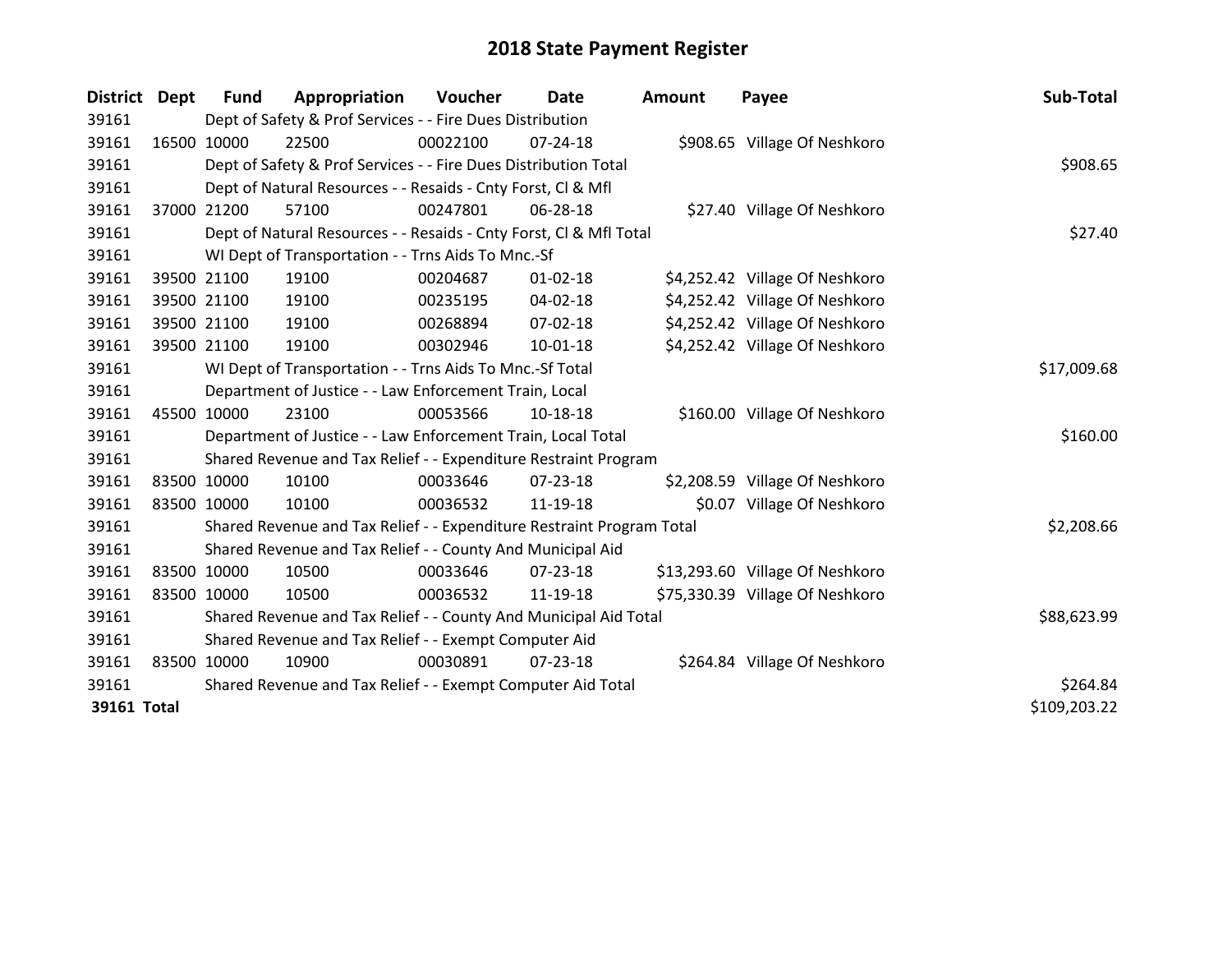| <b>District</b> | Dept  | <b>Fund</b> | Appropriation                                                      | Voucher     | <b>Date</b>    | <b>Amount</b> | Payee                          | Sub-Total    |
|-----------------|-------|-------------|--------------------------------------------------------------------|-------------|----------------|---------------|--------------------------------|--------------|
| 39165           |       |             | Dept of Safety & Prof Services - - Fire Dues Distribution          |             |                |               |                                |              |
| 39165           |       | 16500 10000 | 22500                                                              | 00022101    | 07-25-18       |               | \$1,152.50 Village Of Oxford   |              |
| 39165           |       |             | Dept of Safety & Prof Services - - Fire Dues Distribution Total    |             |                |               |                                | \$1,152.50   |
| 39165           |       |             | Dept of Natural Resources - - Fin Asst For Responsible Units       |             |                |               |                                |              |
| 39165           | 37000 | 27400       | 67000                                                              | 00235102    | $05-11-18$     |               | \$1,869.43 Village Of Oxford   |              |
| 39165           |       |             | Dept of Natural Resources - - Fin Asst For Responsible Units Total |             |                |               |                                | \$1,869.43   |
| 39165           |       |             | WI Dept of Transportation - - Trns Aids To Mnc.-Sf                 |             |                |               |                                |              |
| 39165           |       | 39500 21100 | 19100                                                              | 00204688    | $01 - 02 - 18$ |               | \$5,408.61 Village Of Oxford   |              |
| 39165           |       | 39500 21100 | 19100                                                              | 00235196    | 04-02-18       |               | \$5,408.61 Village Of Oxford   |              |
| 39165           |       | 39500 21100 | 19100                                                              | 00268895    | $07 - 02 - 18$ |               | \$5,408.61 Village Of Oxford   |              |
| 39165           |       | 39500 21100 | 19100                                                              | 00302947    | $10 - 01 - 18$ |               | \$5,408.61 Village Of Oxford   |              |
| 39165           |       |             | WI Dept of Transportation - - Trns Aids To Mnc.-Sf Total           | \$21,634.44 |                |               |                                |              |
| 39165           |       |             | Shared Revenue and Tax Relief - - County And Municipal Aid         |             |                |               |                                |              |
| 39165           |       | 83500 10000 | 10500                                                              | 00033647    | $07 - 23 - 18$ |               | \$19,563.21 Village Of Oxford  |              |
| 39165           |       | 83500 10000 | 10500                                                              | 00036533    | 11-19-18       |               | \$110,858.21 Village Of Oxford |              |
| 39165           |       |             | Shared Revenue and Tax Relief - - County And Municipal Aid Total   |             |                |               |                                | \$130,421.42 |
| 39165           |       |             | Shared Revenue and Tax Relief - - Exempt Computer Aid              |             |                |               |                                |              |
| 39165           |       | 83500 10000 | 10900                                                              | 00030892    | $07 - 23 - 18$ |               | \$197.87 Village Of Oxford     |              |
| 39165           |       |             | Shared Revenue and Tax Relief - - Exempt Computer Aid Total        |             |                |               |                                | \$197.87     |
| 39165           |       |             | Shared Revenue and Tax Relief - - Utility Aid                      |             |                |               |                                |              |
| 39165           |       | 83500 10000 | 11000                                                              | 00033647    | $07 - 23 - 18$ |               | \$2,536.58 Village Of Oxford   |              |
| 39165           |       | 83500 10000 | 11000                                                              | 00036533    | 11-19-18       |               | \$14,602.02 Village Of Oxford  |              |
| 39165           |       |             | Shared Revenue and Tax Relief - - Utility Aid Total                |             |                |               |                                | \$17,138.60  |
| 39165 Total     |       |             |                                                                    |             |                |               |                                | \$172,414.26 |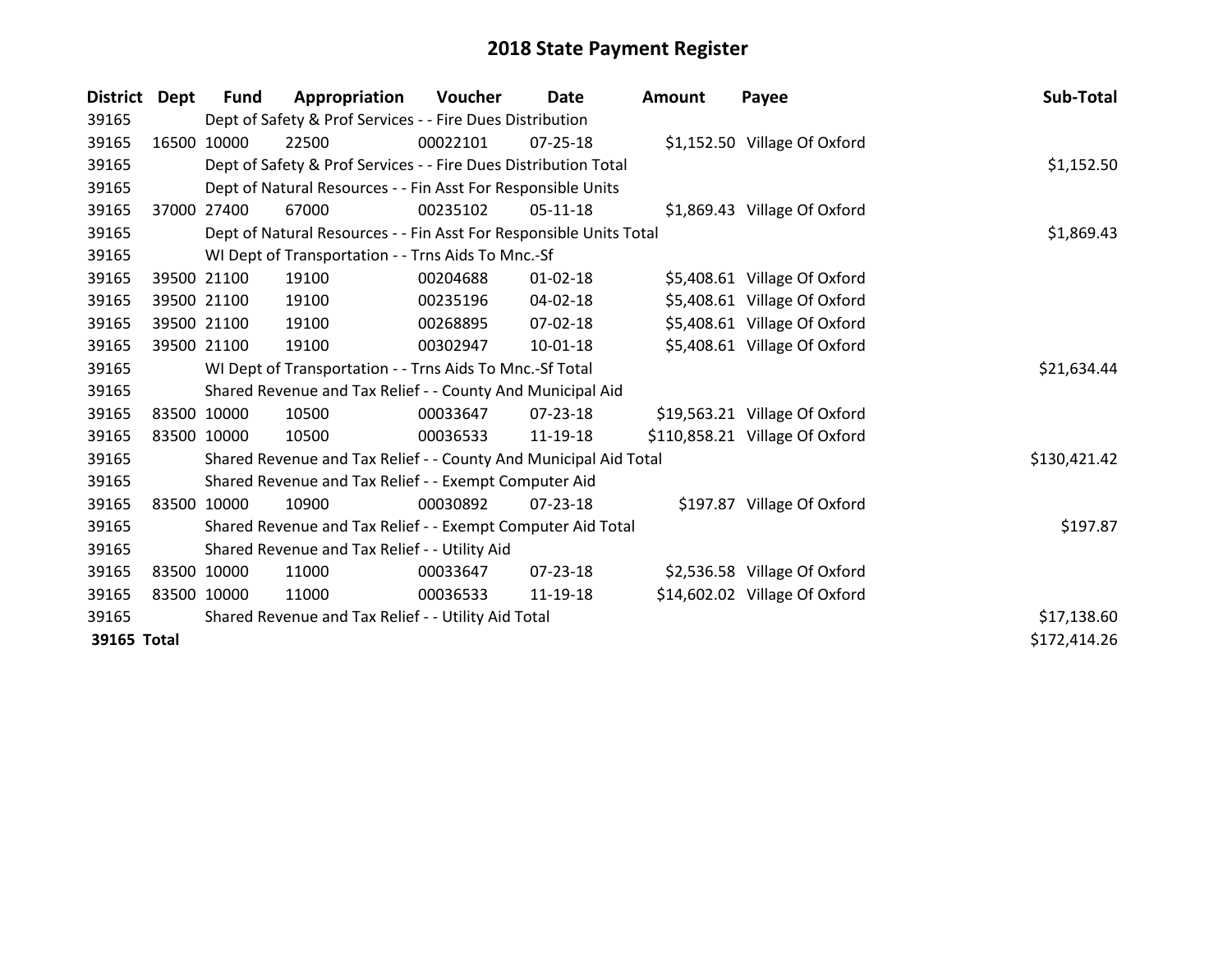| District Dept |             | <b>Fund</b> | Appropriation                                                     | Voucher  | Date           | <b>Amount</b> | Payee                            | Sub-Total  |
|---------------|-------------|-------------|-------------------------------------------------------------------|----------|----------------|---------------|----------------------------------|------------|
| 39191         |             |             | Dept of Safety & Prof Services - - Fire Dues Distribution         |          |                |               |                                  |            |
| 39191         | 16500 10000 |             | 22500                                                             | 00017481 | 07-02-18       |               | \$2,756.53 Village Of Westfield  |            |
| 39191         |             |             | Dept of Safety & Prof Services - - Fire Dues Distribution Total   |          |                |               |                                  | \$2,756.53 |
| 39191         |             |             | Dept of Natural Resources - - Aids In Lieu Of Taxes - Gener       |          |                |               |                                  |            |
| 39191         | 37000 10000 |             | 50300                                                             | 00230370 | 04-20-18       |               | \$2.78 Village Of Westfield      |            |
| 39191         |             |             | Dept of Natural Resources - - Aids In Lieu Of Taxes - Gener Total |          |                |               |                                  | \$2.78     |
| 39191         |             |             | Dept of Natural Resources - - Gen Program Ops-State Funds         |          |                |               |                                  |            |
| 39191         |             | 37000 21200 | 16100                                                             | 00225360 | 04-09-18       |               | \$118.00 Village Of Westfield    |            |
| 39191         |             | 37000 21200 | 16100                                                             | 00225361 | 04-09-18       |               | \$118.00 Village Of Westfield    |            |
| 39191         |             | 37000 21200 | 16100                                                             | 00248794 | 06-29-18       |               | \$118.00 Village Of Westfield    |            |
| 39191         |             | 37000 21200 | 16100                                                             | 00268667 | 09-26-18       |               | \$118.00 Village Of Westfield    |            |
| 39191         |             | 37000 21200 | 16100                                                             | 00271629 | $10-10-18$     |               | \$119.18 Village Of Westfield    |            |
| 39191         |             | 37000 21200 | 16100                                                             | 00271632 | $10-10-18$     |               | \$118.00 Village Of Westfield    |            |
| 39191         |             |             | Dept of Natural Resources - - Gen Program Ops-State Funds Total   |          |                |               |                                  | \$709.18   |
| 39191         |             |             | Dept of Natural Resources - - General Program Operations --       |          |                |               |                                  |            |
| 39191         |             | 37000 21200 | 25400                                                             | 00232894 | 05-03-18       |               | \$220.00 Village Of Westfield    |            |
| 39191         |             | 37000 21200 | 25400                                                             | 00246397 | 07-13-18       |               | \$115.00 Village Of Westfield    |            |
| 39191         |             | 37000 21200 | 25400                                                             | 00264535 | 09-05-18       |               | \$180.00 Village Of Westfield    |            |
| 39191         |             |             | Dept of Natural Resources - - General Program Operations -- Total |          |                |               |                                  | \$515.00   |
| 39191         |             |             | Dept of Natural Resources - - Gpo-State Funds                     |          |                |               |                                  |            |
| 39191         |             | 37000 21200 | 45900                                                             | 00205468 | 01-08-18       |               | \$118.00 Village Of Westfield    |            |
| 39191         |             | 37000 21200 | 45900                                                             | 00205472 | 01-08-18       |               | \$118.00 Village Of Westfield    |            |
| 39191         |             |             | Dept of Natural Resources - - Gpo-State Funds Total               |          |                |               |                                  | \$236.00   |
| 39191         |             |             | Dept of Natural Resources - - Aids In Lieu Of Taxes - Sum S       |          |                |               |                                  |            |
| 39191         |             | 37000 21200 | 57900                                                             | 00230369 | 04-20-18       |               | \$7.69 Village Of Westfield      |            |
| 39191         |             |             | Dept of Natural Resources - - Aids In Lieu Of Taxes - Sum S Total |          |                |               |                                  | \$7.69     |
| 39191         |             |             | WI Dept of Transportation - - Trns Aids To Mnc.-Sf                |          |                |               |                                  |            |
| 39191         |             | 39500 21100 | 19100                                                             | 00204689 | $01 - 02 - 18$ |               | \$21,224.46 Village Of Westfield |            |
| 39191         |             | 39500 21100 | 19100                                                             | 00235197 | 04-02-18       |               | \$21,224.46 Village Of Westfield |            |
| 39191         |             | 39500 21100 | 19100                                                             | 00268896 | 07-02-18       |               | \$21,224.46 Village Of Westfield |            |
| 39191         |             | 39500 21100 | 19100                                                             | 00302948 | 10-01-18       |               | \$21,224.46 Village Of Westfield |            |
| 39191         |             |             | WI Dept of Transportation - - Trns Aids To Mnc.-Sf Total          |          | \$84,897.84    |               |                                  |            |
| 39191         |             |             | Department of Justice - - Law Enforcement Train, Local            |          |                |               |                                  |            |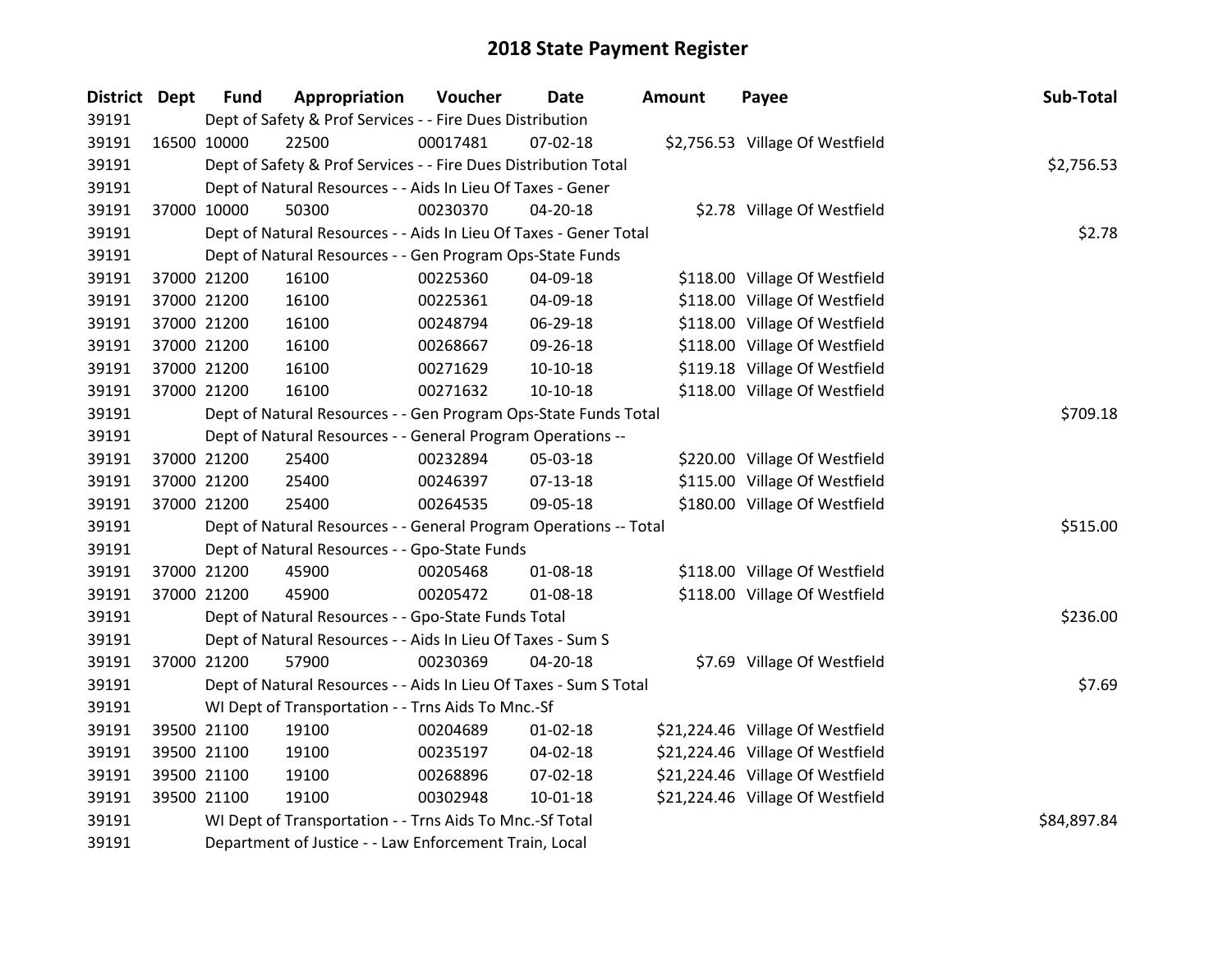| <b>District</b> | Dept  | <b>Fund</b> | Appropriation                                                         | Voucher  | Date           | <b>Amount</b> | Payee                             | Sub-Total    |
|-----------------|-------|-------------|-----------------------------------------------------------------------|----------|----------------|---------------|-----------------------------------|--------------|
| 39191           |       | 45500 10000 | 23100                                                                 | 00053831 | $10-25-18$     |               | \$320.00 Village Of Westfield     |              |
| 39191           |       |             | Department of Justice - - Law Enforcement Train, Local Total          |          |                |               |                                   | \$320.00     |
| 39191           |       |             | Department of Revenue - - Payments For Municipal Svcs                 |          |                |               |                                   |              |
| 39191           | 56600 | 10000       | 50100                                                                 | 00026847 | $01 - 31 - 18$ |               | \$357.78 Village Of Westfield     |              |
| 39191           |       |             | Department of Revenue - - Payments For Municipal Svcs Total           |          |                |               |                                   | \$357.78     |
| 39191           |       |             | Shared Revenue and Tax Relief - - Expenditure Restraint Program       |          |                |               |                                   |              |
| 39191           |       | 83500 10000 | 10100                                                                 | 00033648 | 07-23-18       |               | \$16,927.56 Village Of Westfield  |              |
| 39191           |       |             | Shared Revenue and Tax Relief - - Expenditure Restraint Program Total |          |                |               |                                   | \$16,927.56  |
| 39191           |       |             | Shared Revenue and Tax Relief - - County And Municipal Aid            |          |                |               |                                   |              |
| 39191           |       | 83500 10000 | 10500                                                                 | 00033648 | $07 - 23 - 18$ |               | \$37,166.15 Village Of Westfield  |              |
| 39191           |       | 83500 10000 | 10500                                                                 | 00036534 | 11-19-18       |               | \$210,608.15 Village Of Westfield |              |
| 39191           |       |             | Shared Revenue and Tax Relief - - County And Municipal Aid Total      |          |                |               |                                   | \$247,774.30 |
| 39191           |       |             | Shared Revenue and Tax Relief - - Exempt Computer Aid                 |          |                |               |                                   |              |
| 39191           |       | 83500 10000 | 10900                                                                 | 00030893 | 07-23-18       |               | \$2,052.74 Village Of Westfield   |              |
| 39191           |       | 83500 10000 | 10900                                                                 | 00032412 | 07-23-18       |               | \$824.39 Village Of Westfield     |              |
| 39191           |       |             | Shared Revenue and Tax Relief - - Exempt Computer Aid Total           |          |                |               |                                   | \$2,877.13   |
| 39191           |       |             | Shared Revenue and Tax Relief - - Lottery & Gaming Credit             |          |                |               |                                   |              |
| 39191           |       | 83500 52100 | 36300                                                                 | 00027505 | 03-26-18       |               | \$365.20 Village Of Westfield     |              |
| 39191           |       |             | Shared Revenue and Tax Relief - - Lottery & Gaming Credit Total       |          |                |               |                                   | \$365.20     |
| 39191 Total     |       |             |                                                                       |          |                |               |                                   | \$357,746.99 |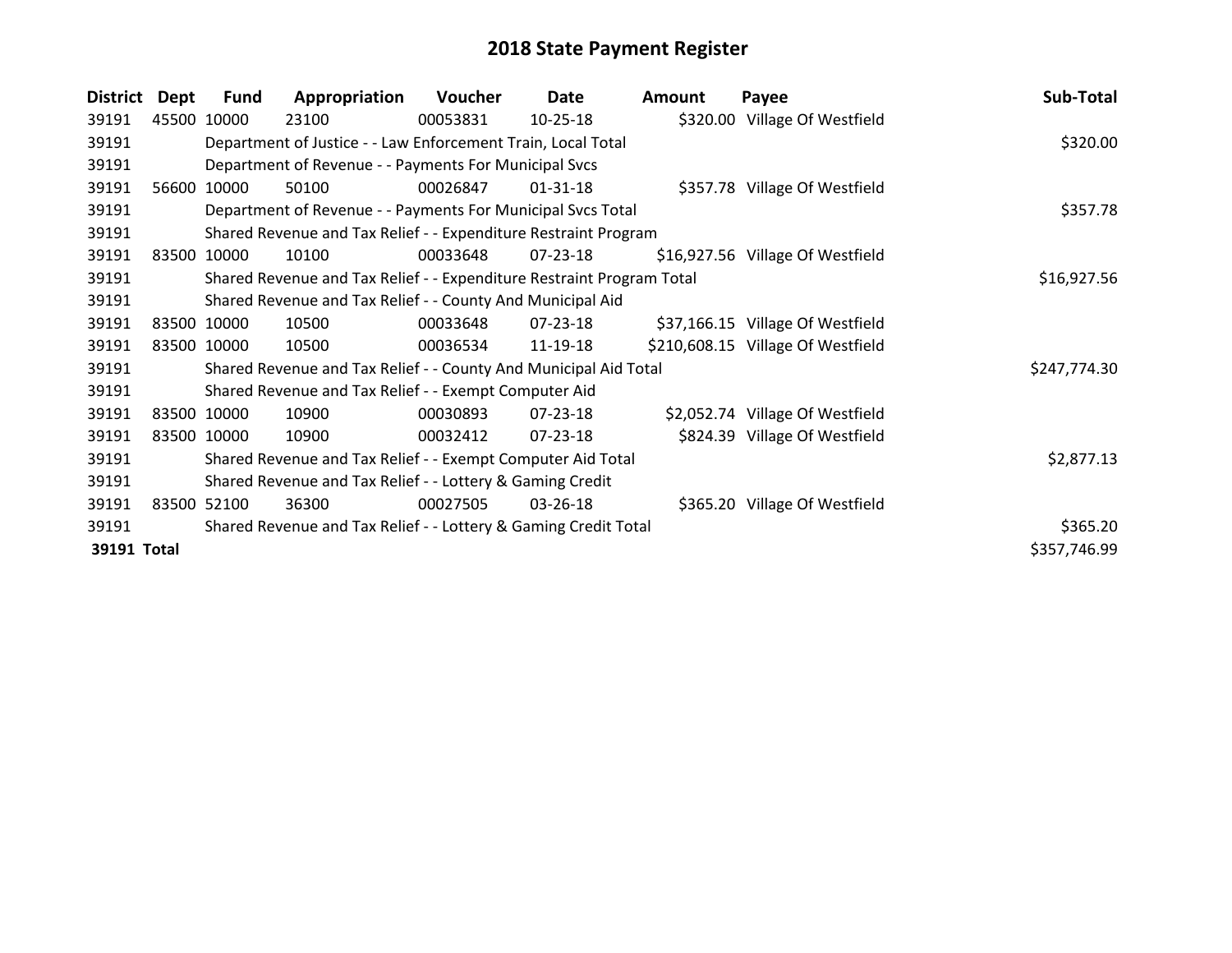| District Dept | <b>Fund</b> | Appropriation                                                     | Voucher  | Date           | <b>Amount</b> | Payee                       | Sub-Total  |
|---------------|-------------|-------------------------------------------------------------------|----------|----------------|---------------|-----------------------------|------------|
| 39251         |             | Dept of Safety & Prof Services - - Fire Dues Distribution         |          |                |               |                             |            |
| 39251         | 16500 10000 | 22500                                                             | 00022102 | $07 - 24 - 18$ |               | \$3,904.64 City Of Montello |            |
| 39251         |             | Dept of Safety & Prof Services - - Fire Dues Distribution Total   |          |                |               |                             | \$3,904.64 |
| 39251         |             | Dept of Natural Resources - - Aids In Lieu Of Taxes - Gener       |          |                |               |                             |            |
| 39251         | 37000 10000 | 50300                                                             | 00212184 | 02-05-18       |               | \$3,027.84 City Of Montello |            |
| 39251         | 37000 10000 | 50300                                                             | 00229813 | 04-20-18       |               | \$306.34 City Of Montello   |            |
| 39251         |             | Dept of Natural Resources - - Aids In Lieu Of Taxes - Gener Total |          |                |               |                             | \$3,334.18 |
| 39251         |             | Dept of Natural Resources - - General Program Operations --       |          |                |               |                             |            |
| 39251         | 37000 21200 | 25400                                                             | 00213173 | 02-08-18       |               | \$24.22 City Of Montello    |            |
| 39251         | 37000 21200 | 25400                                                             | 00213187 | 02-09-18       |               | \$13.58 City Of Montello    |            |
| 39251         | 37000 21200 | 25400                                                             | 00217151 | 02-28-18       |               | \$45.70 City Of Montello    |            |
| 39251         | 37000 21200 | 25400                                                             | 00217152 | 02-28-18       |               | \$26.87 City Of Montello    |            |
| 39251         | 37000 21200 | 25400                                                             | 00224581 | 04-03-18       |               | \$27.31 City Of Montello    |            |
| 39251         | 37000 21200 | 25400                                                             | 00224582 | 04-03-18       |               | \$44.97 City Of Montello    |            |
| 39251         | 37000 21200 | 25400                                                             | 00224783 | 04-04-18       |               | \$260.00 City Of Montello   |            |
| 39251         | 37000 21200 | 25400                                                             | 00226548 | $04 - 12 - 18$ |               | \$160.00 City Of Montello   |            |
| 39251         | 37000 21200 | 25400                                                             | 00226644 | 04-13-18       |               | \$590.00 City Of Montello   |            |
| 39251         | 37000 21200 | 25400                                                             | 00230757 | 04-20-18       |               | \$930.00 City Of Montello   |            |
| 39251         | 37000 21200 | 25400                                                             | 00230961 | 04-24-18       |               | \$26.13 City Of Montello    |            |
| 39251         | 37000 21200 | 25400                                                             | 00230962 | 04-24-18       |               | \$13.65 City Of Montello    |            |
| 39251         | 37000 21200 | 25400                                                             | 00231380 | 04-27-18       |               | \$145.00 City Of Montello   |            |
| 39251         | 37000 21200 | 25400                                                             | 00233106 | 05-03-18       |               | \$265.00 City Of Montello   |            |
| 39251         | 37000 21200 | 25400                                                             | 00238361 | 05-24-18       |               | \$7.40 City Of Montello     |            |
| 39251         | 37000 21200 | 25400                                                             | 00243602 | 06-15-18       |               | \$135.00 City Of Montello   |            |
| 39251         | 37000 21200 | 25400                                                             | 00243673 | 06-14-18       |               | \$95.00 City Of Montello    |            |
| 39251         | 37000 21200 | 25400                                                             | 00246143 | 06-26-18       |               | \$8.31 City Of Montello     |            |
| 39251         | 37000 21200 | 25400                                                             | 00253789 | 07-27-18       |               | \$16.93 City Of Montello    |            |
| 39251         | 37000 21200 | 25400                                                             | 00253791 | 07-19-18       |               | \$14.29 City Of Montello    |            |
| 39251         | 37000 21200 | 25400                                                             | 00259916 | 08-21-18       |               | \$13.05 City Of Montello    |            |
| 39251         | 37000 21200 | 25400                                                             | 00260022 | 08-16-18       |               | \$23.33 City Of Montello    |            |
| 39251         | 37000 21200 | 25400                                                             | 00264569 | 09-10-18       |               | \$160.00 City Of Montello   |            |
| 39251         | 37000 21200 | 25400                                                             | 00266152 | 09-21-18       |               | \$21.34 City Of Montello    |            |
| 39251         | 37000 21200 | 25400                                                             | 00266155 | 09-26-18       |               | \$13.89 City Of Montello    |            |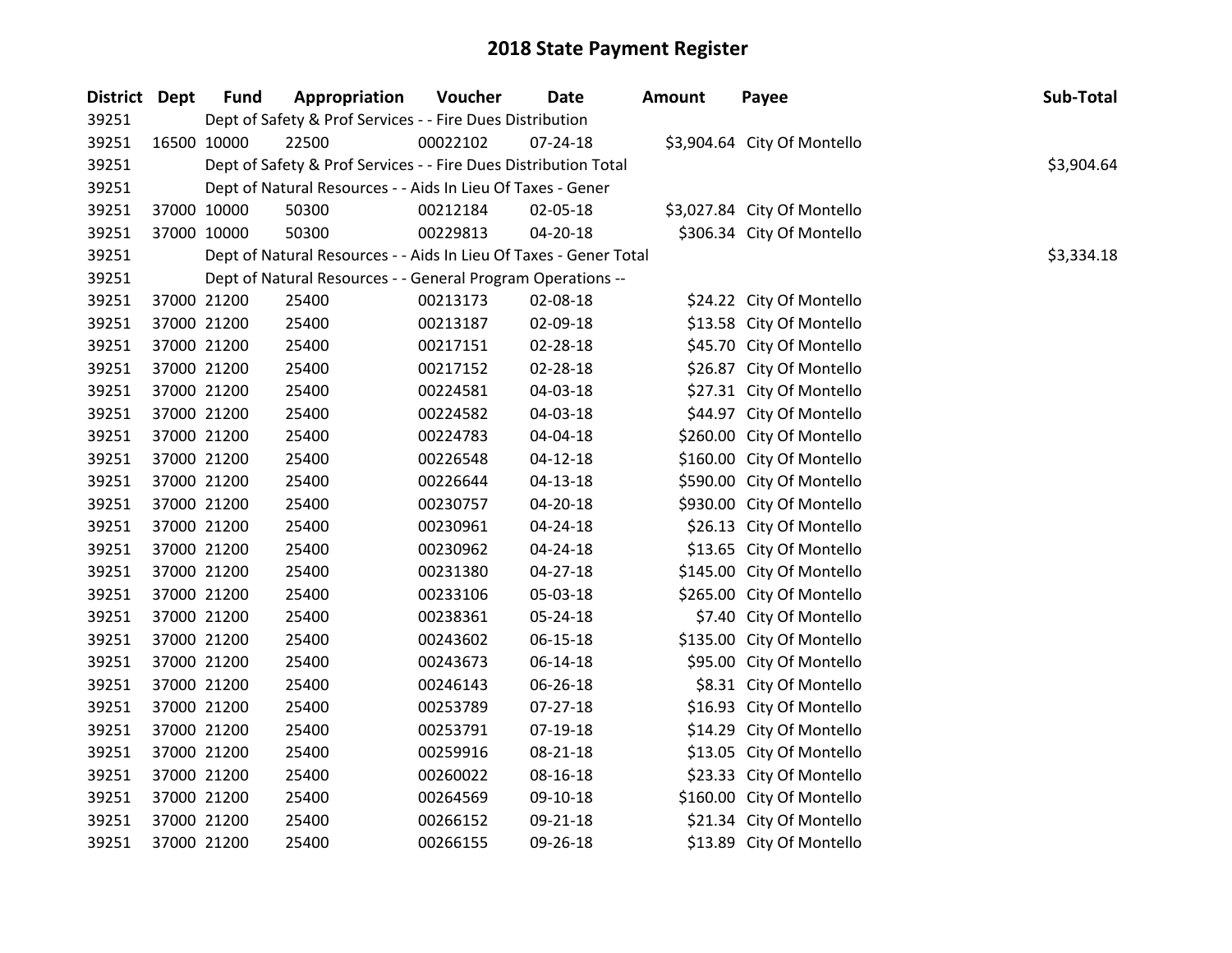| District Dept |             | <b>Fund</b> | Appropriation                                                         | Voucher  | Date           | Amount | Payee                         | Sub-Total    |
|---------------|-------------|-------------|-----------------------------------------------------------------------|----------|----------------|--------|-------------------------------|--------------|
| 39251         |             | 37000 21200 | 25400                                                                 | 00271154 | 10-05-18       |        | \$14.66 City Of Montello      |              |
| 39251         |             | 37000 21200 | 25400                                                                 | 00271156 | 10-05-18       |        | \$26.53 City Of Montello      |              |
| 39251         |             | 37000 21200 | 25400                                                                 | 00278367 | 11-08-18       |        | \$13.20 City Of Montello      |              |
| 39251         |             | 37000 21200 | 25400                                                                 | 00278370 | 11-08-18       |        | \$20.60 City Of Montello      |              |
| 39251         |             | 37000 21200 | 25400                                                                 | 00285684 | 12-18-18       |        | \$22.08 City Of Montello      |              |
| 39251         |             | 37000 21200 | 25400                                                                 | 00285686 | 12-18-18       |        | \$13.18 City Of Montello      |              |
| 39251         |             |             | Dept of Natural Resources - - General Program Operations -- Total     |          |                |        |                               | \$3,191.22   |
| 39251         |             |             | Dept of Natural Resources - - Aids In Lieu Of Taxes - Sum S           |          |                |        |                               |              |
| 39251         |             | 37000 21200 | 57900                                                                 | 00229811 | 04-20-18       |        | \$5.34 City Of Montello       |              |
| 39251         |             | 37000 21200 | 57900                                                                 | 00229812 | 04-20-18       |        | \$2.57 City Of Montello       |              |
| 39251         |             |             | Dept of Natural Resources - - Aids In Lieu Of Taxes - Sum S Total     |          |                |        |                               | \$7.91       |
| 39251         |             |             | WI Dept of Transportation - - Trns Aids To Mnc.-Sf                    |          |                |        |                               |              |
| 39251         |             | 39500 21100 | 19100                                                                 | 00204690 | $01 - 02 - 18$ |        | \$21,035.89 City Of Montello  |              |
| 39251         |             | 39500 21100 | 19100                                                                 | 00235198 | 04-02-18       |        | \$21,035.89 City Of Montello  |              |
| 39251         |             | 39500 21100 | 19100                                                                 | 00268897 | 07-02-18       |        | \$21,035.89 City Of Montello  |              |
| 39251         |             | 39500 21100 | 19100                                                                 | 00302949 | $10 - 01 - 18$ |        | \$21,035.89 City Of Montello  |              |
| 39251         |             |             | WI Dept of Transportation - - Trns Aids To Mnc.-Sf Total              |          |                |        |                               | \$84,143.56  |
| 39251         |             |             | Department of Justice - - Law Enforcement Train, Local                |          |                |        |                               |              |
| 39251         |             | 45500 10000 | 23100                                                                 | 00053234 | $10-17-18$     |        | \$320.00 City Of Montello     |              |
| 39251         |             |             | Department of Justice - - Law Enforcement Train, Local Total          |          |                |        |                               | \$320.00     |
| 39251         |             |             | Department of Revenue - - Payments For Municipal Svcs                 |          |                |        |                               |              |
| 39251         |             | 56600 10000 | 50100                                                                 | 00026848 | $01 - 31 - 18$ |        | \$1,312.10 City Of Montello   |              |
| 39251         |             |             | Department of Revenue - - Payments For Municipal Svcs Total           |          |                |        |                               | \$1,312.10   |
| 39251         |             |             | Shared Revenue and Tax Relief - - Expenditure Restraint Program       |          |                |        |                               |              |
| 39251         |             | 83500 10000 | 10100                                                                 | 00033649 | 07-23-18       |        | \$31,296.00 City Of Montello  |              |
| 39251         |             | 83500 10000 | 10100                                                                 | 00036535 | 11-19-18       |        | \$0.07 City Of Montello       |              |
| 39251         |             |             | Shared Revenue and Tax Relief - - Expenditure Restraint Program Total |          |                |        |                               | \$31,296.07  |
| 39251         |             |             | Shared Revenue and Tax Relief - - County And Municipal Aid            |          |                |        |                               |              |
| 39251         |             | 83500 10000 | 10500                                                                 | 00033649 | 07-23-18       |        | \$23,270.50 City Of Montello  |              |
| 39251         | 83500 10000 |             | 10500                                                                 | 00036535 | 11-19-18       |        | \$131,866.19 City Of Montello |              |
| 39251         |             |             | Shared Revenue and Tax Relief - - County And Municipal Aid Total      |          |                |        |                               | \$155,136.69 |
| 39251         |             |             | Shared Revenue and Tax Relief - - Exempt Computer Aid                 |          |                |        |                               |              |
| 39251         | 83500 10000 |             | 10900                                                                 | 00030894 | 07-23-18       |        | \$9,623.41 City Of Montello   |              |